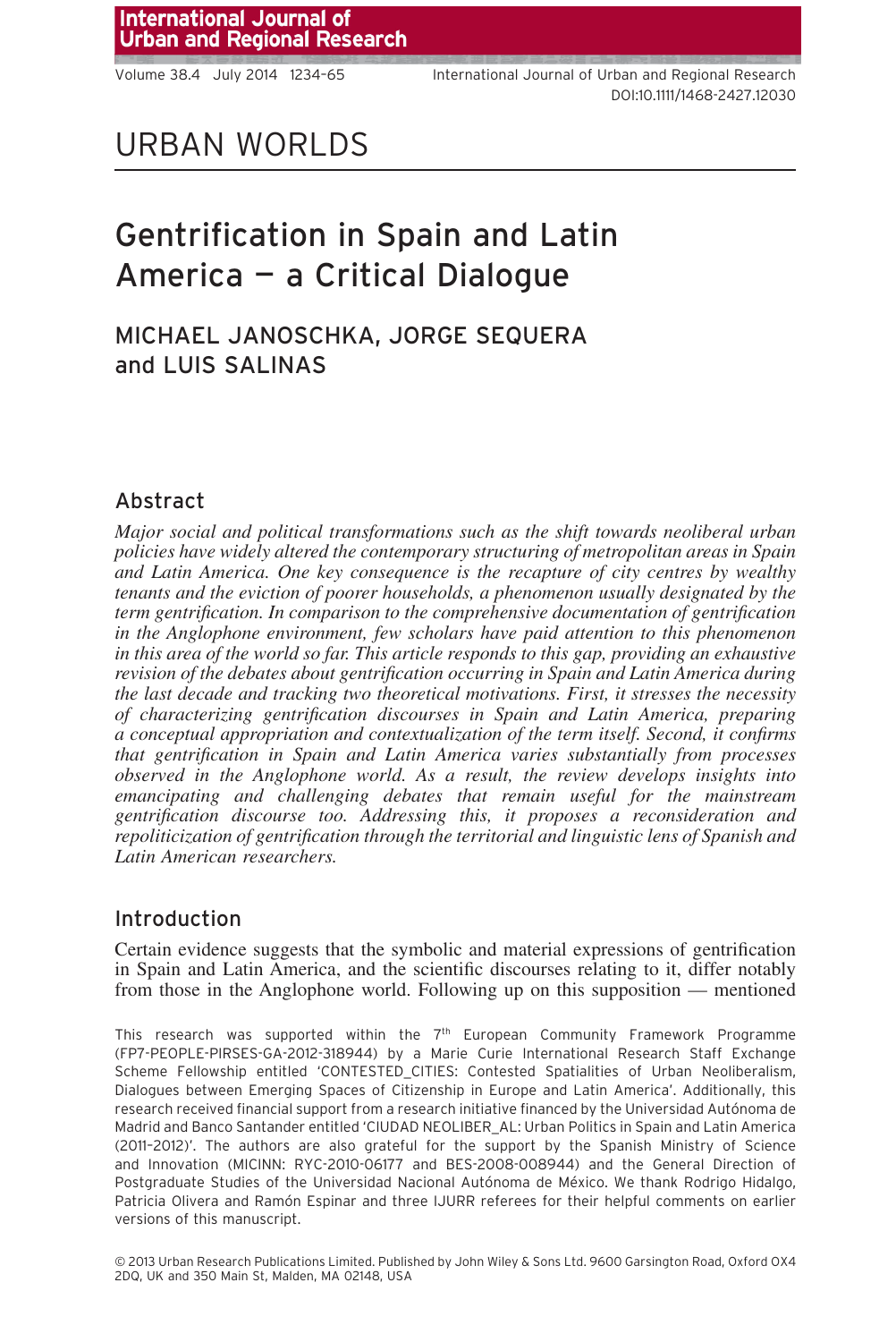elsewhere with respect to both geographic areas, at least separately — this article will develop a common view about gentrification research on Spanish *and* Latin American city regions from a holistic perspective. At the same time, it will engage in dialogue with claims that the emerging 'geographies of gentrification' outside the Anglophone core require substantial fresh explorations and comparativist studies (Lees, 2012). Presenting an exhaustive revision of the literature about gentrification discourses in (and about) Spain and Latin America, it brings together English, Spanish and Portuguese debates. But rather than simply characterizing a novel strand of research, our aim here is to develop a scientifically coherent and politically powerful framework to better understand gentrification through the 'Latin' lens. This means that the article proposes to reconsider gentrification through the territorial and socio-linguistic lens of Spanish *and* Latin American researchers, enabling critical dialogues between them and with the mainstream Anglophone discourse. For this purpose, we critically engage with contemporary gentrification as a crucial expression and key outcome of neoliberal urban policies and urban revanchism — processes that have been widely recognized in both geographical areas (Janoschka, 2002; Swyngedouw *et al*., 2002; Portes and Roberts, 2005; López and Rodríguez, 2011). Additionally, emancipatory approaches that post-colonialize knowledge production and emphasize the distinctiveness of gentrification outside the Anglophone core (Maloutas, 2011) will be enhanced. Hence, the article refers to comparisons that 'stretch across the global North-South divide' by providing 'nuanced, complex and contextual accounts' of urban realities and processes (Robinson, 2011: 18). In this regard, evidence will be given of how Spanish and Latin American researchers bring in new, emancipating and at the same time challenging perspectives that contribute to decentring theoretical approaches to contemporary gentrification. However, the article provides more than a descriptive state of the art. The innovations and re-significations of the term will, in addition, strengthen claims such as those expressed by Tom Slater (2006) to develop critical urban theory that is reflected through gentrification *against* gentrification. But, in a first step, some considerations of the institutional and intellectual contexts of knowledge production in Spain *and* Latin America will support the study of gentrification through the holistic and integral approach proposed here.

# Gentrification in Spain and Latin America — introducing contexts of decentred scientific knowledge production

Bringing together Spanish and Latin American debates about gentrification requires some further clarification, nuances and a pivotal justification — especially as influential and increasing parts of the Spanish and Latin American debates in urban studies (and gentrification research) are intrinsically linked to those arising from Anglophone environments. However, this is only one side of the coin. An essential specificity of gentrification debates in the 'Latin' world stems from broader scientific epistemological questions or, in other words, the position from which gentrification is regarded. A key difference is to be found in the strong tradition of studies regarding urban social movements in Spain and Latin America, generating commonly shared narratives, contexts and networks among critical social scientists. In this regard, the early work of Manuel Castells (1973; 1974 [1972]; 1974), which from a Marxist perspective focused on the conflictive transformations of urban space, set the guidelines for the substance of emancipatory urban research undertaken later. Additionally, many scholars carry on an intensive dialogue with the work of French social theorists such as Bourdieu, Foucault and Lefebvre. This is rooted in the fact that, in earlier decades, many Marxist social scientists escaped from the persecution of dictatorships in southern Europe and Latin America, going into exile. At that time they found an extraordinarily inspiring environment at French universities. As a consequence, and to quote only one example,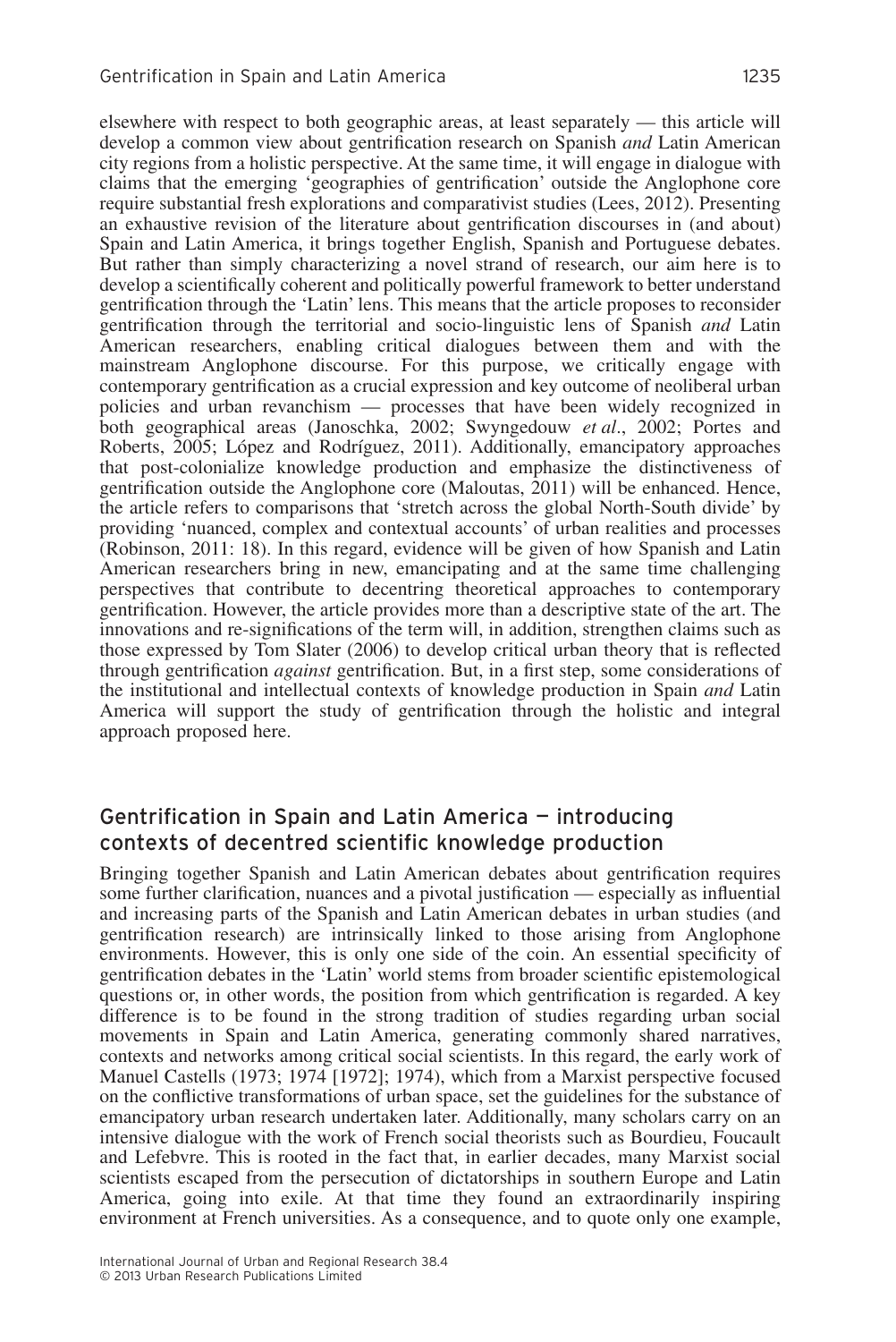the critical discussion of Lefebvre's radical philosophy of the production of space and the right to the city started as soon as the books were published, preceding the latter's reception within Anglophone urban studies. Such historical, linguistic and geographical embedding creates path dependencies that are prior to the contemporary gentrification debate, stimulating a selective terminological incorporation.

Something similar accounts for the close relations many urban researchers maintain with specific neighbourhood demands — for instance, when they develop their work from a committed standpoint at the crossover between activism and research, originating inherently critical approaches and sometimes active involvement. For many decades now authors such as Milton Santos, Boaventura de Sousa Santos, Raúl Zibechi and Marcelo Lopes de Souza have been maturing counter-hegemonic projects that explicitly stress theoretical viewpoints rooted in the Spanish and Portuguese languages. In this regard, any graduate course on critical urban studies in Spain and Latin America will definitely vary from the (re-)production of canonical knowledge taking place in Anglophone universities. This is due in part to the ways that knowledge is embedded in the respective languages, but it also results from the epistemological logics of scientific knowledge production. For instance, the social position of scientists in Spain and Latin America differs widely from that of their counterparts in the Anglophone world, especially if we take into account the precarious employment conditions of younger researchers. As a consequence, they are not rapidly absorbed into the distinctive social status that researchers earn in other parts of the world and which easily creates an 'epistemic ignorance born of the privilege that the academic nobility enjoy[s]' (Allen 2008: 181). This absence of a typically middle-class social and economic status and its privileges implies that the distance between the observed and the observer is minor. In many cases, urban researchers participate actively in the struggles against exclusionary renewal schemes, generating strong empathy with the environment in which the research is taking place. Although the position of those who are defended by social movements is usually worse than that of the researchers, they have a relationship that is both close and recognizable. Such ethnographic research requires the practice of reflexivity, and this implies that hardly any 'eviction of critical perspectives' (see Slater, 2006) exists. So far, only a few researchers from Santiago de Chile's Pontifical Catholic University have approached the term from perspectives that aim to neutralize critical gentrification research (Sabatini *et al*., 2008; Contreras, 2011). The contrary is the case for all others the term gentrification enables Spanish- and Portuguese-speaking scientists to better sharpen and develop critical approaches to urban politics absent in dominant mainstream discourses about urban governance, revitalization and renovation (Janoschka, 2011).

Following on from this, it is also of vital importance to recognize that the linguistic world region of Spain and Latin America provides specific political, economic, social and administrative structurings that influence the implementation of urban neoliberalism as well as of gentrification as one of its neighbourhood expressions. According to the arguments of Borsdorf and Hidalgo (2010), neoliberal politics has produced a specific 'model' of urban development in the Spanish and Portuguese-speaking Americas during the last two decades. The model describes the increasing fragmentation and privatization of the urban sphere via the implementation of a revanchist ideology that aims to reconquer the city centres for wealthy tenants (Bromley and Mackie, 2009; Crossa, 2009). Also, the ways in which neoliberal governance has been introduced and applied in Spanish urban areas correspondingly provides evidence that a very specific form of urban capital accumulation has emerged in the framework of a broader neoliberal policy model (López and Rodríguez, 2011; Naredo and Montiel, 2011). Consequently, entrepreneurial urban policies and other strategies that target gentrification through the social and political arena are conditioned in both regions by common path dependencies. This also means that many political and professional decisions are grounded in urban structurings that are comparable to each other to a certain degree. There are manifold similarities, such as a considerably belated process of suburbanization, the previous decay of central urban areas and the recent implementation of ambitious renewal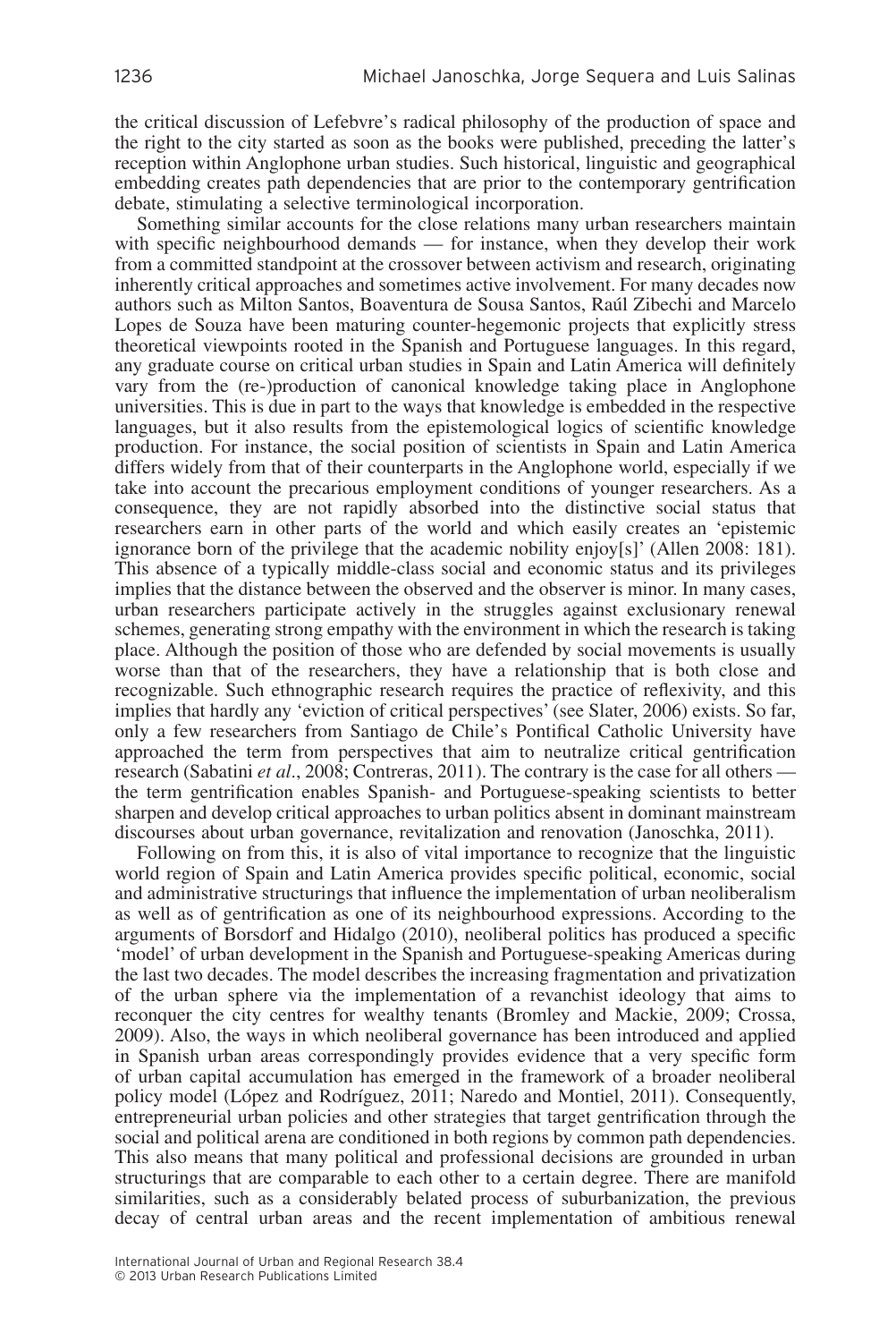programmes in public–private partnership schemes (Walliser and Bruquetas, 2004; Janoschka and Borsdorf, 2006). Additionally, Spain and Latin America have developed common professional networks and deep-rooted channels for what recently has been targeted in debates about 'policy mobility' (Cook, 2008; Evans, 2009; McCann, 2011). This relationship is similar to the one addressed earlier with regard to critical research in the social sciences, and it is especially strong in the field of urbanism. City administrators, politicians, researchers in think-tanks, as well as university staff and students, cultivate educational and professional networks that foster and reinforce the transatlantic mobility of urban policies. For instance, González (2011) gives evidence of the crucial role that the 'successful' revitalization processes in Barcelona and Bilbao played in such 'travelling policies'. The methodological tool of 'strategic planning' within urban development schemes is another example of policies that originated in Spain and were then applied in many cities in Latin America. Carlos Vainer (2011) illustrates this, comparing the implementation of strategic planning policies and the associated regimes of exceptionality in Barcelona and Rio de Janeiro prior to the celebration of their respective Olympic Games. Furthermore, it is well known that Catalan planners were important catalysts for urban renewal projects such as the Malecón 2000 waterfront regeneration in Guayaquil (Ecuador) and Puerto Madero in Buenos Aires — two perfect examples of state-led gentrification in Latin America carried out since the 1990s under the prevailing neoliberal planning philosophies that widely failed to keep initial promises of social mixing and the provision of public infrastructure (Cuenya and Corral, 2011).

All these commonalities include the notion that both Spain and Latin America not only experienced a time delay in the onset of gentrification, scientists initially also failed to recognize and adapt the concept to the different social, political and urban contexts in which it was occurring. To a certain extent, the delay likewise responds to scientific trends. For instance, the 1992 Olympic Games provided a significant impetus for the tracking and 'selling' of the 'success story' of Barcelona's regeneration (Monclús, 2003; Marshall, 2004) — a model that has now been critically readdressed (Degen and García, 2012). By the late 1990s, debates concentrated on the 'Guggenheim effect' (Gómez, 1998; Plaza, 1999; Gómez and González, 2001), and the early 2000s drew major attention to the high immigration rates (Arbaci, 2007; Pareja-Eastaway, 2009; Portes *et al*., 2010) and the detrimental consequences of the real estate boom (López and Rodríguez, 2010). Such hegemonic debates relegated gentrification research in Spain to a secondary place. In Latin America, something similar was happening. The beginning of the new millennium witnessed extensive debates about the increasing social exclusion that was occurring after the proliferation of mainly suburban gated communities, intimately related to a discursively produced urban crisis that focused on crime and insecurity (Caldeira, 2000; Janoschka and Borsdorf, 2006; Giglia, 2008; Roitman and Phelps, 2011; Salcedo and Torres, 2004).

### Gentrification in Spain and Latin America — a critical revision

Although the global spread of gentrification was repeatedly acknowledged during the last decade (Smith, 2002; Atkinson and Bridge, 2005; Lees *et al*., 2008; Porter and Shaw, 2008), empirical studies both about cities in the Anglophone 'Global South' (Harris, 2008; Visser and Kotze, 2008; Ghertner, 2011) and other, non-Anglophone environments (Ergun, 2004; Fujitsuka, 2005; Islam, 2005; Lützeler, 2008; He, 2010) are still infrequent. In comparison to the comprehensive and critical documentation of North American and British cities, few scholars have paid attention to gentrification in other world areas — and this is particularly true of Latin American and Spanish metropolitan regions. This gap is usually associated with the different temporalities of the processes of gentrification. For instance, in an account of the application of conservation policies and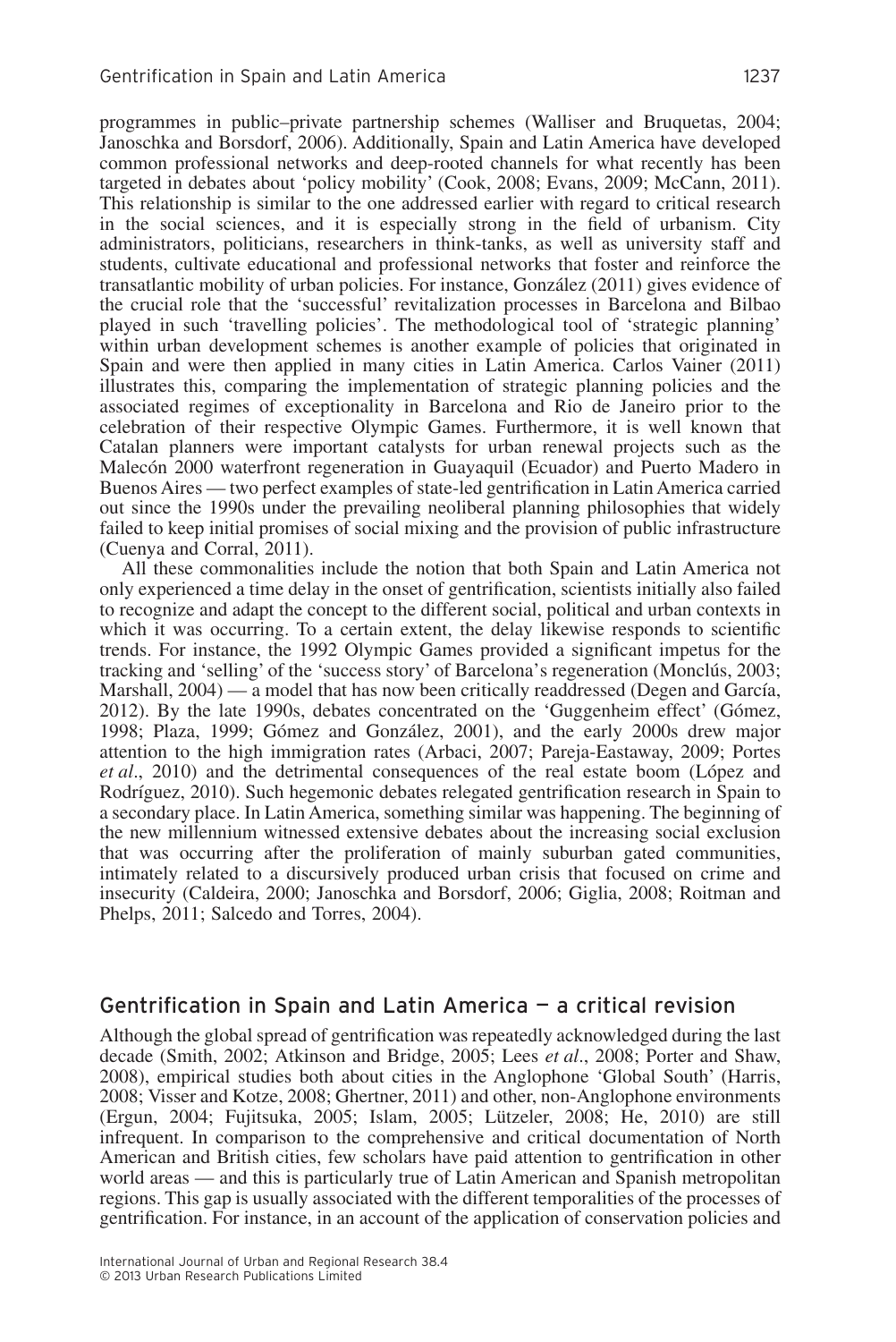property renovation in Latin American cities, Jones and Bromley (1996: 375) defended only some 15 years ago the view that 'the available evidence suggests that conservation is not a sufficient condition to produce gentrified urban landscapes'. In similar terms, Ward (1993) and Ford (1996) had stated by that time that Latin American city centres were expected to continue losing their affluent residents to suburban areas. A comparable situation was evident in Spain, where urban cores suffered continuous population losses until the mid- or late 1990s due to suburban sprawl (Muñoz, 2003; Catalán *et al*., 2008). Only recently, namely during the first decade of this century, have social scientists begun to approach gentrification. This fact transforms the literature revision that follows into an essential tool for structuring the emerging discourses about gentrification in the 'Latin' world.

#### Methodological considerations

This literature revision on the topic of gentrification in Spanish and Latin American cities takes into consideration publications in English, Spanish and Portuguese.<sup>1</sup> It is based on exhaustive research of peer-reviewed journals in English, mainly those which appear in the SSCI and Scopus-SciVerse databases. For an account of the literature in Spanish and Portuguese, the focus was put additionally on the two main search engines in the Spanish and Ibero-American world: Dialnet<sup>2</sup> and Redalyc.<sup>3</sup> As all these databases possess well-known shortcomings with regard to debates taking place in other publication formats crucial in the social sciences, additional research of monographs, book contributions, deposited PhD theses, conference papers and other online publications was carried out. Aiming at an analysis of genuine gentrification research, two further selection criteria were applied. First, all documents that simultaneously make use of the term gentrification and refer to at least one Latin American or Spanish city were considered. Then, all articles that did not have a substantial conceptual frame were excluded. Finally, 39 publications in English were identified, 19 of which allude to Latin American cities and 20 to Spanish urban areas. Additionally, 45 texts which refer to Spanish case studies in Spanish and 41 texts which discuss gentrification in Latin American cities were analysed.

#### Gentrification in Spain and Latin America characteristics of an emerging research field

The first thing to note about gentrification debates in Spain and Latin America is their emergent character. Nevertheless, in Latin America they include an astonishing variety of different urban settings: mega-cities such as Mexico City, São Paulo and Rio de Janeiro; national capitals (Santiago de Chile, Quito, Montevideo and Havana); provincial middle range cities (Puebla, Cuenca, Cusco, Recife, Salvador da Bahia) and smaller towns such as Guanajuato (Mexico) or Trinidad (Cuba). However, in relation to the mainstream of Latin American urban studies that prefers to apply terms such as urban renovation, revitalization, rehabilitation and other neologisms for supposedly successful urban planning strategies (Díaz Orueta *et al*., 2003; Botelho, 2005; Rivière, 2006; Aguirre and Marchant 2007), the gentrification debate is still occurring on the margins. Additionally,

<sup>1</sup> Literature in French and German as well as in non-majoritarian languages of the Iberian Peninsula was also detected, but the analysis will not take it into account.

<sup>2</sup> Dialnet is a scientific database implemented and updated by the University of La Rioja (Logroño) and the Fundación Dialnet. It collaborates with 69 scientific libraries in Spain and five Latin American countries and registers the publication records of 907 journals in Social Sciences. URL: http:// dialnet.unirioja.es/ (accessed 1 February 2013).

<sup>3</sup> Redalyc is a platform hosted at the Autonomous University of the Federal State of Mexico, providing open access to 758 scientific journals published in Spanish and Portuguese, 534 of them within the field of Social Sciences. URL: http://redalyc.uaemex.mx/ (accessed 1 February 2013).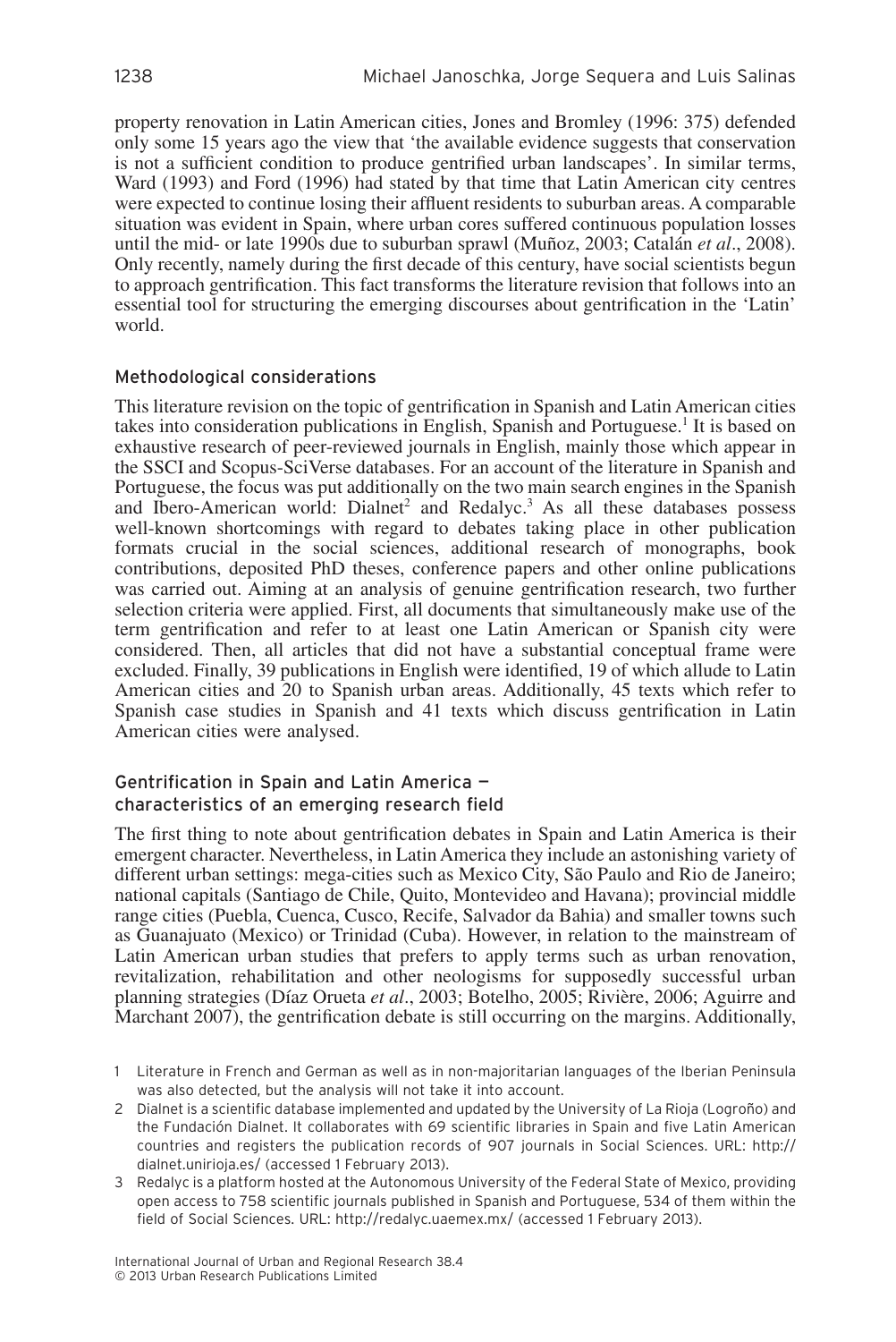parts of the Anglophone gentrification debate about Latin American cities are still conceptually dominated by those views held, financed and published especially by scientists from the global North. These are also expressed in Latin American approaches that dissociate themselves from the term gentrification as representing an 'Anglo-Saxon concept' (Jaramillo, 2006: 20), try to propose not always successful semantic adaptations such as 'ennoblement' (*ennoblecimiento* in Spanish, *enobrecimento* in Portuguese: Bortolozzi, 2009; Leite, 2010), or trace gentrification through the problematic term 'elitization' (*elitización*, González-Hernández, 2009).

This relation is somehow different with regard to Spain, where both international discourse and Spanish scientific contributions have expanded rapidly towards a more coherent common framework. Many Spanish authors have been (co-)publishing in Anglophone journals and books, and English and Spanish publications are often located in similar theoretical plans and discussions. Apart from some of the initial clarifications and theoretical revisions necessary to introduce a novel term into another language (Vázquez, 1992; 1996; Sargatal, 2000; Martínez, 2001; Rodríguez *et al*., 2001), gentrification has now been regularly applied to the study of urban neoliberalization in almost all major Spanish cities. Authors have put up only minor resistance to familiarizing themselves with the term (García, 2001), and they are aware of the advantages it has for better profiling the contentious dimensions of the phenomenon. The majority of the texts do not question the implementation of the concept in a different social and urban setting (Duque, 2010a). However, such pragmatism also includes the development of holistic pictures of gentrification within the municipality of Madrid, addressed by different kinds of statistical data as well as a critique of public plans aimed at urban renovation and regeneration (Muñoz, 2009). Another example is Díaz Parra (2009), who brings together different strands of gentrification research such as production and consumption approaches, aiming for an ambitious development of a general theory of urban renewal and gentrification.

In summary, the initial characterization gives evidence that the widespread effects of urban renovation seem to be used synonymously with the gentrification of the contemporary city both in Spain and Latin America. Such a notion has reached sufficient maturity to present a meaningful conceptual connotation to explain social and spatial restructurings in the neoliberal city. Hence, it seems evident that all substitutions of the past for something new are now implemented by gentrifying mechanisms. This idea differs distinctly from some strands of traditional gentrification research, especially those that root gentrification conceptually in its first expressions discussed by Ruth Glass (1964) in London, at a moment when the Keynesian Welfare State was in its heyday and neoliberalism conceptually nonexistent. But for Spain and Latin America, gentrification should be approached through the lens of the variegated, often conflictive spatialities of urban neoliberalism (Brenner *et al*., 2010a).

#### Gentrification in Spain — debates and discourses

Despite its conceptual locations within Anglophone literature, gentrification research in Spain introduces major variations and six interesting perspectives to the mainstream discourse. Table 1 provides an overview of these categories, and contributes to the further development of the characterization proposed here — amongst other things, by mentioning the key authors and the cities in which the processes have been observed. Additionally, it helps to recognize that the debate consists of much more than the two iconic examples of Barcelona and Bilbao that have been dominating the international reception of gentrification processes in recent years. Subsequently, the six mentioned categories will be developed in detail.

1 *Gentrification and transnational migration:* During the decade preceding the financial and economic crisis, the globally connected expansion of the Spanish economy resulted in an influx of more than 5 million migrants to the country; Spain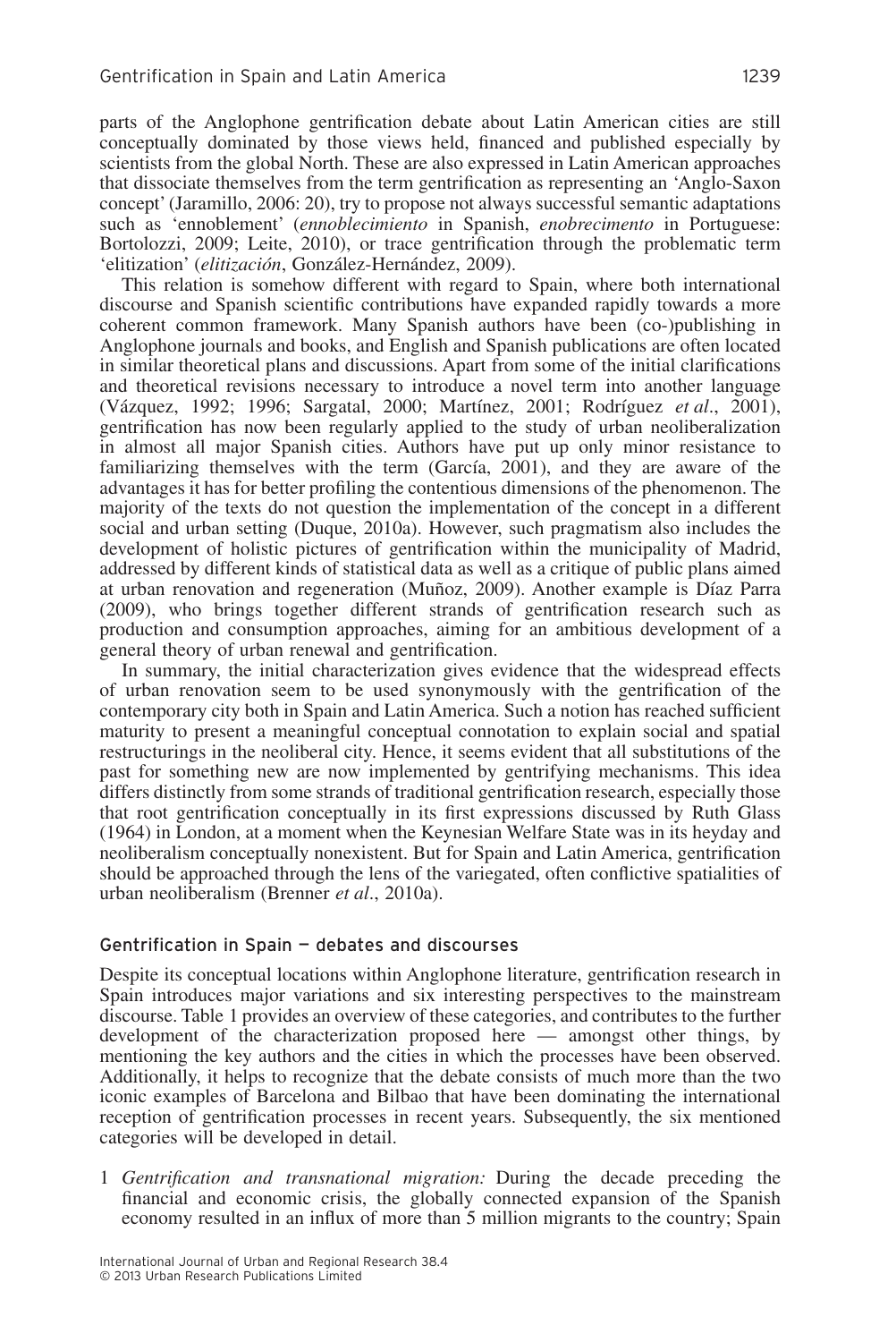| Cities                                                            | Authors                                                                                                                                                                                                                                                             |  |  |
|-------------------------------------------------------------------|---------------------------------------------------------------------------------------------------------------------------------------------------------------------------------------------------------------------------------------------------------------------|--|--|
| Madrid, Barcelona, Bilbao                                         | Arbaci (2008) Arbaci and Malheiros (2010)<br>Ávila and Malo (2008) Barañano et al.<br>(2006) Cavia et al. (2008) García (2003)<br>Martínez and Leal (2008) Pérez-Agote<br>et al. (2010) Riol (2003) Sargatal (2001;<br>2003; 2009) Suárez (2009) Tabakman<br>(2001) |  |  |
| Palma de Mallorca, Santa<br>Cruz de Tenerife,<br>Valencia, Bilbao | Franquesa (2007) García (2003) García<br>et al. (2007) Morell (2009) Prytherch and<br>Boira (2009) Romero and Trudelle (2011)<br>Vicario and Martínez (2003) 2005) Vives<br>(2011)                                                                                  |  |  |
| Barcelona, Bilbao, Madrid,<br>Valencia, Seville                   | Boixader (2004) Díaz Parra (2008; 2010)<br>Dot et al. (2010) Guillamón (2003) Justo<br>(2011) Ribera-Fumaz (2008) Santamarina<br>(2009)                                                                                                                             |  |  |
| Madrid, Bilbao, Barcelona                                         | Cañedo (2006) Delgado (2008) Díaz<br>Orueta (2007) Fraser (2007) Rodríguez<br>and Vicario (2005) Sequera (2010)                                                                                                                                                     |  |  |
| Granada, Leon, rural<br>areas in Catalonia                        | Bouzarovski et al. (2010) Buzar et al.<br>(2007) Cánoves and Blanco (2006) Duque<br>(2010b) Haase (2008) Moreh (2011) Solana<br>(2006; 2008; 2010)                                                                                                                  |  |  |
| Madrid, Valencia, Seville,<br>Granada, Vigo                       | Díaz Orueta (2007) Díaz Parra (2008)<br>Gómez (2006) Martínez (2011) Moreh<br>(2011) Morell (2009) Prytherch and Boira<br>(2009) Ramos et al. (2008) Romero and<br>Trudelle (2011)                                                                                  |  |  |
|                                                                   |                                                                                                                                                                                                                                                                     |  |  |

|  | Table 1 Gentrification in Spain - perspectives and debates |  |  |  |  |  |
|--|------------------------------------------------------------|--|--|--|--|--|
|--|------------------------------------------------------------|--|--|--|--|--|

was the most important European destination for transnational migration flows. Many of these migrants settled in inner-city areas that were at the same time subject to renewal and gentrification. These links between gentrification and migration have been addressed from a comparative perspective of different Southern European cities (Arbaci and Malheiros, 2010), introducing the interesting question of how both mechanisms coexist in Spanish city centres. Based on empirical records, Arbaci (2008: 595f) displays the discontinuity of gentrification, a process that apparently has not transgressed to entire neighbourhoods — historic inner-city areas still represent non-homogeneous spaces of revalorization and fragmented territories in continuous reappropriation. By contrasting two adjacent streets in Barcelona, Sargatal (2001) argues that gentrification is encouraged by public renovation programmes but coexists with immigration — a sign of geographically highly segmented real estate markets. Different studies in Madrid (Barañano *et al*., 2006; Ávila and Malo, 2008; Martínez and Leal, 2008; Pérez-Agote *et al*., 2010) and Bilbao (Cavia *et al*., 2008; Suárez, 2009) show that economic migrants suffer residential exclusion and spatial segregation, but in both cities no evidence for major displacement occurring through the ongoing gentrification of the corresponding neighbourhoods exists. The situation seems to be different in Barcelona, where the renewal of the *Casc Antic* (Old Quarter), especially of the Raval neighbourhood, has been connected with public policies applied to 'social sanitation' in areas with a high concentration of migrants (Tabakman, 2001; Sargatal, 2003; 2009), particularly in areas where migrants of Pakistani origin live (García, 2003; Riol, 2003).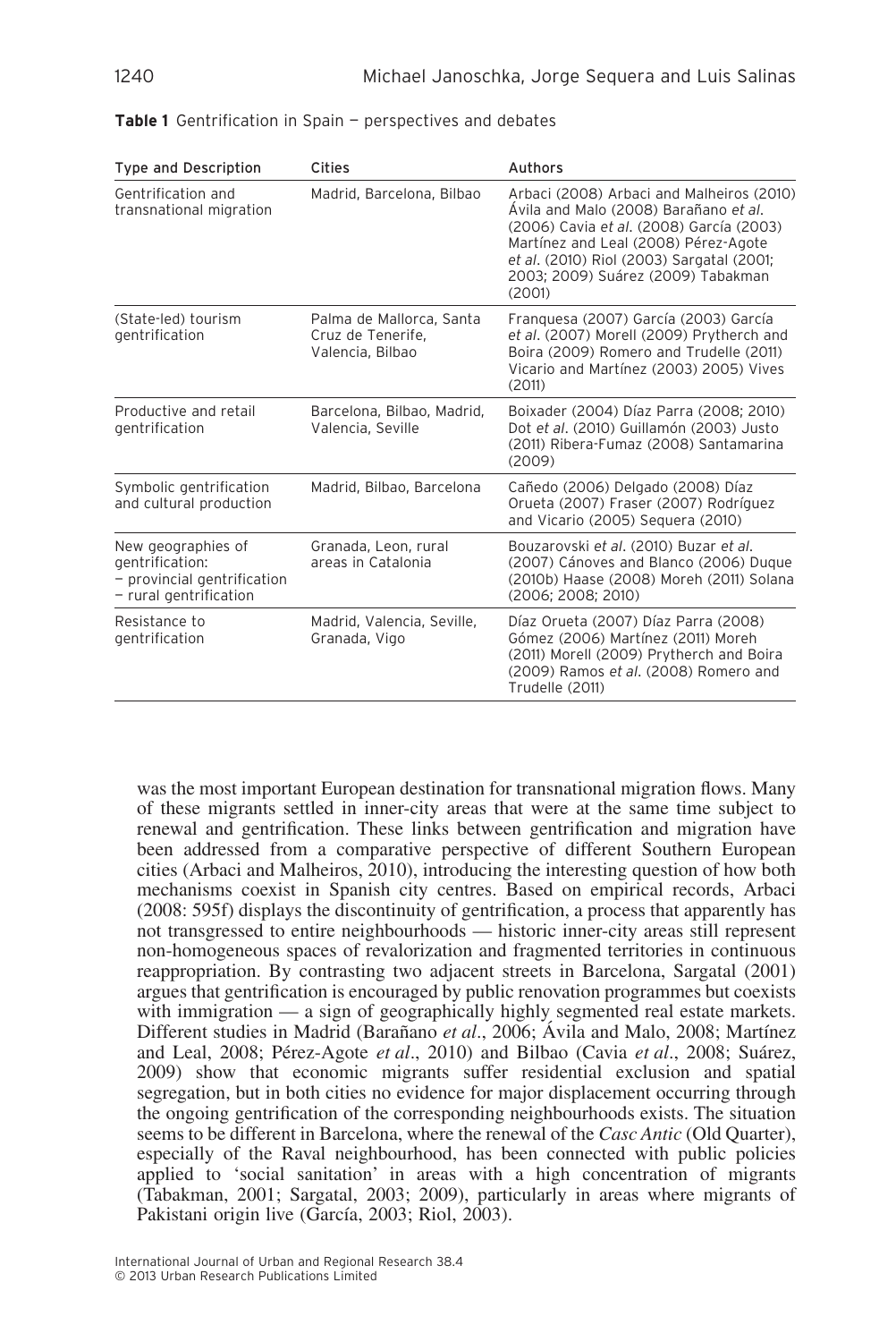#### Gentrification in Spain and Latin America 1241

2 *(State-led) tourism gentrification:* Spain, one of the most important tourist destinations worldwide, has made significant efforts to adapt beach and sun-seeking mass tourism, a mature activity with low profit rates, towards an urban tourism inspired by the appreciation of cultural assets. In this regard, it is interesting how the logics of spatial appropriation through tourism-related activities have paired themselves with gentrification induced by tourism. It is also noteworthy that, within a general character of *laissez-faire* in most public policies, local and regional politicians showed a decisive will to prepare the ground for state-led tourism gentrification (García *et al*., 2007: 277). This interrelation is a subject of critical approaches: amongst others, Romero and Trudelle (2011) have studied how urban mega-projects have produced gentrification in traditional working-class neighbourhoods in Valencia since the mid-1990s. From a different perspective, Prytherch and Boira (2009) report the inauguration of more than 20 public exhibition halls in the same city within a decade — an overwhelming expansion of economic activities certainly related to preparing the city symbolically for tourists. Moreover, as occurred in Bilbao La Vieja (Vicario and Martínez, 2003; 2005) and the neighbourhoods Grau and Natzaret in Valencia (Romero and Trudelle, 2011), state-led tourism gentrification has integrated semi-peripheral residential spaces into the circuits of economic valorization. And in other cities such as Palma de Mallorca and Santa Cruz de Tenerife, displacement through tourism is being further accelerated by investment of EU funds and policies implemented by the URBAN programme (García *et al*., 2007; Morell, 2009). Finally, the role tourists play not only as consumers of urban atmosphere, but as actors in the real estate market and purchasers of second home and vacation apartments is also considered (García, 2003).

<sup>3</sup> *Productive gentrification and retail gentrification:* Barcelona and to a certain extent Bilbao have been pioneering the elaboration and application of policies that endeavour to reconvert former industrial areas, for example the Bilbao waterfront, the port of Barcelona and the Poble Nou neighbourhood — the latter now benchmarked as *Barcelona 22@*. One consequence of implementing ambitious renovation strategies is that former industrial spaces and working-class neighbourhoods have been appropriated by the service and knowledge economy for both residential and productive use (Guillamón, 2003; Boixader, 2004). These studies coincide in recalling the often aggressive marketing strategies employed to target the image of the city. In this regard, Dot *et al*. (2010) propose introducing different analytical perspectives to the studies of gentrification, namely, investigating primarily the business sector and corporations settling into a transforming neighbourhood. Suggesting the label of *productive gentrification,* they support a focus on the spatial reconfiguration arising from new economic activities related to discourses that seek to attract members of the creative class to live and work in specific urban neighbourhoods. As municipal corporations and local politics actively promote urban renewal, the resulting productive gentrification can be considered another expression of state-led gentrification. In similar terms, Santamarina (2009) discusses the Cabanyal neighbourhood in Valencia as a social space endangered by mega-projects proposed by the public sector. Furthermore, Justo (2011) indicates how a decaying inner-city Madrid neighbourhood (now renamed *Triball*) was targeted by a real estate corporation for revalorization via commercial branding as part of a plan to attract designers of individual clothing, shoes and other fashion products, as well as retailing, through subsidies granted by the private investor itself. This approach brings together the perspectives of productive gentrification and retail gentrification (Ribera-Fumaz, 2008) through the construction of a neighbourhood as a specific product (*barrio marca* in Spanish). As a part of this debate, Díaz Parra (2008; 2010) noticed in Seville how transformations in the social composition including the displacement of lower-income groups are provoked by both productive and retail gentrification.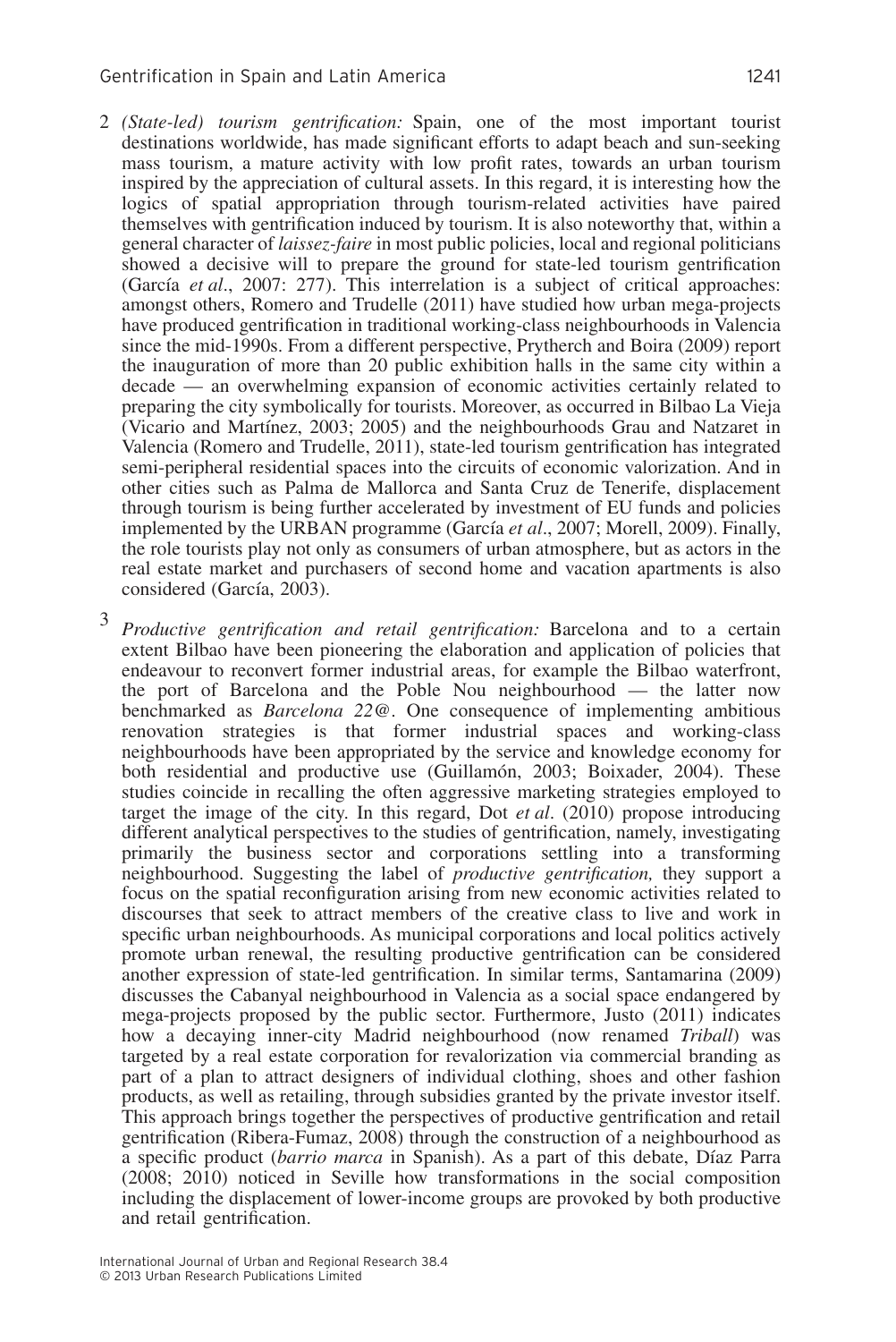- 4 *Symbolic gentrification via institutionalized cultural production:* The long-term consequences of urban renewal in city centres have been discussed by authors such as Sequera (2010) from a perspective that interprets urban renovation as an expression and a part of biopolitical practices that implement neoliberal models of conduct. Referring to the Lavapiés neighbourhood in the historic centre of Madrid, he points out how new lifestyles based on distinctive practices of consumerism and models of citizenship are introduced by novel cultural infrastructures and commercial spaces. Delgado (2008) names this effect 'artistification' (*artistización* in Spanish), a process enacted by urban policies that embrace the entrepreneurial and consumerist reappropriation of city centres transformed into theme parks and spaces for commercial performances. Such symbolic gentrification of public space through the establishment of institutionalized cultural production facilities is a key question for interpreting the dialectics between the public and the private as one of the multiple expressions of the speculative nature of capital in the contemporary city (Fraser 2007: 677). Applying theoretical arguments by Harvey and Lefebvre, Fraser criticizes the rising exclusion of undesired persons from public spaces as part of the preparation of a desired aseptic public sphere. By studying the politics of surveillance in Madrid's central Retiro Park, he shows how the symbolic gentrification of supposed public spaces is part of a broader dominance of the public realm by private actors' interests that aim at a general gentrification of the urban sphere. Following this line, the rhetoric of the creative city as a *leitmotiv* for urban renovation is also a key issue of recent discussions emerging from Bilbao. Public policies responded here to Richard Florida's creative paradigm, attempting to establish a discursive environment for the attraction of cultural entrepreneurs. Rodríguez and Vicario (2005) present a meaningful critique of this logic, stating that urban marketing only covers evident gentrification strategies, while displacing urban problems instead of resolving them. Taking the Lavapiés neighbourhood in Madrid as an example for an exhaustive piece of research into contemporary social change, Pérez-Agote *et al*. (2010) understand cultural production as a principal device for gentrification. They reflect upon the interventions of the public administration to promote cultural activities for constructing artificially new and somehow pretentious identities for Lavapiés as a fancy neighbourhood 'in vogue'. Beyond its geographical centrality, this area possesses a rich cultural and social mixture that transforms it into an 'exotic' environment in which alternative and artistic realms reaffirm themselves as globalized cultural representations. In this regard, Díaz Orueta (2007) asserts that this centrally located and cosmopolitan neighbourhood can be evaluated as a laboratory for new lifestyles that simultaneously draw on representations of bohemian and left-wing identities (Cañedo, 2006). The discourses of many of these young professionals (*viz.* gentrifiers) include both an instrumental relation to the neighbourhood based on its centrality, the cultural production and leisure activities developed here, as well as a reification of and strong identification with nonhegemonic struggles, anti-capitalism and political activism and the active participation in the cultural production itself (Barañano *et al*., 2006).
- 5 *New geographies of gentrification:* Current debates distinguish the existence of *provincial gentrification* in Spain, taking into consideration research on Granada (Duque, 2010b; Moreh, 2011) and a comparative study carried out in the Castilian city of Leon and other medium-scale urban centres in four European countries (Buzar *et al*., 2007; Haase, 2008; Bouzarovski *et al*., 2010). Additionally, Solana (2006; 2008; 2010) analyses population mobility in Catalonia and provides a substantial overview of the transformations occurring in the social composition of rural areas, claiming that *rural gentrification* is definitely taking place. Also, other perspectives emphasize post-Fordist labour organization that enables the relocation of productive activities to rural areas and fosters ongoing replacement of the local population by newcomers with higher incomes (Cánoves and Blanco, 2006).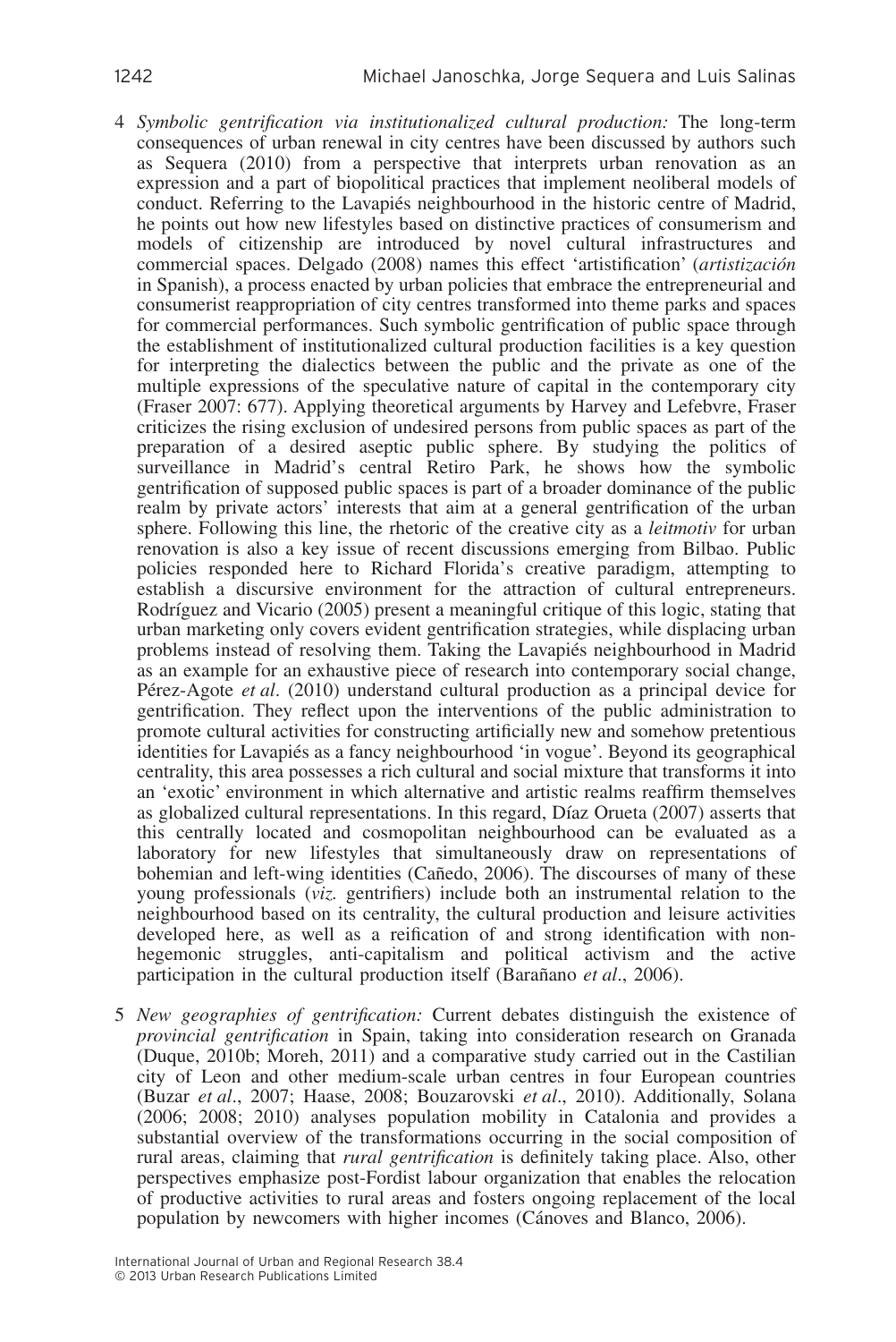#### Gentrification in Spain and Latin America 1243

6 *Resistance to gentrification:* Studies of social movements and local resistance to the implementation of neoliberal urbanism are a prominent feature of Spanish urban studies, as mentioned earlier with regard to the ground-breaking work of Manuel Castells (1974 [1972]; 1974; 1983). In this regard, it is no surprise that gentrification researchers engage as a matter of priority with the consequences that residents and other actors suffer in areas that are being gentrified. For example, local resistance has been discussed in Madrid (Díaz Orueta, 2007), Valencia (Morell, 2009; Prytherch and Boira, 2009; Romero and Trudelle, 2011), Granada (Moreh, 2011) and Vigo (Martínez, 2011). The research strand is particularly strong in cities such as Madrid and Valencia that are dominated by long-lasting conservative politics that fail to encourage modern citizen participation. In this tradition, Díaz Parra (2008) investigated strategies of contestation originated by neighbourhood associations, when reclaiming public housing and defending the traditional inhabitants of gentrifying quarters. Additionally, he analyses possible solutions for stopping, or at least influencing, current gentrification. Ramos *et al*. (2008) describe the case of Granada to reflect the active and powerful role social scientists may play in organizing, supporting and redirecting these struggles through participatory research and social action — an aspect that has gained major prominence since the mobilization of the Spanish *indignados* in May 2011 and the frequent occupations of vacant buildings in gentrifying neighbourhoods that have been taking place since then (Abellán *et al*., 2012).

As a transitional conclusion this revision helps to understand that gentrification research in and about Spain can be characterized as a highly combative and critical field. Gentrification is embedded within broader criticism of the neoliberal urban model and its social and spatial consequences such as segregation, classicism, inequalities and displacement.

#### Gentrification in Latin America — debates and discourses

The gentrification discourse relating to Latin American cities was first introduced by Jones and Varley (1999), who analysed the conservation processes in the colonial city centre of Puebla (Mexico). In line with Neil Smith's (1996) arguments about the revanchist city, they affirmed that gentrification constitutes the 'symbolic reconquest of a space over which the local middle classes feared they had lost moral authority' (Jones and Varley, 1999: 1547). This demonstrates that debates about Latin American gentrification bring in nuances of how to think the increasing diversity of gentrification worldwide. Hence, it is of key importance to refer to the material and symbolic conditions of urban transformation since the beginning of the neoliberal experiment. In order to characterize and structure the existing literature, four mutually intertwined dimensions will now be elaborated (Table 2).

The quantitatively most important strand in gentrification research in Latin America discusses different forms of *symbolic gentrification* that are often entangled with policies that re-stage the rich architectural heritage of Latin American city centres. However, several authors evaluate this strategy as a pretext for bringing local elites and middle-class households back to the historic city centres (Hiernaux, 2006; Bélanger, 2008). As Botelho (2005) shows, this can happen through a superimposition of traditional developer-led gentrification processes and symbolic gentrification grounded in retail and consumption. In many cases such policies are codified through the implementation of governance schemes developed in cooperation with the UNESCO World Heritage offices. Jones and Varley (1994; 1999) argue that a major irritation for potential gentrifiers in many Latin American cities is embodied by people called 'street vendors' — many of them of a racial and ethnic composition different from the middle and upper middle classes as well as from the mainly 'white' foreign tourists. Additionally, Scarpaci (2000: 289) claims that in Havana, gentrifiers are 'a transient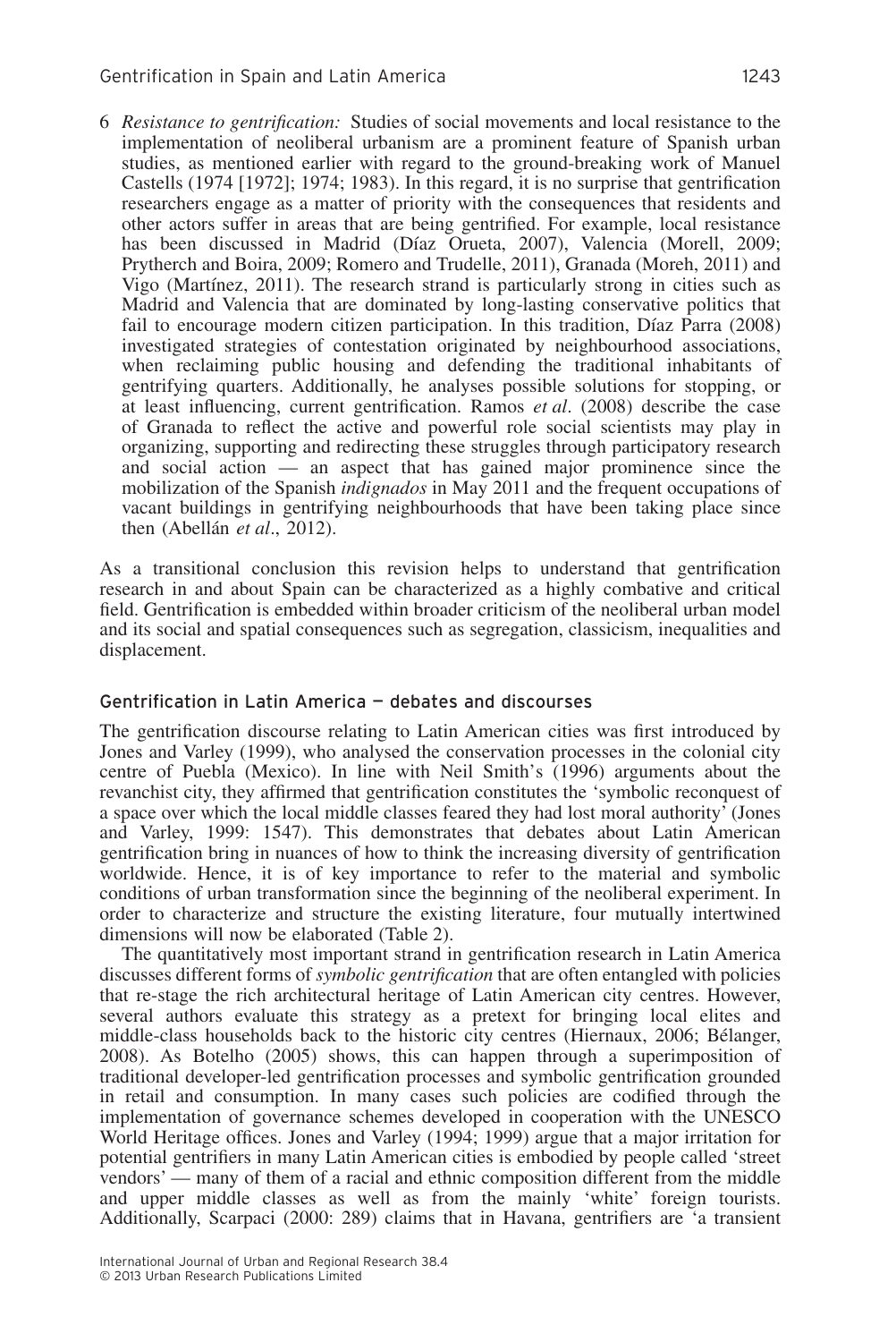| <b>Type and Description</b>                                                                                                                                                                      | Cities                                                                                                                                                                       | Authors                                                                                                                                                                                                                                                                                                                                                                                                                                         |
|--------------------------------------------------------------------------------------------------------------------------------------------------------------------------------------------------|------------------------------------------------------------------------------------------------------------------------------------------------------------------------------|-------------------------------------------------------------------------------------------------------------------------------------------------------------------------------------------------------------------------------------------------------------------------------------------------------------------------------------------------------------------------------------------------------------------------------------------------|
| Symbolic gentrification:<br>- race, ethnicity<br>- tourism gentrification,<br>heritage<br>- leisure-oriented mobility,<br>residential tourism<br>- control mechanisms,<br>special 'rescue' zones | Buenos Aires, Mexico<br>City, Quito, Salvador da<br>Bahia, Recife, Fortaleza,<br>Vitória, San Luis,<br>Tiradentes, São Thomé<br>das Letras, Havana,<br>Cuenca, Boca del Toro | Bailey (2008) Bélanger (2008) Botelho<br>(2005) Bromley and Mackie (2009)<br>Checa-Artasu (2011) Crossa (2009)<br>Donovan (2008) Frúgoli and Sklair (2008)<br>Herzer (2008) Hiernaux (2006)<br>Jackiewicz and Crane (2010) Jones and<br>Varley (1999) Leite (2010) Middleton<br>(2003) Monterrubio (2009) Nelle (2009)<br>Nobre (2002) Portela (2009) Scarpaci<br>(2000) Steel and Klaufus (2010) Swanson<br>(2007) Walker (2008) Zolini (2007) |
| Neoliberal politics of<br>gentrification:<br>- tourism gentrification<br>- state-led gentrification<br>- revitalization and<br>gentrification                                                    | Santiago de Chile, Mexico<br>City, Rio de Janeiro, São<br>Paulo, Recife, Salvador                                                                                            | Crossa (2009) Frúgoli and Sklair (2008)<br>Hiernaux (2006) Inzulza-Contardo (2012)<br>Rivière (2006) Rubino (2005) Walker<br>(2008)                                                                                                                                                                                                                                                                                                             |
| New real estate markets and<br>gentrification<br>$-$ slum gentrification in<br>peripheral and central<br>areas                                                                                   | Montevideo; Porto Alegre,<br>Rio de Janeiro, Salvador<br>da Bahia, Santiago de<br>Chile                                                                                      | Álvarez-Rivadulla (2007) Carrión (2005)<br>Cavalcanti (2009) Checa-Artasu (2011)<br>Del Río (2004) Gaffney (2010) Goncalves<br>(2011) Goulart (2005) Hidalgo (2010) Ivo<br>(2012) Lima (2010) Lopez-Morales (2010;<br>2011) Nery and Moura de Castilho (2008)<br>Sanfelici (2010)                                                                                                                                                               |
| Resistance to gentrification<br>- counter-hegemonic social<br>movements<br>- de-gentrification                                                                                                   | São Paulo, Rio de Janeiro,<br>Buenos Aires, Santiago de<br>Chile, Córdoba                                                                                                    | Bidou-Zachariasen (2006) Casgrain and<br>Janoschka (2013) Delgadillo (2009; 2012)<br>Hernández-Medina (2010) Herzer (2008)<br>Leite (2010) Mandrini et al. (2010)<br>Menezes and Monteiro (2010) Monteiro<br>and de Andrade (2012) Monterrubio<br>(2009) Oliveira and Gaffney (2010) Rolnik<br>(2011) Sanfelici (2007)                                                                                                                          |

**Table 2** Gentrification in Latin America — perspectives and debates

group made up of foreign tourists or business people from Canada, Western Europe, and Latin America'. His argument was later reasserted by Bailey (2008), and Steel and Klaufus (2010) show empirical evidence that gentrification in Cuenca (Ecuador) was originated by North American retirees moving in. This kind of leisure- and lifestyle-oriented mobility and migration between the US and Canada and Latin American destinations often implies conflicts over the appropriation of urban space and poses the question of the right to the city (Jackiewicz and Crane, 2010; Gárriz, 2011). Following in this line, Prado (2012) calls the migration of relatively privileged North American and European migrants to coastal destinations and historic city centres in Latin America 'global gentrification'. This debate is intrinsically related to transnational investment, leisure-oriented mobility and the conflictive displacement of local inhabitants (Janoschka, 2009).

Returning to the question of how the restaging of urban heritage plays a key role in symbolic gentrification, it is important to state that the nexus between informal trade and new public policies is present in all contributions to this topic (Middleton, 2003; Swanson, 2007; Donovan, 2008; Bromley and Mackie, 2009; Crossa, 2009). Although applying different theoretical frameworks, the authors mentioned agree that expelling street vendors symbolically prepares central cityscapes for gentrification. This goes hand in hand with the findings of Latin American researchers working on localities such as the restored colonial heart of Salvador da Bahía and Recife (Nobre, 2002; Portela, 2009; Leite, 2010) or the tourism spaces of La Boca and San Telmo in the southern central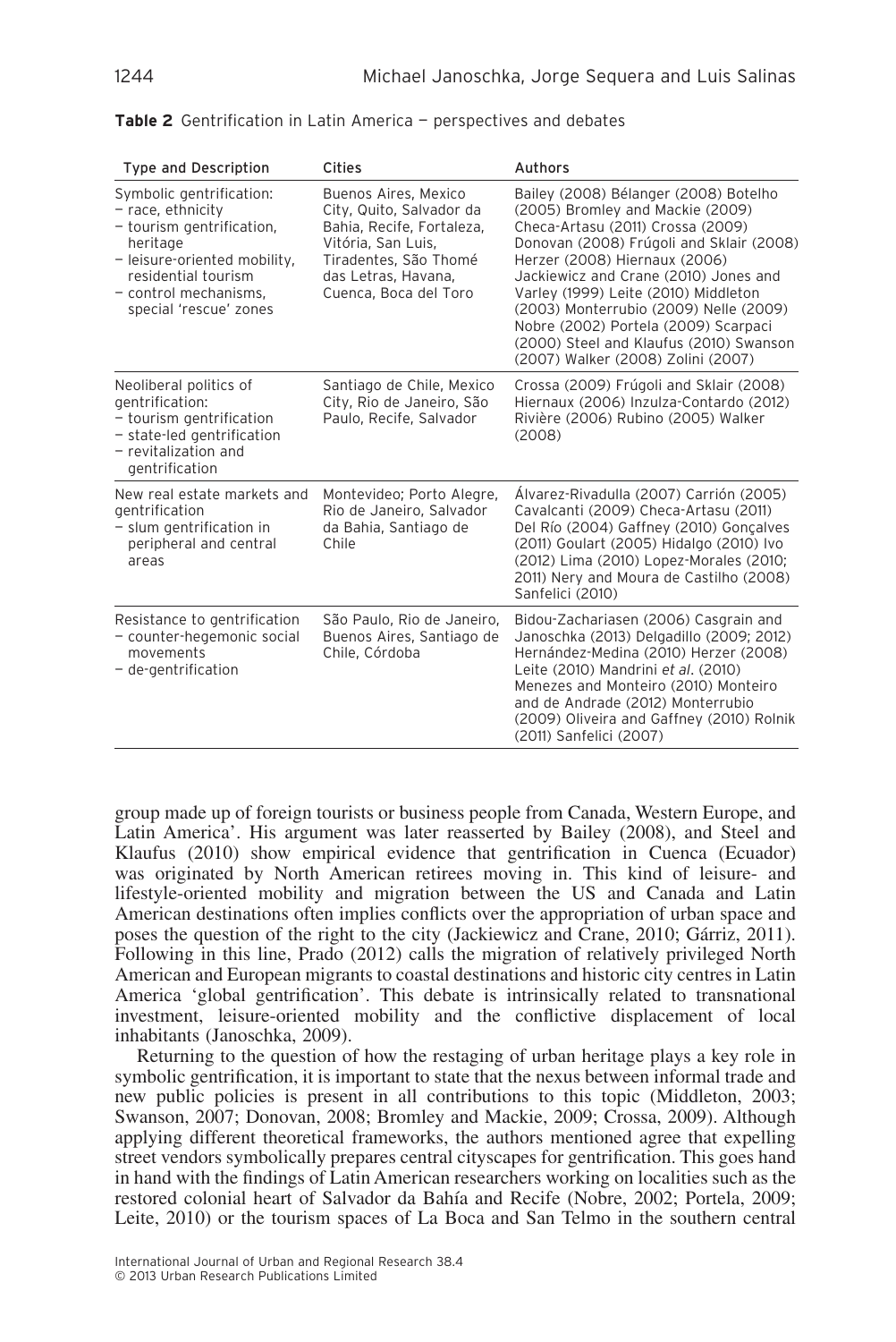districts of Buenos Aires (Herzer, 2008). As different authors state, when Latin American city centres are prepared for symbolic gentrification, some of their charming elements are destroyed, leading to a 'musealization' of World Heritage (Monterrubio, 2009; Nelle, 2009). Additionally, the supposed 'cleansing' of urban areas from informal trade activities, beggars and drug addicts (Frúgoli and Sklair, 2008) crushes long-standing traditions of commercial appropriation of the public urban sphere (Bromley and Mackie, 2009; Crossa, 2009). Lower-class traders are displaced from the streets of the city centre in order to enhance the growing tourism sector, and the centre is thereby 'rescued' as proposed semantically by so-called *Programas de Rescate* [rescue programmes] in Mexican cities (Cabrales, 2005; Crossa, 2009). The implementation of these programmes is intimately related to the transfer of policy paradigms from the US to Latin America, especially the implementation of security policies and measures related to control and hygiene, the imitation of zero-tolerance policies or the installation of CCTV surveillance of public space (Walker, 2008).

In order to deepen understanding of gentrification mechanisms in Latin America, it is now of major importance to discuss the key role that the public administration plays in establishing policy mechanisms that prepare cities for (symbolic) gentrification. Such perspectives have been widely addressed in Latin American gentrification research, for instance by analysing the way *neoliberal politics of gentrification* are applied and adopted in social, political and administrative urban environments that had never developed a notable Keynesian welfare state. Santiago de Chile now seems to be the most striking example of a coalition between investors and public authorities, leading to a fragmented reorganization of the central city areas through newly built high-rise condominiums (Inzulza-Contardo 2012). Hidalgo (2010) goes a step further and reflects the crucial influence that private universities, a key actor within the neoliberal configuration in Santiago de Chile, have on the transformation and gentrification of some central neighbourhoods. Another innovative insight into local versions of the 'neoliberal entrepreneurial city' (Crossa, 2009) is given by Walker's unpublished PhD thesis (2008). He recognizes that the *Programa de Rescate* in Mexico City is nothing but the planned neoliberalization of space applied to 'manage' the urban poor in a much more unequal city than any example the Global North could provide. The attempts to organize the gentrification of the historic centre of Mexico City, which is the largest and symbolically most important heritage site for juxtaposed colonial and precolonial architecture in the Americas, are being undertaken by an unprecedented coalition between a pseudo-leftist local government and the business magnate Carlos Slim — considered the richest person in the world. In an attempt to enhance the attractiveness of and recolonize the city centres for luxury housing, new residential estates have arisen behind the façades of colonial or nineteenth-century buildings. Major Brazilian cities such as Rio de Janeiro, São Paulo, Recife and Salvador are undergoing similar transformations (Rubino, 2005; Frúgoli and Sklair, 2008), although the 'normalization' of the street achieved by discipline, punishment and the removal of street vendors is prototypical in the case of Mexico City. The innovative aspect is that gentrification is part of the dominance of a mogul whose interests, although well embedded within romantic discourses of restoring an imagined urban past, are primarily of an economic nature. Additionally, the example provides paradigmatic insights into the ways in which neoliberal politics of gentrification have been applied in Latin American cities.

This aspect leads to the major reconfigurations that have been taking place in the organization and production of *new real estate markets* as a precondition for gentrification in many Latin American cities. Amongst others, central city areas have been targeted by national developers and transnational investment funds that exploit the enormous rent gaps resulting from long-term abandonment. Referring to the example of Porto Alegre, Sanfelici (2010) recognizes the intensive relations between property development schemes and an increasingly powerful financial sector. In similar terms, López-Morales (2010; 2011) applies the rent-gap model (Smith, 1987) to explain the situation of semi-peripheral areas in Santiago de Chile. He analyses how specific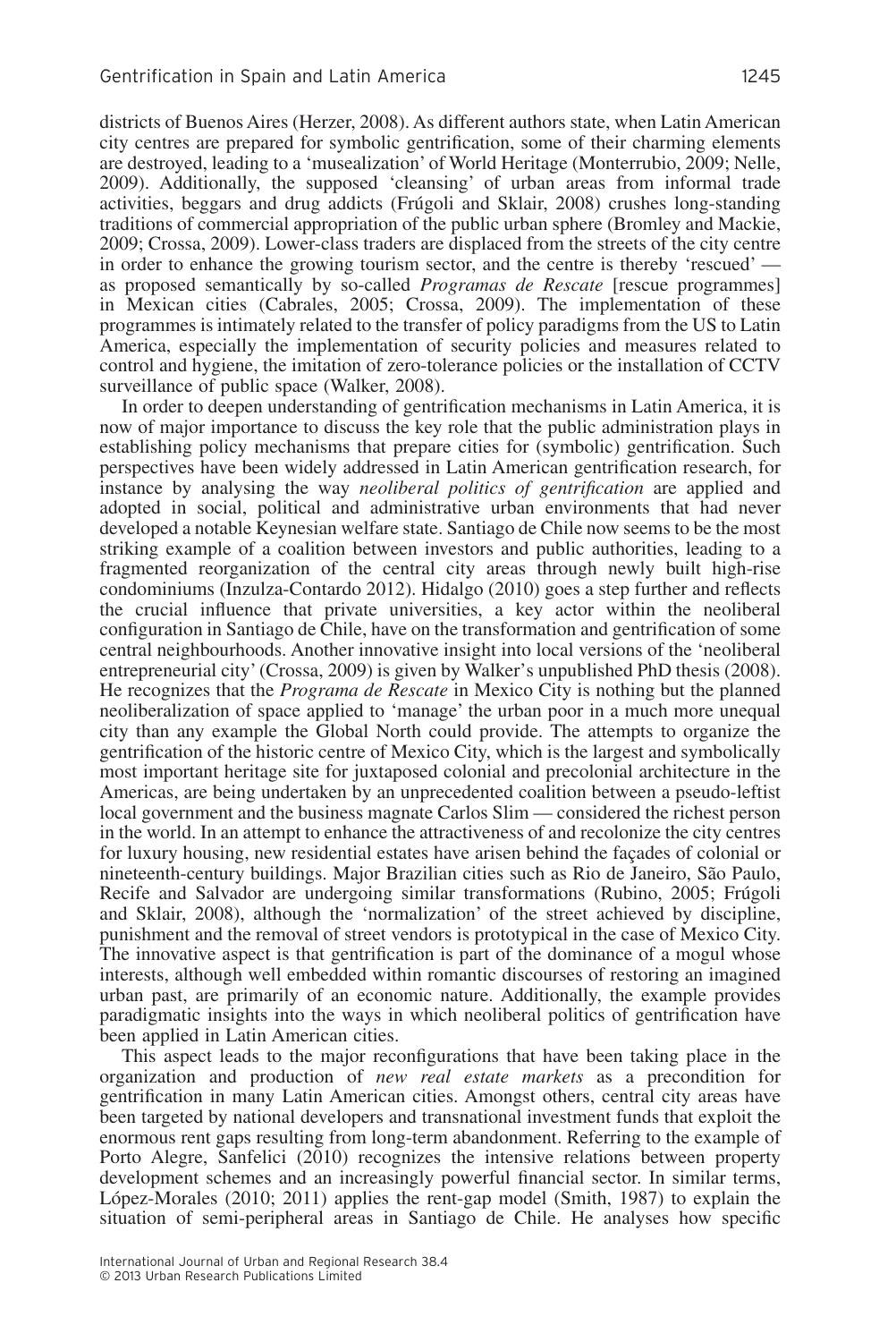neoliberal planning instruments and the liberalization of local building regulations provide the ground for an increasing accumulation of capitalized ground rent by a small group of professional developers — at the expense of small-scale landowners who are systematically dispossessed. It is not by chance that such debates have been reported primarily from Chile and Brazil — the two Latin American countries with the most unequal distribution of wealth (Kaztman and Ribeiro, 2008; Hidalgo and Arenas, 2011).

Another aspect of the role that recently created real estate markets play in gentrification is related to the 'pacification' of previously stigmatized urban slums. In Brazilian cities, such policies are implemented through a permanent 'state of exception' (Vainer, 2000) that intimately exploits discourses about the 'city of fear' or 'phobopolis' (in Portuguese, *fobópole*, Lopes de Souza, 2008). This means that during the ongoing consolidation of *favelas* and other informal urban settlement areas, real estate markets expand to new parts of the city and widely transform the living conditions of its inhabitants (Cavalcanti, 2009; Gonçalves, 2011). In the case of Rio de Janeiro, this is especially important, as it is based on the so-called '*Favela-Bairro*' programme that for the last two decades has heavily invested in slum regeneration (Perlman, 2010). The city now presents a highly contested scenario for the imminent gentrification of *favelas* located in inner-city areas or in the vicinity of beaches and the coastline — both prime locations for real estate development. Such tendencies are additionally accelerated by the transformations induced by forthcoming mega-events such as the Olympic Games. In this regard, the planning history of Rio de Janeiro, as analysed by Gaffney (2010) and Lima (2010), suggests that basic democratic advances implemented by urban reform agendas, participatory budgets and other instruments granted by the Brazilian City Charter may take a step backwards as a result of the exceptional regimes and rationales established by growth coalitions (Rolnik, 2011; Hernández-Medina, 2010). However, this is similar to other cities that used the strategy of urban intervention as a blueprint for the generation of new real estate markets. Even if mechanisms of so-called 'social interest zoning' (ZEIS in Portuguese) and non-elitist urban regulations have been implemented, as in São Paulo and other Brazilian cities, eviction and gentrification have been reported as side effects (Del Rio, 2004; Goulart, 2005; Nery and Moura de Castilho, 2008; Irazábal, 2009; Ivo, 2012).

Something similar is taking place in central inner-city areas in which rent increases were formerly strongly regulated — at least until the end of the ISI model. The resulting substantial protection of tenants here went hand in hand with the growth of rent gaps that now, under conditions of contemporary globalized market economies have been heavily exploited (for Mexico City, see Checa-Artasu, 2011). Additionally, gentrification of inner-city areas is also related to the rapid commodification of social housing through market-oriented mechanisms. Although it is supposed to provide solutions to the housing question, the contemporary production of social housing subliminally removes poor households from the city centre. This is especially the case as the subsidies granted are so low that only public housing developed in peripheral locations can meet the mandatory requirements (Hidalgo, 2010). As a consequence, poor residents are strategically evicted from central city areas (Carrión, 2005).

One more interesting approach to bringing together the geographies of fragmentation, privatization and the proliferation of gated communities with the gentrification discourse has been developed by Álvarez-Rivadulla (2007). She reminds us that the spread of mainly suburban gated communities has accounted for the bulk of urban expansion since the early 1990s. It is important to stress here that suburbanization in Latin America does not occur in uninhabited scenery; especially as suburban fringes have traditionally been the most important areas for poor settlements. Consequently, they are dominated by informal and self-constructed low-cost housing that usually lacks full legal tenure (Gilbert, 1994; Crowley, 1998; Davis, 2006). Nevertheless, infrastructural improvements such as the construction of efficient roads have revalorized most Latin American urban peripheries (Janoschka and Borsdorf, 2006), and this is evidenced through increasing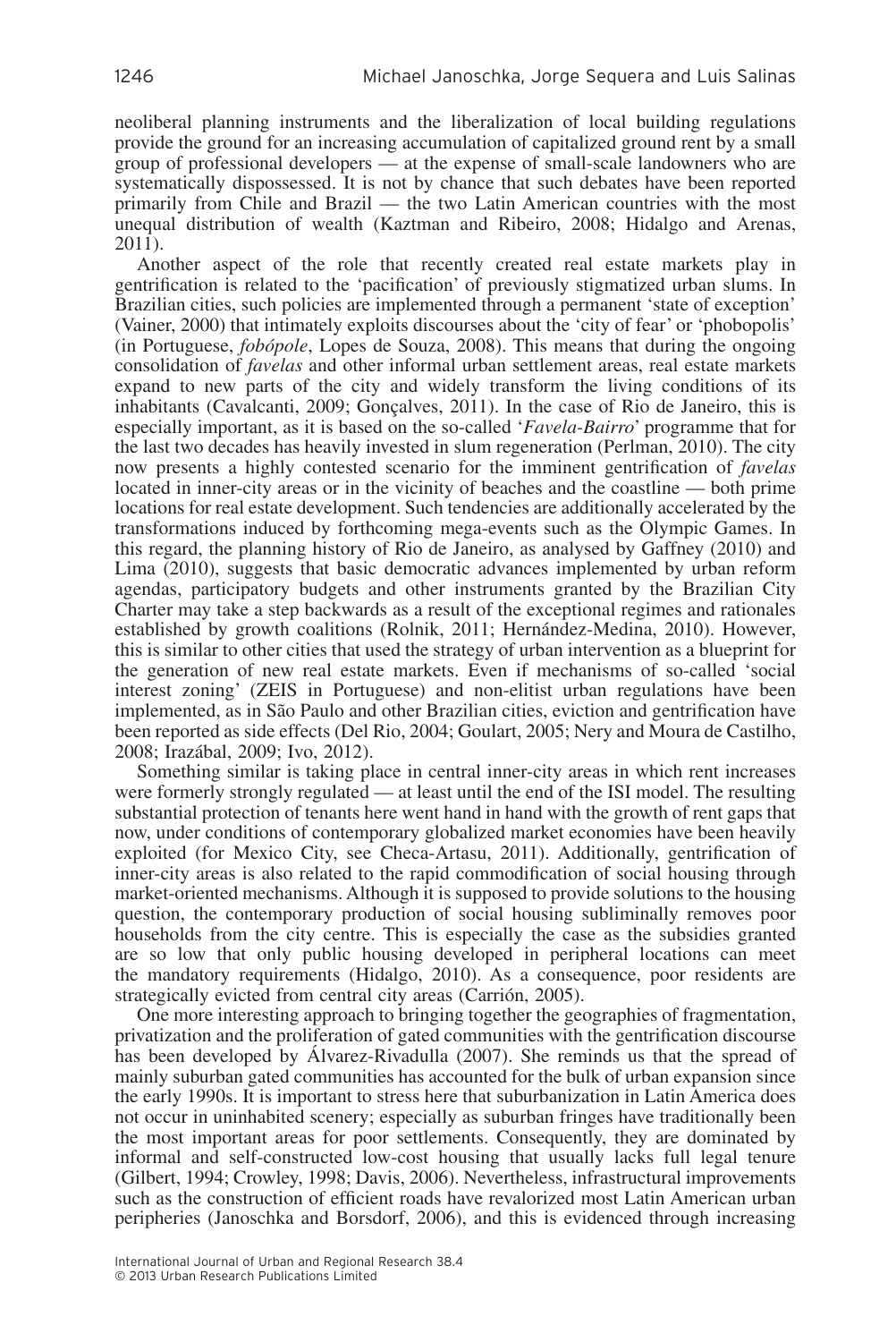eviction and displacement by jeopardizing slums. Based on a study of the proliferation of gated communities in Montevideo, Álvarez-Rivadulla (2007) identifies significant class trajectories among newcomers and links her observations to conceptualize suburbanization as a novel form of gentrification — a promising approach for studies in different metropolitan areas in the Global South in times of urban neoliberalism. However, this and the three different but intertwined mechanisms discussed here mature one of the possible explanations of how the creation of new real estate markets is intrinsically linked with the production of the gentrified city in Latin America.

Finally, it is also important to focus on the discussion related to the *resistance to gentrification* and the possibilities of developing counter-hegemonic struggles under conditions of rampant capitalist accumulation. For instance, several researchers establish links between gentrification, interpreted as a description of the negative effects of global capitalism on central urban neighbourhoods (Mandrini *et al*., 2010), and the progressive right to the city movement. The latter discourse is especially powerful among critical Brazilian researchers. Drawing on the ideas of David Harvey, Henri Lefebvre and Milton Santos, Sanfelici (2007) proposes strategies to re-politicize the struggles in central urban locations through powerful progressive social movements. This connects with the fact that, in Santiago de Chile, urban social movements refer explicitly to the term 'gentrification'. Such a reference helps to establish coalitions between critical urban researchers and tenants in central and semi-peripheral areas of the city that fear displacement due to ongoing urban restructuring. Different promising debates relate to the hidden conflicts of urban renewal schemes associated with forthcoming mega-events in Rio de Janeiro (Oliveira and Gaffney, 2010; Monteiro and De Andrade, 2012). And Delgadillo (2009) de-constructs the control struggles, analysing how contestation against exclusive policies is connected to urban tourism. However, Leite (2010) goes a step further and acknowledges that the a reappropriation of the city by social movements may reverse ongoing gentrification processes through what he calls *antinobrecimiento*, a term that might be translated as counter-gentrification or de-gentrification. Such fresh suggestions remind us that current left-wing and centre-left political tides might slow down gentrification in Latin America through new popular approaches and experiments (Irazábal, 2009). In this regard, Latin American gentrification research is nourished by some of the political experiments that have been taking place since the beginning of the twenty-first century and place the defence and reconstruction of public goods, as well as the development of new modes of social inclusion, as key questions of urban politics, limiting some of the adverse effects of urban neoliberalism (Roberts, 2005; Hernández-Medina, 2010; Rolnik, 2011). Nevertheless, the Brazilian experience reminds us at the same time that all struggles against dominant market mechanisms have to begin with a reconfiguration of the semantic field of urbanism. Although concepts such as revitalization have now become general signifiers for gentrification processes in Latin America, they are profoundly embedded in a set of material, economic, social and symbolic discourses that need to be disrupted (Bidou-Zachariasen, 2006). In this regard, the research that accomplishes resistance to gentrification and claims the right to the city has to challenge hegemonic discourses that hide gentrification behind a discursive smokescreen (Sanfelici, 2007; Menezes and Monteiro, 2010; Delgadillo, 2012).

## Mainstream gentrification discourses and the study of gentrification in Spain and Latin America — a critical dialogue

The gentrification discourse about Spain and Latin America enables a comparativist perspective to be developed that integrates the mainstream Anglophone discourse, but first takes into consideration three key distinctions between Spain and Latin America, the most important of which relates to the topic of displacement. For instance, the vast majority of studies from Spain do not focus explicitly on the eviction of residents, but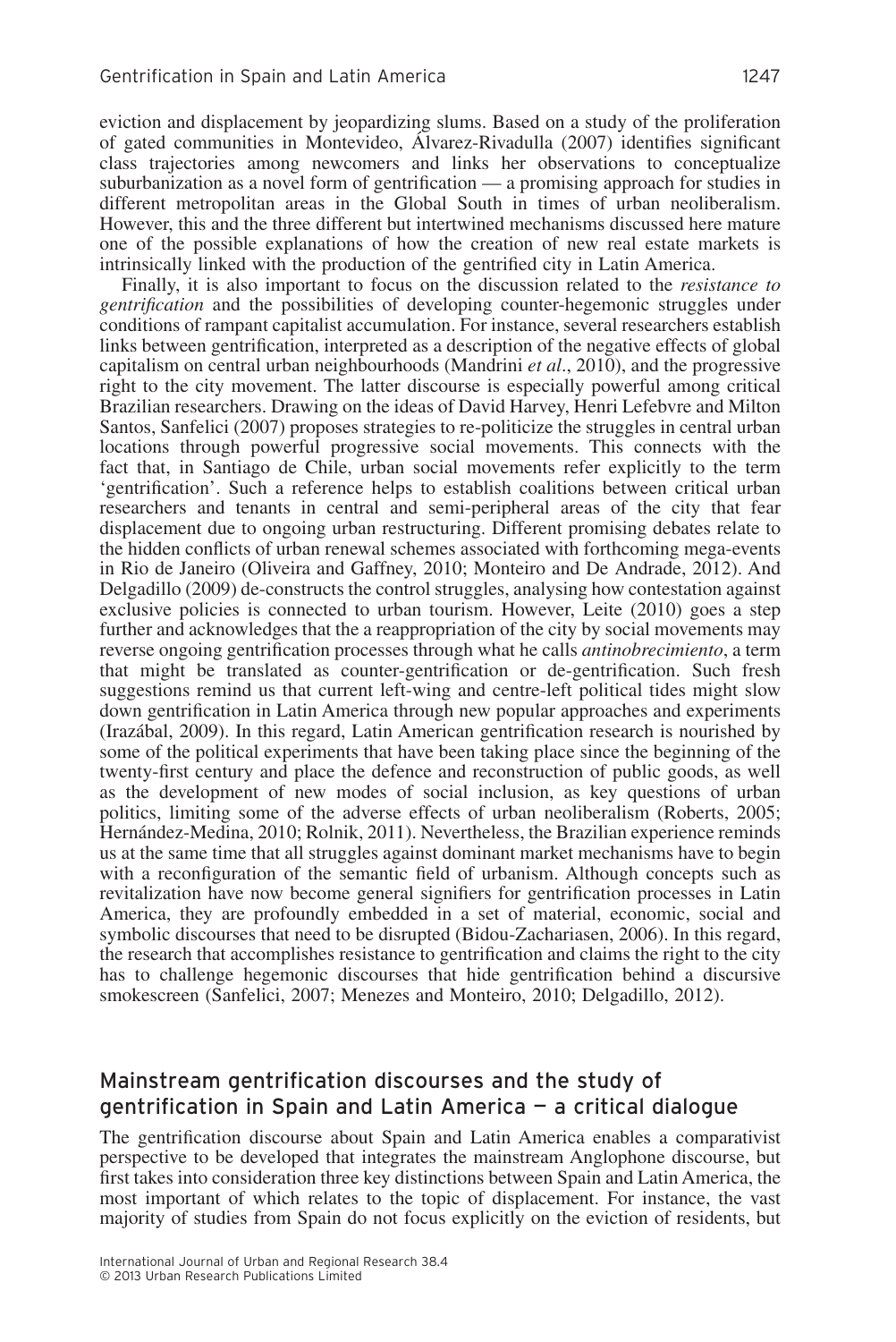study different facets of postmodernity, the living conditions of migrants and the dual real estate markets in gentrifying neighbourhoods. In contrast to this, Latin American case studies remind us that social cleansing and the purging of neighbourhoods of lower-income groups as well as the eviction of street vendors can be considered a constitutive element of gentrification and urban revanchism. This does not mean that revanchist ideology is absent in Spain, but there it is definitely embedded in different modes of action. Concepts such as race, ethnicity and class have clearly different meanings in Spain, and the existing welfare state configures urban life in a different way. This leads to the second point: namely, that the places where gentrification is occurring differ somehow. Gentrification in Spain is mainly experienced in central and semi-peripheral neighbourhoods of the city (with the exception of rural gentrification). By contrast, Latin American city regions can be considered as spaces of permanent reconstruction, and during this process they also undergo a gentrification of suburbia, for instance through gated communities that displace the most disfavoured population. In addition to this, the role that architectural heritage plays in gentrification is also somehow different in both areas. In Spanish cities, the renovation of heritage is part of state-led strategies of beautification, musealization and touristification of the city centre, as well as an asset for attracting knowledge workers. In Latin America, local administrations give major concessions to investors that transform architectural heritage into shopping malls and commercialized entertainment centres. All this shows that some different logics in the symbolic preparation of the city for gentrification apply.

Despite this, the comparative revision of gentrification through the territorial and linguistic lens of Spain and Latin America also provides significant similarities that make up a coherent picture. For instance, transnational and supranational policy regimes (such as the European URBAN network and UNESCO heritage policies) play an important role in establishing fundamental bases for gentrification — an aspect that provides evidence of how 'systems of inter-jurisdictional policy transfer' (Brenner *et al*., 2010b: 333) help to proliferate neoliberal politics of gentrification. Additionally, tourism-related gentrification can be considered one of the main strands of gentrification research in the Latin world. This responds to the important role tourism plays in many urban economies in Spain and Latin America, but also to the transformative power it has generally gained in service-based economies. In other words, tourism can be considered a rationale for targeting the symbolic transformation of urban space through state-led gentrification strategies. This leads to the point that the widespread coalitions between politicians and economic actors are embedded in market-oriented discourses that ironically, but persistently, pave the way for state-led neoliberal politics of gentrification. Furthermore, the comparative study of gentrification in Spain and Latin America also permits us to better observe symbolic gentrification in contemporary capitalism. Although the forms and codes may vary substantially from city to city, neoliberal policy implementation usually restricts the possibilities of the appropriation of space for the social and economic reproduction of poor and excluded populations.

This relates to the implicitly critical perspective on the gentrification debates by Spanish and Latin American researchers, who concentrate considerable effort on analysing resistance to gentrification. As mentioned earlier, such commitment is part of a self-understanding by social scientists as advocates of the non-conformist sectors of society, the under-represented classes and those traditionally excluded from the 'benefits' of neoliberal urbanism and other kinds of exclusive public policies. The studies of resistance to gentrification not only increase the transformative potential of participatory research, but also develop new emancipating positions and approaches capable of transcending the mainstream of urban research. This characterization will now be approached and clarified by studying the relation between mainstream Anglophone discourses and those in Spain and Latin America. As expressed synthetically in Table 3, mainstream Anglophone gentrification discourses differ widely from those now established in the 'Latin' world. In this regard, five different scenarios characterize the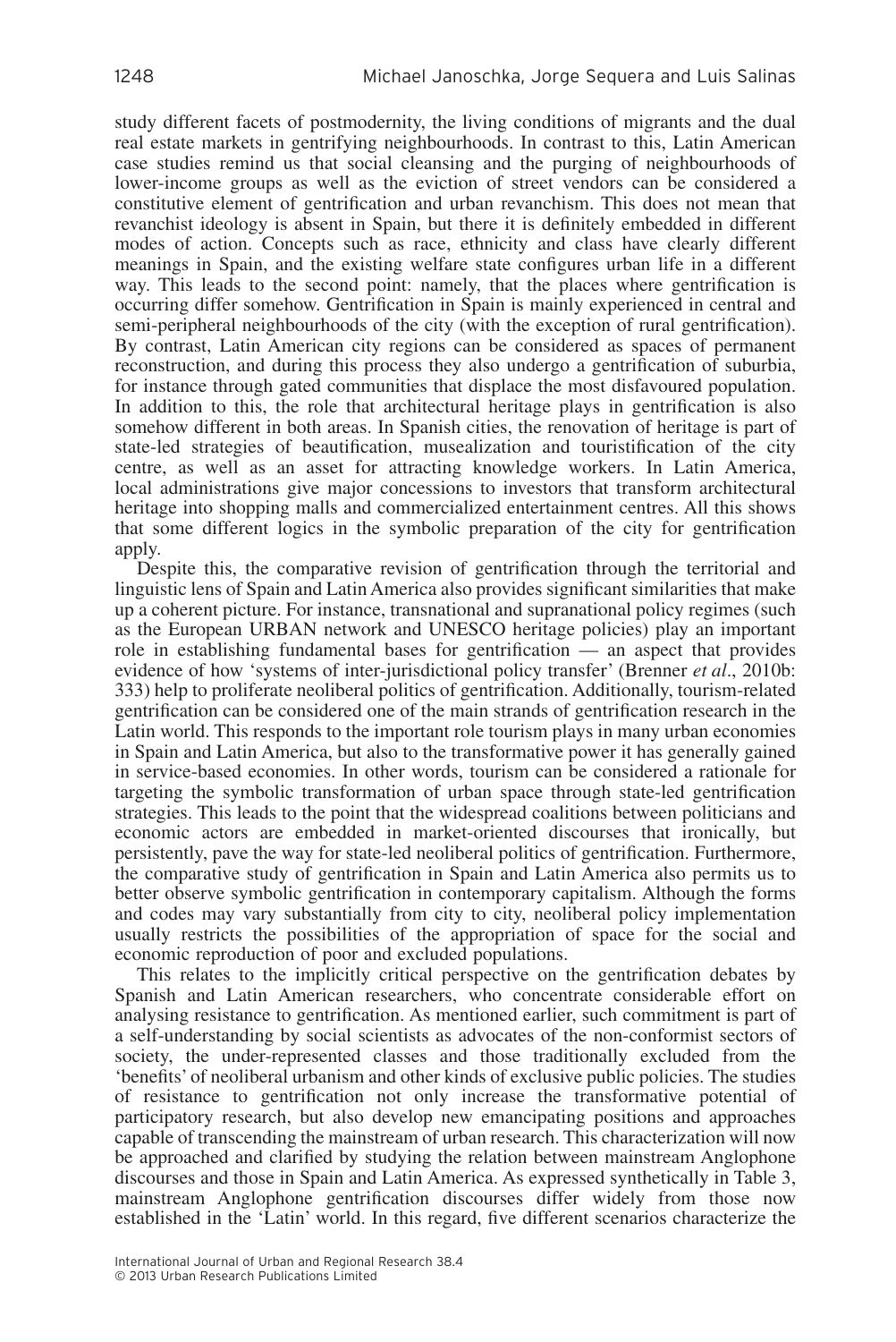**Table 3** Comparative perspectives on gentrification discourses in Spain, Latin America and the Anglophone mainstream

| <b>Characterization of Gentrification Debates</b>                                                                                          | Contents and discourses                                                                                                                                                                                                                                               |
|--------------------------------------------------------------------------------------------------------------------------------------------|-----------------------------------------------------------------------------------------------------------------------------------------------------------------------------------------------------------------------------------------------------------------------|
| Anglophone mainstream, Spain and<br>Latin America<br>(similarly strong debates in all geographical<br>areas)                               | • Neoliberal politics of gentrification<br>• State-led gentrification                                                                                                                                                                                                 |
| Anglophone mainstream only<br>(nonexistent or negligible debates in Spain<br>and Latin America)                                            | • Super-gentrification (geographies of<br>gentrification in global cities)<br>• Neoliberal politics of social mixture and<br>gentrification<br>• New-build gentrification<br>• New geographies of gentrification (provincial<br>gentrification, rural gentrification) |
| Predominantly Spain<br>(key debates in Spain and weak/exiguous<br>debates in Anglophone mainstream and<br>Latin America)                   | • Gentrification and transnational migration<br>flows                                                                                                                                                                                                                 |
| Predominantly Latin America<br>(key debates Latin America and weak/exiguous<br>debates in Anglophone mainstream and Spain)                 | • New real estate markets and gentrification                                                                                                                                                                                                                          |
| Predominantly Spain and Latin America<br>(key debates in Spain and Latin America and<br>weak/exiguous debates in Anglophone<br>mainstream) | • Symbolical gentrification (tourism<br>gentrification, retail gentrification, productive<br>gentrification)<br>• Resistance to gentrification                                                                                                                        |

mutual interrelations as well as the differences and gaps existing between Spanish, Latin American and Anglophone gentrification research.

The first situation described here refers to the debates on the *neoliberal politics of gentrification* that acknowledge the key role the state plays in boosting gentrification (Hackworth, 2002; Smith, 2002; Lees, 2008), an aspect that is also discussed under the heading of 'state-led' or 'policy-driven' gentrification (Davidson, 2008; Rousseau, 2009). These state-assisted efforts can now be considered a general rule of urban development, part of the active implementation of neoliberal politics of gentrification and a means to reclaim the city for business, the middle class and market forces in general (Peck, 2006: 681). Such politics are exemplified in public–private partnership aiming at waterfront regeneration (Butler, 2007; Doucet *et al*., 2011a; 2011b), the recovery of old manufacturing zones (Díaz Orueta and Fainstein, 2009), or the renovation of historic city districts to meet the consumer demands of the middle and upper classes (Zukin, 1998). In all these cases, the state not only actively organizes the dispossession of lower-income households, but also implements a powerful discursive strategy to cover any interpretation of its own action as part of an aggressive, revanchist ideology designed to reconquer the inner city for the middle classes (Lees, 2008). Such arrangements can be considered a general rule of recent urban development, for which the corresponding discussions include similar theoretical assumptions. However, the examples from Spain and Latin America introduce new insights into the variegated geographies of gentrification.

But at this point, the commonalities between the 'Latin' world and the gentrification mainstream finish already, and throughout the four remaining categories some essential distinctions can be drawn. For instance, some intensive debates within mainstream research have no, or only a much reduced, equivalent in Spain and Latin America. One of these examples is the discourse about *super-gentrification* or, the (re)gentrification of already gentrified neighbourhoods, largely driven by finance and the new monetary elite of finance sector workers (Butler and Robson, 2003; Lees, 2003; Butler and Lees, 2006;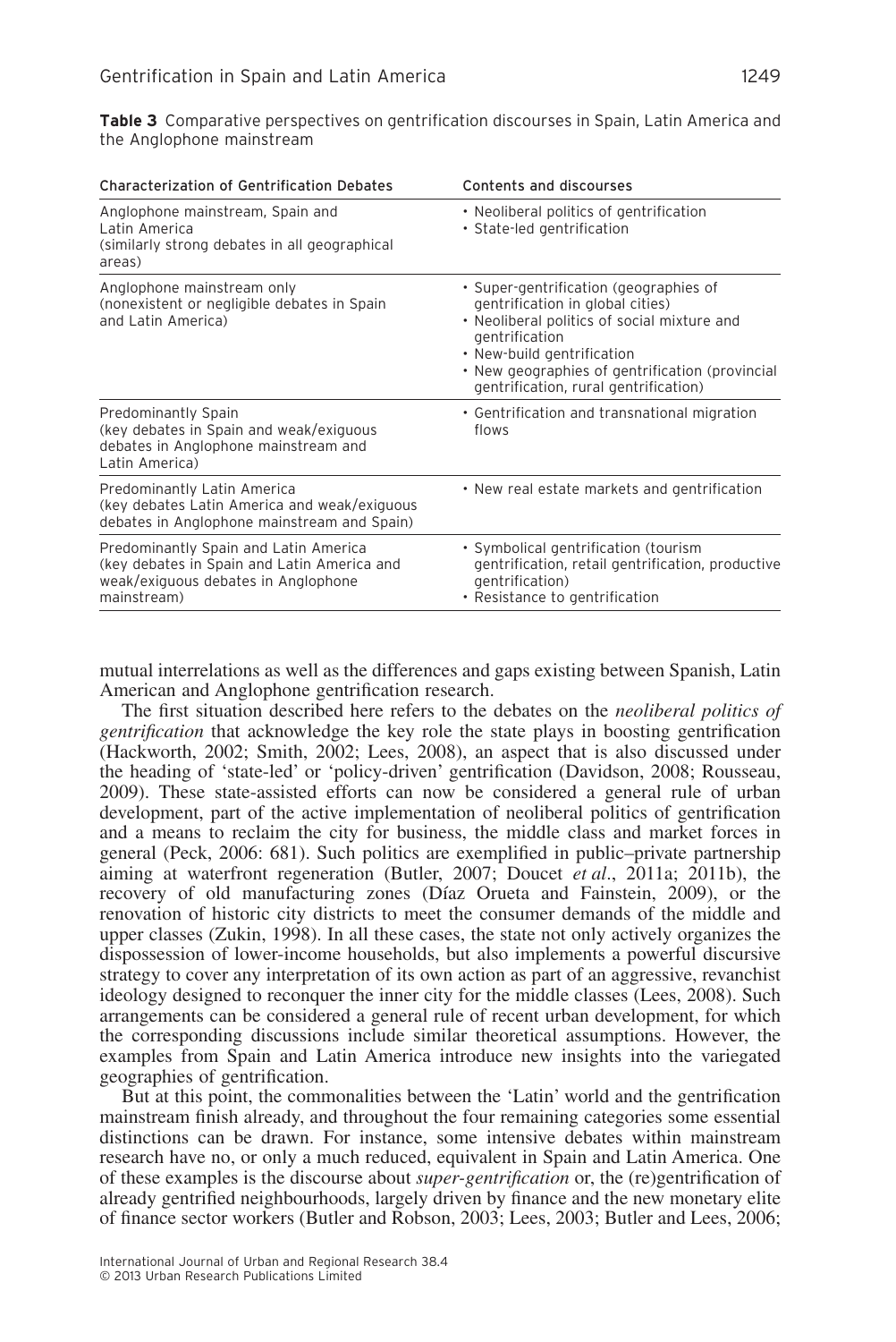Podagrosi *et al*., 2011). Due to the restricted scope of super-gentrification, which occurs only in a handful of global cities, it is not worth discussing it in Spain and Latin America for now. Similarly, *neoliberal politics of social mixture* such as those applied in Britain under the New Labour governments (Bridge *et al*., 2012; Davidson, 2008; Lees, 2008) have not occurred in Spain and Latin America at all, which is why the debate about its detrimental consequences as well as the myths behind the process (Lees *et al*., 2012; Rose *et al*., 2012) is equally nonexistent. *New-build gentrification*, another hot spot in recent mainstream debates (Lambert and Boddy, 2002; Boddy, 2007; Butler, 2007; Davidson, 2008; Davidson and Lees, 2010; Rérat and Lees, 2011), has not been addressed in any publication about Spain or Latin America either. However, in this case, this does not respond to an absence of the phenomenon; new-build gentrification certainly exists in Bilbao, Madrid and Barcelona, as well as in the *Puerto Madero* renewal scheme in Buenos Aires and the gentrified port zone in Rio de Janeiro. Nonetheless, researchers prefer to focus on the negative consequences of the programmes adopted instead of contributing to debates that focus on the question of whether new-build developments are a part of the variegated expressions of gentrification. In this regard, they apply — although unconsciously — demands such as those expressed by Slater (2006; 2008) regarding the repoliticization of gentrification research.

For this, we will now focus on the dimensions in which Spanish and Latin American researchers provide substantial contributions to the mainstream debates. One key aspect that can be derived especially from the Spanish gentrification debate relates to the mutual relation between gentrification and transnational migration. More than a decade ago, Loretta Lees (2000) raised this as a key issue to better understand gentrification in global cities, but her calls for engaging with transnational 'third-world' immigration in gentrification research went largely unheard, and only very recently, have migration and gentrification begun to receive at least some attention (Hackworth and Rekers, 2005; Murdie and Teixeira, 2011; Bacqué and Fijalkow, 2012; DeSena and Shortell, 2012). Contrary to this, the migration–gentrification nexus has been prominently covered by different Spanish researchers since the early 2000s. Some of them adapted critical research into the residential segregation, urban inequalities and institutional racism suffered by transnational migrants by viewing it through the lens of gentrification. This means that the concept serves as a theoretical tool for improving the critical study of migration. But, given the manifold differences in migration trajectories, urban policies and urban structurings, the relation between migration and gentrification in Madrid or Barcelona must be understood differently from that in Paris, London or New York.

In Latin America, one of the main approaches to gentrification can be found in the way new real estate markets have recently been created in Latin American city regions. Such a viewpoint on gentrification is notably absent from the Anglophone mainstream. In this regard, it responds to some degree to the different velocities of capitalist penetration that can be observed between Latin America and the Anglophone world. More than only proving the increasing incorporation of Latin American cities into commodified capitalist exchange relations, however, the relation between gentrification and recently created real estate markets involves a whole series of interesting insights that should be investigated further. Amongst others, the traditional research question of how gentrification, abandonment and displacement belong together (Marcuse, 1985), could be revisited and rearticulated through the Latin American experience of newly created real estate markets. Additionally, such research may provide insights into the question raised by Slater (2012: 189) about how critical urban theory can engage with the development of an analytical, political and moral framework that places the right to housing as a human right and a need that is intimately related to the demands of social justice.

This raises the issue of introducing the two central dimensions that play a dominant role in both Spanish and Latin American gentrification research and are generally overlooked in the mainstream: tourism-related symbolic gentrification and resistance to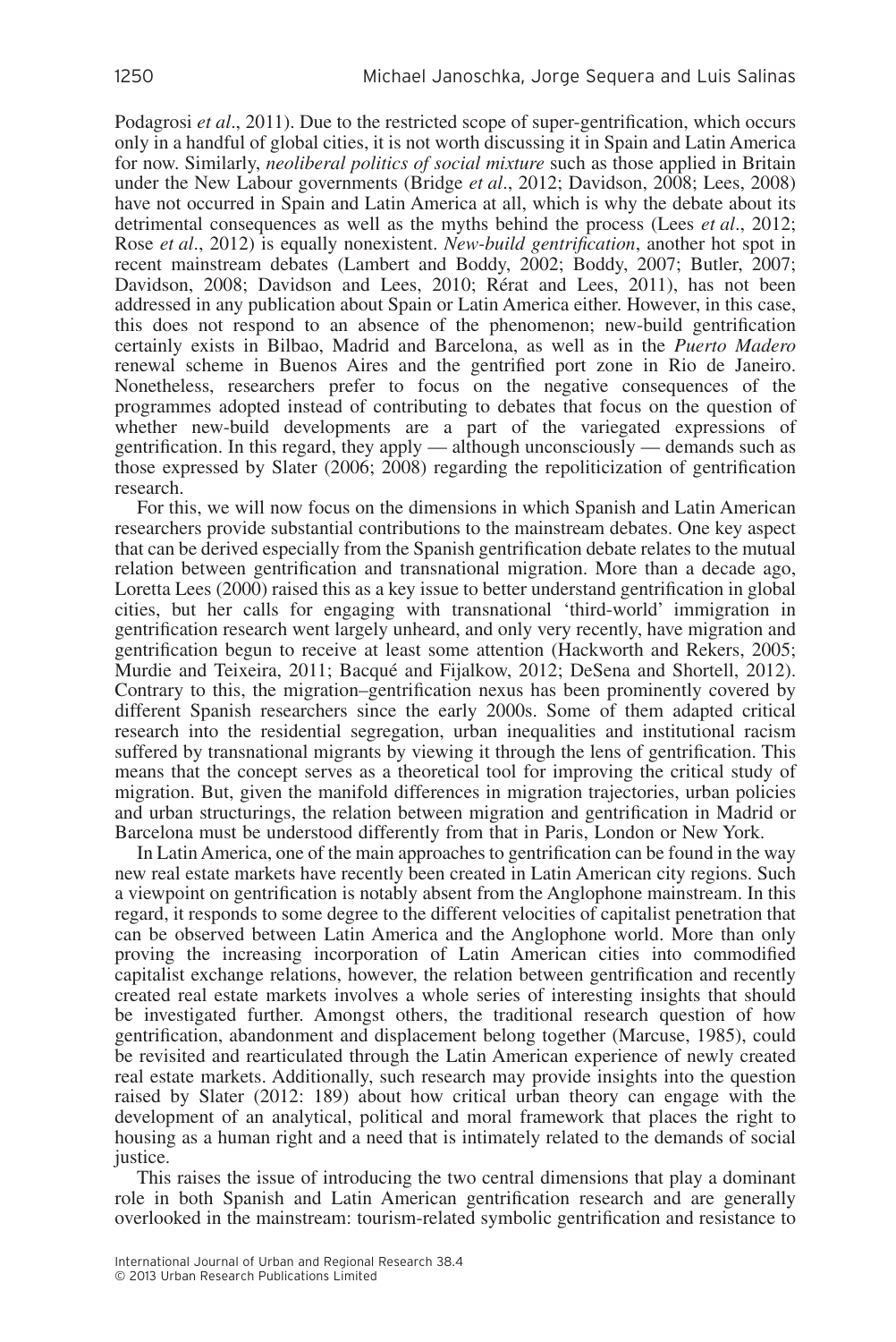gentrification. With regard to the first, symbolic gentrification through tourism and culture has been related to artistic, cultural or architectonical heritage within mainstream research and has been referred to as 'tourism gentrification' (Gotham, 2005) and 'commercial gentrification' (Shaw, 2005; Pendlebury *et al*., 2009). However, these debates do not possess the same politically loaded importance and relevance that they have in the Spanish and Portuguese-speaking world. As mentioned earlier, the symbolic dimensions that prepare urban spaces for gentrification (in its different forms such as productive, tourism-related or retail-oriented gentrification) play a significant role: the shifts towards a service economy, new commercial activities and new types and organization of labour imply that downgraded neighbourhoods have been reconverted to a symbolically charged 'container' for the knowledge economy. With regard to this, different symbolic dimensions of gentrification (such as commercial and retail gentrification) should be better encompassed in mainstream gentrification research to bring together the variegated phenomena of the current capitalist cycle of accumulation by dispossession. This perspective means that gentrification is about more than merely housing and residential estates: it comprises also the emergence of new labour relations and a broader resignification of (public) space in times of social restructuring based on economic principles.

Additionally, the 'Latin' world also brings in new emancipatory approaches to study the relation between critical social scientists, urban social movements and the necessary resistance to gentrification. It reminds us that research on the resistance to gentrification may include different dimensions from those addressed recently with regard to resistance to displacement (Newman and Wyly, 2006; DeVerteuil, 2012). Spanish and Latin American debates locate themselves close to those that directly engage gentrification with protest (Papen, 2012), neighbourhood demands (Maeckelbergh, 2012) and counter-hegemonic social movements (Pruijt, 2012; Thörn, 2012). Such a viewpoint helps to resignify gentrification from a politically committed perspective that brings citizen claims back into the social sciences.

## Gentrification in Spain and Latin America — final remarks

This literature revision has provided substantial support to a better understanding of the variegated geographies of gentrification from a standpoint that establishes a critical dialogue between the Anglophone mainstream and debates originated in Spain and Latin America. It not only adapts the term to specific urban, political, social and economic conditions, but also provides significant rearticulations that help to repoliticize urban studies and gentrification discourse (Slater, 2006; 2008; Smith, 2008; Wacquant 2008; Watt, 2008). The discussions presented have widely acknowledged that, when gentrification expands to urban settings outside the Anglophone world, it embraces local specificities and creates symbiotic forms that embed existing discourses, practices and administrative, political and social structurings. In this regard, the geographies of gentrification in Spanish and Latin American cities especially provide new insights into how aggressive capitalism and neoliberal urban politics create the revanchist city.

But, beyond this, critical engagement with Spain and Latin America invalidates and delegitimates any a-critical vision of gentrification that states the positive effects of renewal policies in any of the cities under examination. Furthermore, it enhances critical reflexions such as debates about the right to the city — especially regarding the role public space plays in urban politics and gentrification (Chaskin and Joseph, 2012). As has been widely addressed in this article, the neoliberal politics of (symbolic) gentrification have to do with questions related to more than only housing. They additionally prevent citizens from using and appropriating public space, for instance by privatizing and controlling it and diminishing the range of possible (formal and informal) activities. Addressing gentrification through the role that public space plays in the 'Latin'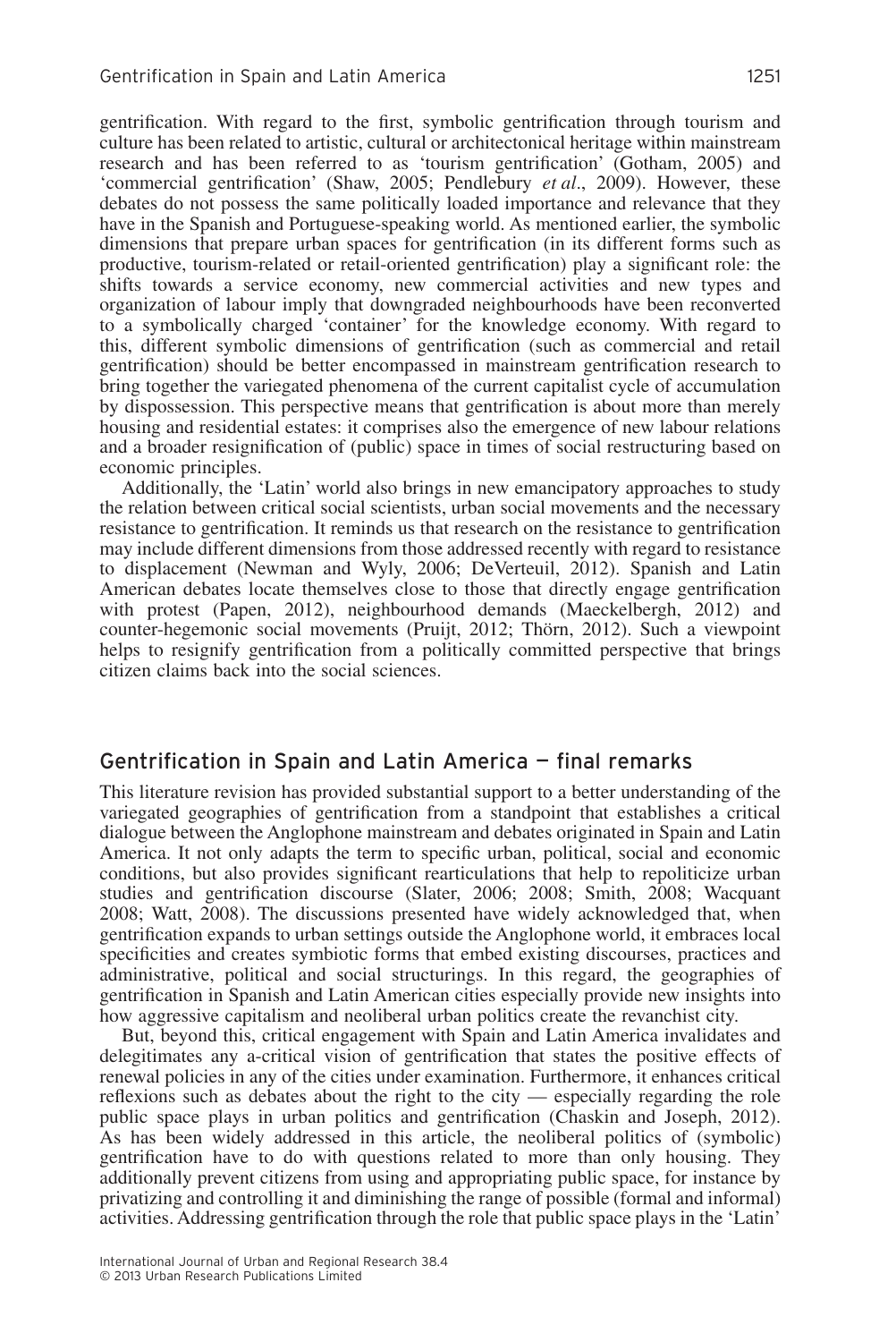world is an essential step. This is why concerns about the transformation of public spaces into commercialized, controlled and politically vacant places are frequent. The eviction of undesired populations reminds us of how urban renewal literally can be evaluated as 'social cleansing' that displaces and criminalizes undesired social and political practices. In this regard, the socially embedded and distinctive appropriation of public space makes it necessary to readdress the different dimensions of displacement and its interrelations with abandonment and gentrification (Marcuse, 1985).

Another interesting claim that arises from 'Latin' discourses considers gentrification not as a necessary final consequence of neoliberal urban politics. For instance, some progressive Latin American governments are looking for emancipatory ways to reform aggressive capitalism. They also experience and experiment with new approaches to readdress urban politics, constructing the bases for more inclusive societies. The resulting 'spaces of hope' (Harvey, 2000) may have the transformative power to spread into the dominant geographies and politics of gentrification, providing a better understanding of the incoherence, fallacies and ruptures of the dominant discourses of contemporary neoliberal capitalism. Such an observation necessarily requires further research into resistance to gentrification, for example in Venezuela and Bolivia, countries that have not been studied by any gentrification researcher so far. But it also reminds us that gentrification research in the 'Latin' world stems from discussions about the fights against the destructive power that neoliberalization has for broader sections of society. Such discussions predate the diffusion of the term gentrification, and they provide the only way to address gentrification in the 'Latin' world, namely as a negative consequence of contemporary capitalism. At least since the outbreak of the second Great Recession in 2008, and boosted by the global spread of the Occupy Movement, the defence of common goods and claims to housing as a right have increasingly gained ground worldwide. But in Spain and Latin America many of these 'new' demands reflect quite common social practices: The occupation of land, urban space and vacant buildings is a deeply rooted strategy to claim the right to the city in Latin America (Zibechi, 2008) and, in the course of the *indignados* movement, the occupation of abandoned buildings has now widely spread to all major Spanish metropolitan areas. Such counter-hegemonic action cracks some key aspects of capitalist domination (Holloway, 2010), so that political and social alternatives to neoliberal capitalism mature and diffuse into everyday practice. As Maeckelbergh (2012: 666) states, 'movements draw a continuum from gentrification to economic crisis by linking both to "neoliberalism", thereby identifying the source of current housing problems not as the failure of financial markets, but as "neoliberalism" itself'. This idea now represents a growing consensus and is no longer restricted to left-wing activists and squatters — it increasingly embraces common middle-class households and the 'creative class' fighting against gentrification, although they have been formerly (mis)used to justify gentrification in their name (Novy and Coulomb, 2012). Thus, new appropriations of the language are taking place, bringing together critical social scientists, experts in gentrification and social movements — in Spain, Latin America and the Anglophone world.

Michael Janoschka (michael.janoschka@uam.es) and Jorge Sequera (jorge.sequera@uam.es), Department of Political Science and International Relations, Universidad Autónoma de Madrid, c/Marie Curie 1, 28049 Madrid, Spain, and Luis Salinas (luis\_arreortua@hotmail.com), Department of Geography, Universidad Intercultural Maya de Quintana Roo, Calle Primavera s/n, 77890 José María Morelos, Quintana Roo, Mexico.

### References

Abellán, J., J. Sequera and M. Janoschka (2012) Occupying the #hotelmadrid: a laboratory for urban resistance. *Social*

*Movement Studies: Journal of Social, Cultural and Political Protest* 11.3–4, 320–26.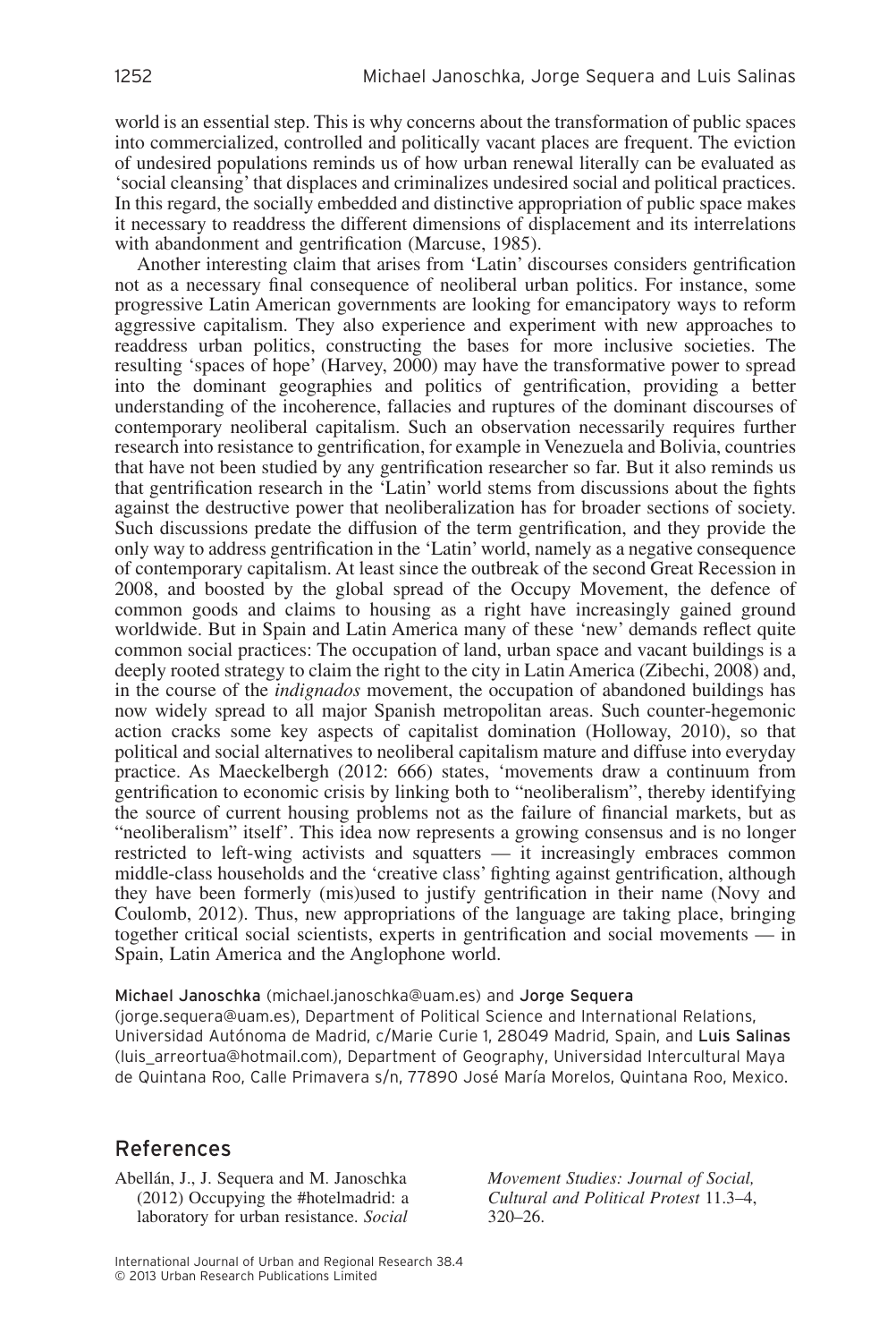- Aguirre, C. and C. Marchant (2007) Proceso de renovación urbana de Santiago, una mirada a los demandantes de vivienda [The process of urban renewal in Santiago, a look at housing demands]. In C. De Mattos and R. Hidalgo (eds.), *Santiago de Chile. Movilidad espacial y reconfiguración metropolitan* [Santiago de Chile. Spatial mobility and metropolitan reconfiguration], Pontificia Universidad Católica de Chile, Santiago de Chile.
- Allen, C. (2008) Gentrification 'research' and the academic nobility: a different class? *International Journal of Urban and Regional Research* 32.1, 180–85.
- Álvarez-Rivadulla, M.J. (2007) Golden ghettos: gated communities and class residential segregation in Montevideo, Uruguay. *Environment and Planning A* 39.1, 47–63.
- Arbaci, S. (2007) Ethnic segregation, housing systems and welfare regimes in Europe. *International Journal of Housing Policy* 7.4, 401–33.
- Arbaci, S. (2008) (Re)viewing ethnic residential segregation in Southern European cities: housing and urban regimes as mechanisms of marginalization. *Housing Studies* 23.4, 589–613.
- Arbaci, S. and J. Malheiros (2010) De-segregation, peripheralization and the social exclusion of immigrants: Southern European cities in the 1990s. *Journal of Ethnic and Migration Studies* 36.2, 227–55.
- Atkinson, R. and G. Bridge (2005) Introduction. In R. Atkinson and G. Bridge (eds.), *Gentrification in a global context: the new urban colonialism*, Routledge, London.
- Ávila, D. and M. Malo (2008) ¿Quién puede habitar la ciudad? Fronteras, gobierno y transnacionalidad en los barrios de Lavapiés y San Cristóbal [Who can live in the city? Borders, government and transnationality in the neighbourhoods of Lavapiés and San Cristóbal]. In Observatorio Metropolitano (eds.) *Madrid, ¿la suma de todos? Globalización, territorio, desigualdad* [Madrid, the sum of everyone? Globalization, territory, inequality]. Traficantes de Sueños, Madrid.
- Bacqué, M.-H. and Y. Fijalkow (2012) Social mix as the aim of a controlled gentrification process: the example of Goutte d'Or district in Paris. In G. Bridge,

T. Butler and L. Lees (eds.), *Mixed communities. Gentrification by stealth?*, Policy Press, Bristol.

- Bailey, N. (2008) The challenge and response to global tourism in the post-modern era: the commodification, reconfiguration and mutual transformation of Habana Vieja, Cuba. *Urban Studies* 45.5/6, 1079–96.
- Barañano, M., A. Riesco, C. Romero and J. García (2006) *Globalización, inmigración transnacional y reestructuración de la región metropolitana de Madrid. Estudio del barrio de Embajadores* [Globalization, transnational immigration and the restructuring of the metropolitan region of Madrid. Study of the Embajadores district]. Edición GPS, Madrid.
- Bélanger, H. (2008) Vivir en un centro histórico en Latinoamérica. Percepciones de los hogares de profesionales en la Ciudad de Puebla [Living in a historic centre in Latin America. Perceptions of professionals' homes in the city of Puebla]. *Estudios Demográficos y Urbanos* 23.2, 415–40.
- Bidou-Zachariasen, C. (2006, ed.) *De volta à cidade: dos processos de gentrificação às políticas de 'revitalização' dos centros urbanos* [Back to the city: from the processes of gentrification to the politics of 'revitalization' of city centres]. Annablume, São Paulo.
- Boddy, M. (2007) Designer neighbourhoods: new-build residential development in nonmetropolitan UK cities — the case of Bristol. *Environment and Planning A* 39.1, 86–105.
- Boixader, J. (2004) Nuevas tecnologías y renovación urbana: luces y sombras del distrito 22@ Barcelona [New technologies and urban renovation: lights and shades in district 22@ Barcelona]. *Scripta Nova* 8.170-34 [WWW document]. URL http:// www.ub.es/geocrit/sn/sn-170-34.htm (accessed 12 February 2008).
- Borsdorf, A. and R. Hidalgo (2010) From polarization to fragmentation. Recent changes in Latin American urbanization. In P. van Lindert and O. Verkoren (eds.), *Decentralized development in Latin America: experiences in local governance and local development*, Springer, Amsterdam.
- Bortolozzi, A. (2009) Educación ambiental, territorio urbano y nuevas prácticas socio-espaciales: repensando el proceso de 'gentrificación' para la sustentación de las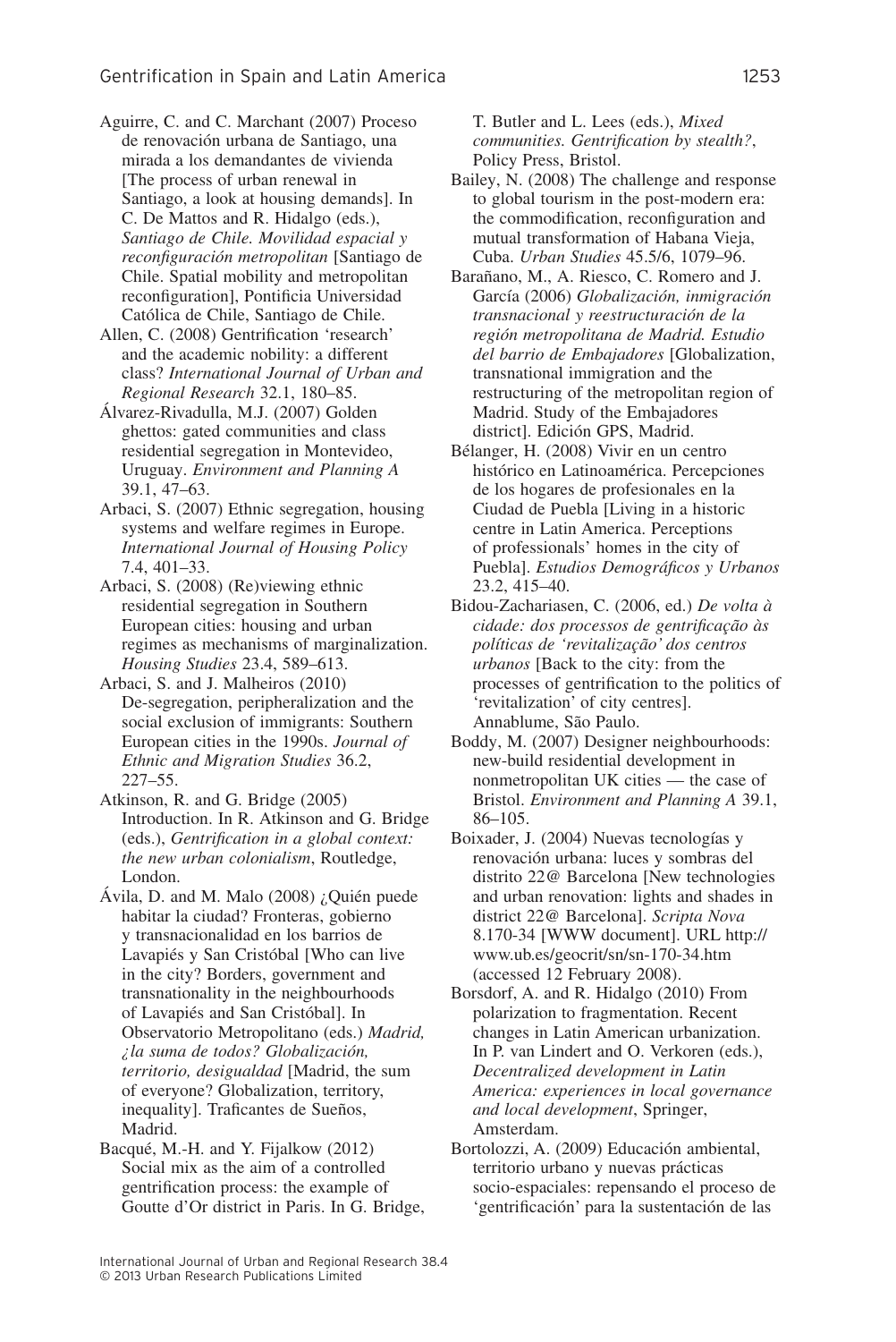ciudades brasileñas [Environmental education, urban territory and new socio-spatial practices: rethinking the gentrification process in order to sustain Brazilian cities]. *Utopía y Praxis Latinoamericana* 14.1, 125–9.

- Botelho, T. (2005) Revitalização de centros urbanos no Brasil: uma análise comparativa das experiências de Vitória, Fortaleza e São Luís [Revitalization of urban centres in Brazil: a comparative analysis of Vitória, Fortaleza and São Luís]. *Eure* 31.93, 53–71.
- Bouzarovski, S., A. Haase, R. Hall, S. Kabisch, A. Steinführer, P.E. Ogden and R. Hall (2010) Household structure, migration trends, and residential preferences in inner-city León, Spain: unpacking the demographics of reurbanization. *Urban Geography* 31.2, 211–35.
- Brenner, N., J. Peck and N. Theodore (2010a) Variegated neoliberalization: geographies, modalities, pathways. *Global Networks* 10.2, 182–222.
- Brenner, N., J. Peck and N. Theodore (2010b) After neoliberalization? *Globalizations* 7.3, 327–45.
- Bridge, G., T. Butler and L. Lees (eds.) (2012) *Mixed communities. Gentrification by stealth?* Policy Press, Bristol.
- Bromley, R. and P. Mackie (2009) Displacement and the new spaces for informal trade in the Latin American city centre. *Urban Studies* 46.7, 1485–506.
- Butler, T. (2007) Re-urbanizing London Docklands: gentrification, suburbanization or new urbanism? *International Journal of Urban and Regional Research* 31.4, 759–81.
- Butler, T. and L. Lees (2006) Supergentrification in Barnsbury, London: globalization and gentrifying global elites at the neighbourhood level. *Transactions of the Institute of British Geographers* 31.4, 467–87.

Butler T. and G. Robson (2003) Negotiating their way in: the middle classes, gentrification and the deployment of capital in a globalizing metropolis *Urban Studies* 40.9, 1791–809.

Buzar, S., P. Ogden, R. Hall, A. Haase, S. Kabisch and A. Steinführer (2007) Splintering urban populations: emergent landscapes of reurbanization in four European cities. *Urban Studies* 44.4, 651–77.

- Cabrales, L.F. (2005) The historic center of Morelia: a case of successful negotiation. *Journal of Latin American Geography* 4.2, 35–56.
- Caldeira, T. (2000) *City of walls. Crime, segregation, and citizenship in São Paulo*. University of California Press, Berkeley, CA.
- Cánoves, G. and A. Blanco (2006) Teletrabajo, género y gentrificación o elitización en los espacios rurales: nuevos usos y nuevos protagonistas. Los casos de Cataluña y Ardèche (Francia). [Teleworking, gender and gentrification or elitization in the countryside: new practices and new protagonists. The cases of Catalonia and Ardèche, France]. *Geographicalia* 50.1, 27–44.
- Cañedo, M. (2006) Lavapiés, área de rehabilitación preferente. Políticas culturales y construcción del lugar [Lavapiés, preferential area of rehabilitation. Cultural policies and construction of place]. Unpublished PhD thesis, Department of Social Anthropology, Universidad Complutense de Madrid, Madrid.
- Carrión, F. (2005) El centro histórico como proyecto y objeto de deseo [The historic centre as project and object of desire]. *Eure* 31.93, 89–100.
- Casgrain, A. and M. Janoschka (2013) Gentrificación y resistencia en las ciudades latinoamericanas. El ejemplo de Santiago de Chile [Gentrification and resistance in Latin American cities. The example of Santiago de Chile] *Andamios. Revista de investigación social* 10.22.
- Castells, M. (ed.) (1973) *Imperialismo y urbanización en América Latina* [Imperialism and urbanization in Latin America]. Gustavo Gili, Barcelona.
- Castells, M. (1974 [1972]) *La cuestión urbana* [The urban question]. Siglo XXI, Madrid.
- Castells, M. (1974) *Movimientos sociales urbanos* [Urban social movements]. Siglo XXI, Madrid.
- Castells, M. (1983) *The city and the grassroots: a cross-cultural theory of urban social movements*. University of California Press, Berkeley.
- Catalán, B., D. Saurí and P. Serra (2008) Urban sprawl in the Mediterranean? Patterns of growth and change in the Barcelona Metropolitan Region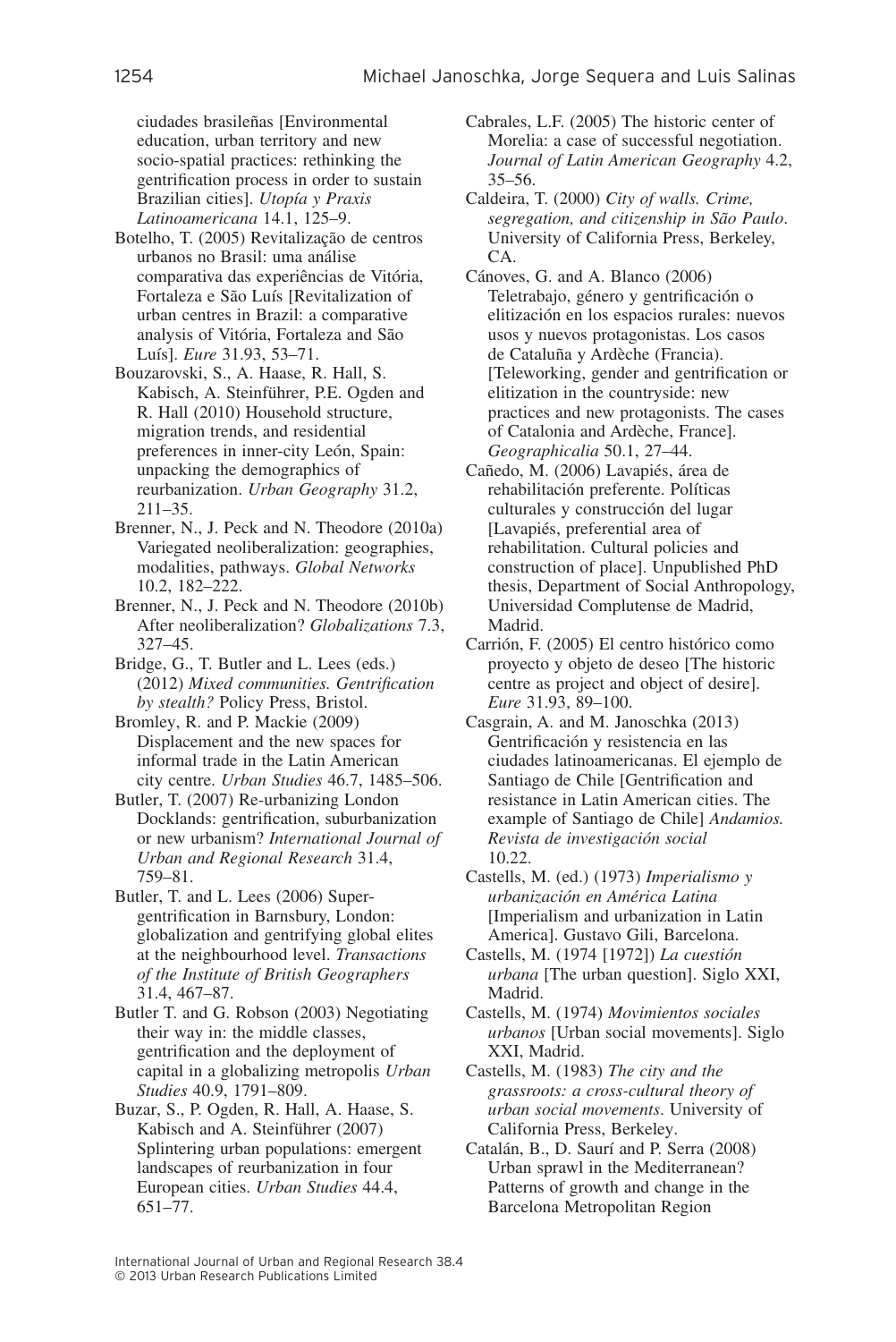1993–2000. *Landscape and Urban Planning* 85.3/4, 174–84.

- Cavalcanti, M. (2009) Do barraco à casa: tempo, espaço e valor(es) em uma favela consolidada [From shanty to house: time, space and value(s) in a consolidated favela]. *Revista Brasileira de Ciências Sociais* 24.69, 69–80.
- Cavia B., G. Gatti, I. Martínez de Albéniz and A.G. Seguel (2008) Crisis of the social and emergence of sociality in the new scenarios of identity. The San Francisco district of Bilbao. Papeles del CEIC 39/2 [WWW document]. URL http://redalyc. uaemex.mx/pdf/765/76501003.pdf (accessed 4 February 2013).
- Chaskin, R. and M. Joseph (2012) 'Positive' gentrification, social control and the 'right to the city' in mixed-income communities: uses and expectations of space and place. *International Journal of Urban and Regional Research* 37.2, 480–502.
- Checa-Artasu, M. (2011) Gentrificación y cultura: algunas reflexiones [Gentrification and culture; some reflections]. *Biblio 3W. Revista Bibliográfica de Geografía y Ciencias Sociales* 15.914 [WWW document]. URL http://www.ub.es/geocrit/ b3w-914.htm (accessed 20 July 2012).
- Contreras, Y. (2011) La recuperación urbana y residencial del centro de Santiago: nuevos habitantes, cambios socioespaciales significativos [The urban and residential recuperation of the centre of Santiago: new inhabitants, significant socio-spatial changes]. *Eure* 37.112, 89–113.
- Cook, I. (2008) Mobilizing urban policies: the policy transfer of US business improvement districts to England and Wales. *Urban Studies* 45.4, 773–95.
- Crossa, V. (2009) Resisting the entrepreneurial city: street vendors' struggle in Mexico City's historic center. *International Journal of Urban and Regional Research* 33.1, 43–63.
- Crowley, W. (1998) Modelling the Latin American city. *Geographical Review* 88.1, 127–30.
- Cuenya, B. and M. Corral (2011) Empresarialismo, economía del suelo y grandes proyectos urbanos: el modelo de Puerto Madero en Buenos Aires [Entrepreneurialism, the land economy and grand urban projects: the model of Puerto Madero in Buenos Aires]. *Eure* 37.111, 25–45.
- Davidson, M. (2008) Spoiled mixture where does state-led 'positive' gentrification end? *Urban Studies* 45.12, 2385–405.
- Davidson, M. and L. Lees (2010) New-build gentrification: its histories, trajectories, and critical geographies. *Population, Space and Place* 16.5, 395–411.
- Davis, M. (2006) *Planet of slums*. Verso, London.
- Degen, M. and M. García (2012) The transformation of the 'Barcelona model': an analysis of culture, urban regeneration and governance. *International Journal of Urban and Regional Research* 36.5, 1022–38.
- Delgadillo, V. (2009) Patrimonio urbano y turismo cultural en la Ciudad de México: las chinampas de Xochimilco y el Centro Histórico [Urban heritage and cultural tourism in the city of Mexico: the lake islands (chinampas) of Xochimilco and the historic centre]. *Andamios* 6.12, 69–94.
- Delgadillo, V. (2012) *Patrimonio histórico y tugurios. Las políticas habitacionales y de recuperación de los centros históricos de Buenos Aires, Ciudad de México y Quito* [Urban heritage and slums. Housing policies and the recovery of the historic centers of Buenos Aires, Mexico City and Quito]. Universidad Autónoma de la Ciudad de México, Mexico City.
- Delgado, M. (2008) La artistización de las políticas urbanas: el lugar de la cultura en las dinámicas de reapropiación capitalista de la ciudad [The artistification of urban policies: the place of culture in the dynamics of capitalist reappropriation of the city]. *Scripta Nova, Special Issue: X. Coloquio Internacional de Geocrítica* [WWW document]. URL http:// www.ub.edu/geocrit/-xcol/393.htm (accessed 8 August 2011).
- Del Rio, V. (2004) Urban design and the future of public space in the Brazilian city. *Focus* 1, 34–42.
- DeSena, J. and T. Shortell (eds.) (2012) *The world in Brooklyn. Gentrification, immigration and ethnic politics in a global city*. Lexington Books, Lanham, MD.
- DeVerteuil, G. (2012) Resisting gentrification-induced displacement: advantages and disadvantages to 'staying put' among non-profit social services in London and Los Angeles. *Area* 42.2, 208–16.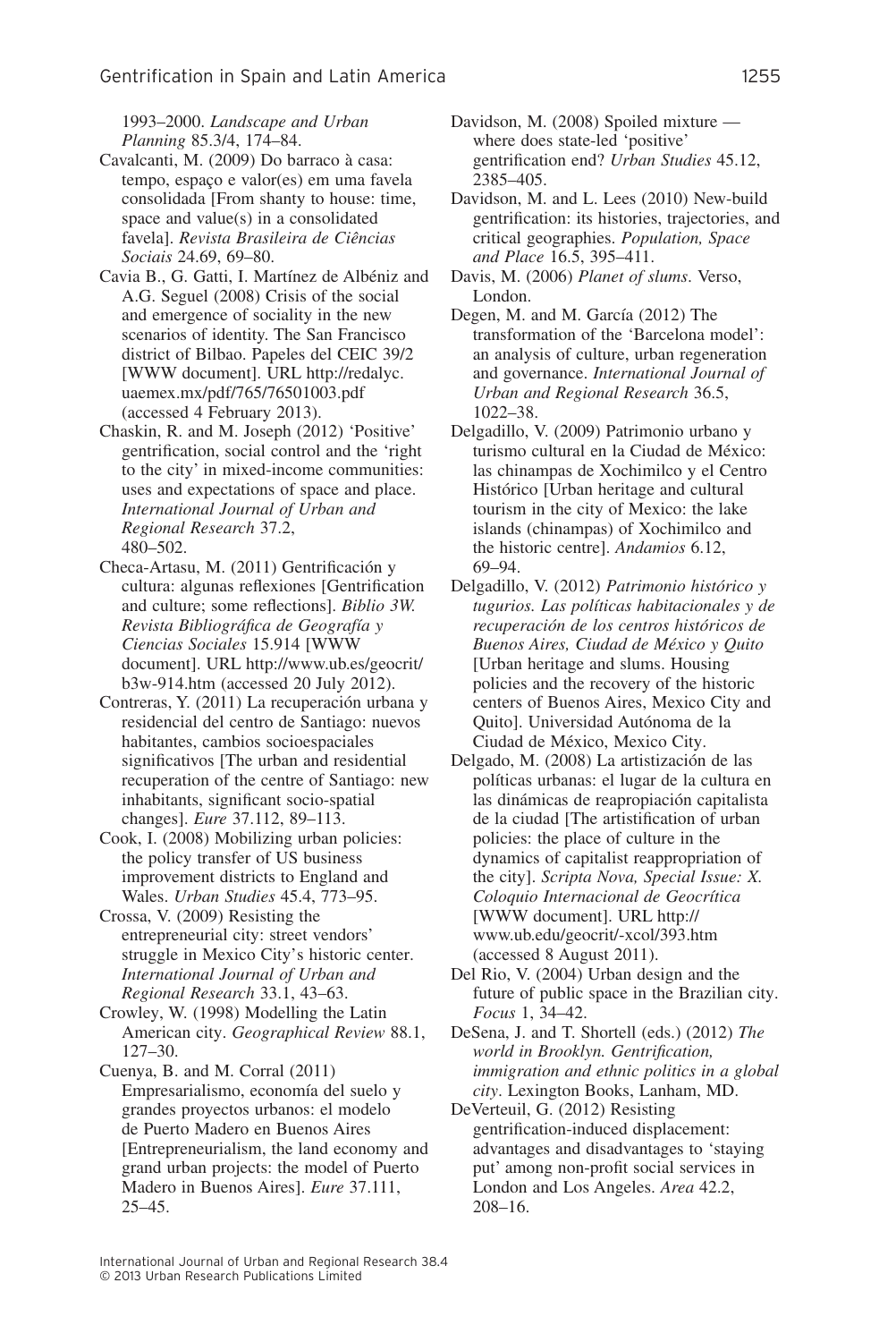- Díaz Orueta, F. (2007) Madrid: urban regeneration projects and social mobilization. *Cities* 24.3, 183–193.
- Díaz Orueta, F. and S. Fainstein (2008) The new mega-projects: genesis and impacts. *International Journal of Urban and Regional Research* 32.4, 759–67.
- Díaz Orueta, F., M.L. Lourés, C, Rodríguez and V. Devalle (2003) Ciudad, territorio y exclusión social. Las políticas de recualificación urbana en la ciudad de Buenos Aires [City, terrirtory and social exclusion. The policies of urban reclassification in the city of Buenos Aires]. *Reis. Revista Española de Investigaciones Sociológicas* 26.103, 159–85.
- Díaz Parra, I. (2008) Movimientos vecinales contra la gentrificación y transformaciones en la política local de Sevilla. Los casos de El Pumarejo y San Bernardo [Neighbourhood movements against gentrification and transformations in the local politics of Seville. The cases of El Pumarejo and San Bernardo]. *Scripta Nova, Special Issue: X. Coloquio Internacional de Geocrítica* [WWW document]. URL http://www.ub.edu/ geocrit/-xcol/8.htm (accessed 8 August 2011).
- Díaz Parra, I. (2009) Procesos de gentrificación en Sevilla en la coyuntura reciente. Análisis comparado de tres sectores históricos: San Luis-Alameda, Triana y San Bernardo (2000–2006) [Gentrification processes in Seville and the recent conjuncture. Comparative analysis of three historic sectors: San Luis-Alameda, Triana and San Bernardo]. *Scripta Nova* 13.304 [WWW document]. URL http://www.ub.edu/geocrit/sn/ sn-304.htm (accessed 8 August 2011).
- Díaz Parra, I. (2010) Cambios en la geografía social de Sevilla 1981–2000 [Changes in the social geography of Seville 1982–2000]. *Cuadernos Geográficos* 46.1, 139–61.
- Donovan, M. (2008) Informal cities and the contestation of public space: the case of Bogotá's street vendors, 1988–2003. *Urban Studies* 45.1, 29–51.
- Dot, E., A. Casellas and M. Pallares-Barbera (2010) Gentrificación productiva en Barcelona: efectos del nuevo espacio económico [Productive gentrification in Barcelona: effects of the new economic space]. Acts of the IV<sup>th</sup> Jornadas de

Geografía Económica [WWW document]. URL http://age.ieg.csic.es/geconomica/ IVJornadasGGELeon/Comunicaciones% 20Jornadas%20de%20Leon/I%20Ponencia/ Dot-Casellas-Pallar.pdf (accessed 8 August 2011).

- Doucet, B., R. van Kempen and J. van Weesep (2011a) 'We're a rich city with poor people': municipal strategies of new-build gentrification in Rotterdam and Glasgow. *Environment and Planning A* 43.6, 1438–54.
- Doucet, B., R. van Kempen and J. van Weesep (2011b) Resident perceptions of flagship waterfront regeneration: the case of Kop van Zuid in Rotterdam. *Tijdschrift voor Economische en Sociale Geografie* 102.2, 125–45.
- Duque, R. (2010a) La difusión del concepto gentrification en España: reflexión teórica y debate terminológico [The diffusion of the concept of gentrification in Spain: theoretical reflection and terminological debate]. *Biblio 3W. Revista Bibliográfica de Geografía y Ciencias Sociales* 15.875 [WWW document]. URL http://www.ub.es/ geocrit/b3w-875.htm (accessed 8 August 2011).
- Duque, R. (2010b) Procesos de gentrification de cascos antiguos de España: El Albaicín de Granada [Gentrification processes in Spain's old quarters: El Albaicín de Granada]. Unpublished PhD thesis, Department of Sociology, University of Granada [WWW document]. URL http:// digibug.ugr.es/bitstream/10481/15460/1/ 19657602.pdf (accessed 17 February 2013).
- Ergun, N. (2004) Gentrification in Istanbul. *Cities* 21.5, 391–405.
- Evans, G. (2009) Creative cities, creative spaces and urban policy. *Urban Studies* 46.5/6, 1003–40.
- Ford, L. (1996) A new and improved model of Latin American city structure. *Geographical Review* 86.3, 437–40.
- Franquesa, J. (2007) Vaciar y llenar, o la lógica espacial de la neoliberalización [Emptying and filling up, or, the spatial logics of neoliberalization]. *Reis. Revista Española de Investigaciones Sociológicas* 30.118, 123–50.
- Fraser, B. (2007) Madrid's Retiro Park as publicly-private space and the spatial problems of spatial theory. *Social and Cultural Geography* 8.5, 673–700.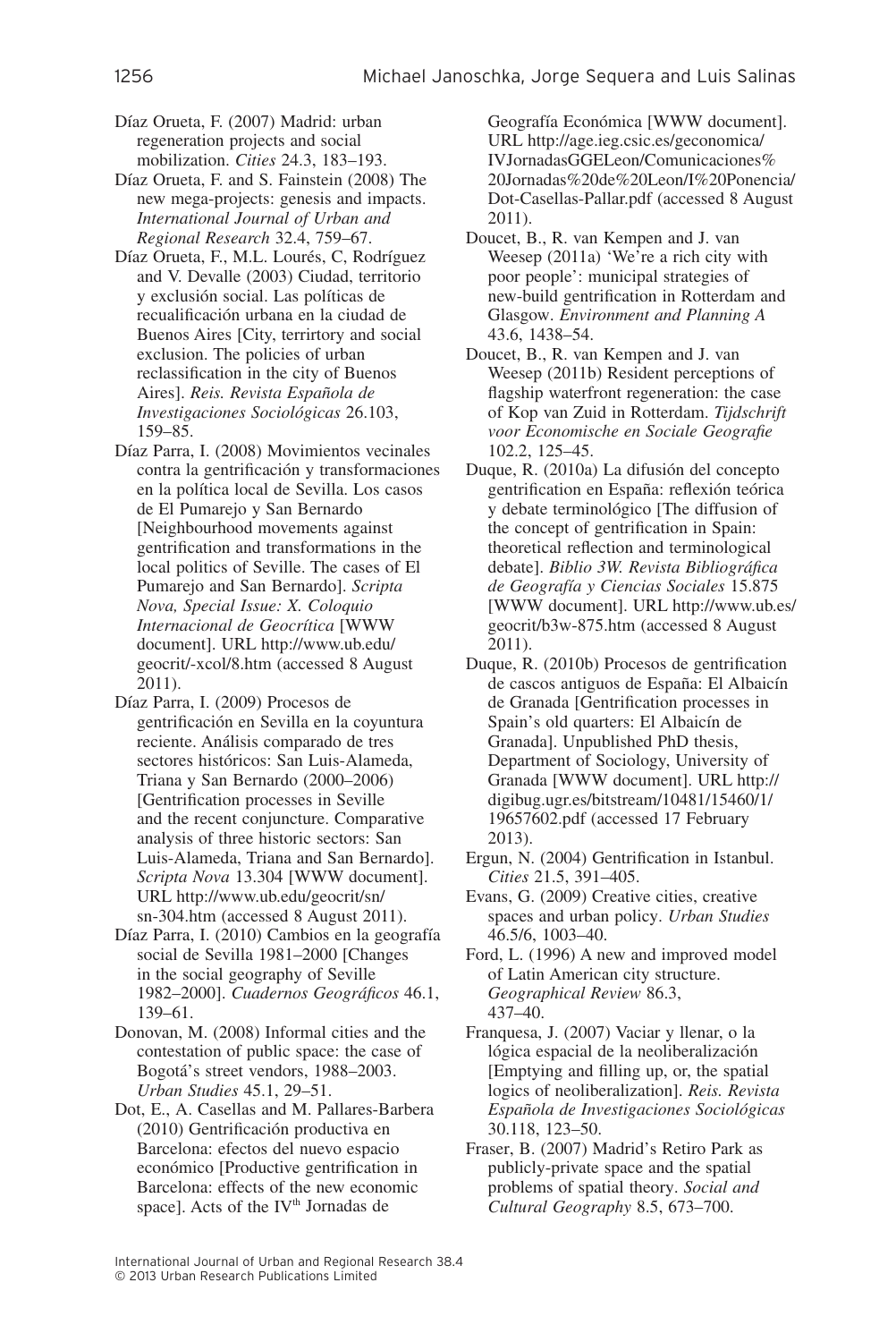- Frúgoli, H. and J. Sklair (2008) The Luz district in São Paulo: anthropological questions on the phenomenon of gentrification. Paper presented to the ninth International Conference of the Brazilian Studies Association [WWW document]. URL http://sitemason.vanderbilt.edu/files/ gO5Hfq/FrugoliSklair.doc (accessed 20 July 2011).
- Fujitsuka, Y. (2005) Gentrification and neighbourhood dynamics in Japan: the case of Kyoto. In R. Atkinson and G. Bridge (eds.), *Gentrification in a global context: the new urban colonialism*, Routledge, London.
- Gaffney, C. (2010) Mega-events and socio-spatial dynamics in Rio de Janeiro, 1919–2016. *Journal of Latin American Geography* 9.1, 7–29.
- García, L.M. (2001) Elitización: propuesta en español para el término gentrificación [Elitization: proposal in Spanish for the term gentrification]. *Biblio 3W. Revista Bibliográfica de Geografía y Ciencias Sociales*. 6.332 [WWW document]. URL http://www.ub.es/geocrit/b3w-332.htm (accessed 12 February 2008).
- García, L.M. (2003) ¿De cabañas a palacios? Vivienda y proceso de elitización en El Cabo-Los Llanos (Santa Cruz de Tenerife, Canarias) [From huts to palaces? Housing and the gentrification process in El Cabo-Los Llanos (Santa Cruz de Tenerife, Canary Islands). *Scripta Nova. Revista electrónica de Geografía y Ciencias Sociales, Universidad de Barcelona* 8.146(075) [WWW document]. URL http://www.ub.es/geocrit/sn/ sn-146(075).htm (accessed 12 February 2008).
- García, L.M., N. Smith and M.A. Mejías (2007) Gentrification, displacement, and tourism in Santa Cruz de Tenerife. *Urban Geography* 28.3, 276–98.
- Gárriz, I. (2011) The right to the city as a conceptual framework to study the impact of North–South Migration. *Recreation and Society in Africa, Asia and Latin America* 2.1, 3–33.
- Ghertner, A. (2011) Gentrifying the state, gentrifying participation: elite governance programs in Delhi. *International Journal of Urban and Regional Research* 35.3, 504–32.
- Giglia, A. (2008) Gated communities in Mexico City. *Home Cultures* 5.1, 65–84.
- Gilbert, A. (1994) *The Latin American city*. The British Library, London.
- Glass, R. (1964) *London: aspects of change*. MacGibbon & Kee, London.
- Gómez, M. (1998) Reflective images: the case of urban regeneration in Glasgow and Bilbao. *International Journal of Urban and Regional Research* 22.1, 106–21.
- Gómez, M. (2006) El barrio de Lavapiés, laboratorio de interculturalidad [The district of Lavapiés, laboratory of interculturality]. *Dissidences. Hispanic Journal of Theory and Criticism* 2.1 [WWW document]. URL http:// digitalcommons.bowdoin.edu/dissidences/ vol1/iss2/12/ (accessed 5 February 2013).
- Gómez, M. and S. González (2001) A reply to Beatriz Plaza's 'The Guggenheim-Bilbao Museum Effect'. *International Journal of Urban and Regional Research* 25.4, 898–900.
- Gonçalves, R. (2011) O mercado de aluguel nas favelas cariocas e sua regularização numa perspectiva histórica [The rent market in Rio de Janeiro's favelas and their regulation from a historical perspective]. *GEOgraphia* 13.26, 114–35.
- González, S. (2011) Bilbao and Barcelona 'in motion'. How urban regeneration 'models' travel and mutate in the global flows of policy tourism. *Urban Studies* 48.7, 1397–418.
- González-Hernández, G.M. (2009) La revitalización del Centro Histórico de Zacatecas y la conciencia social [The revitalization of the historic centre of Zacatecas and the social conscience]. *Economía, Sociedad y Territorio* 9.30, 473–513.
- Gotham, K. (2005) Tourism gentrification: the case of New Orleans' Vieux Carré (French Quarter). *Urban Studies* 42.7, 1099–121.
- Goulart, R. (2005) Processo de reabilitação e renovação urbana na cidade do Rio de Janeiro e suas perspectivas [The rehabilitation and urban renewal process in the city of Rio de Janeiro and its prospects]. *Scripta Nova. Revista Electrónica de Geografía y Ciencias Sociales*. 9.194(44) [WWW document]. URL http://www.ub.es/geocrit/sn/ sn-194-44.htm (accessed 16 June 2012).
- Guillamón, I. (2003) ¿Del Manchester Catalán al Soho Barcelonés? La renovación del barrio de PobleNou en Barcelona y la cuestión de la vivienda [From the Manchester of Catalonia to the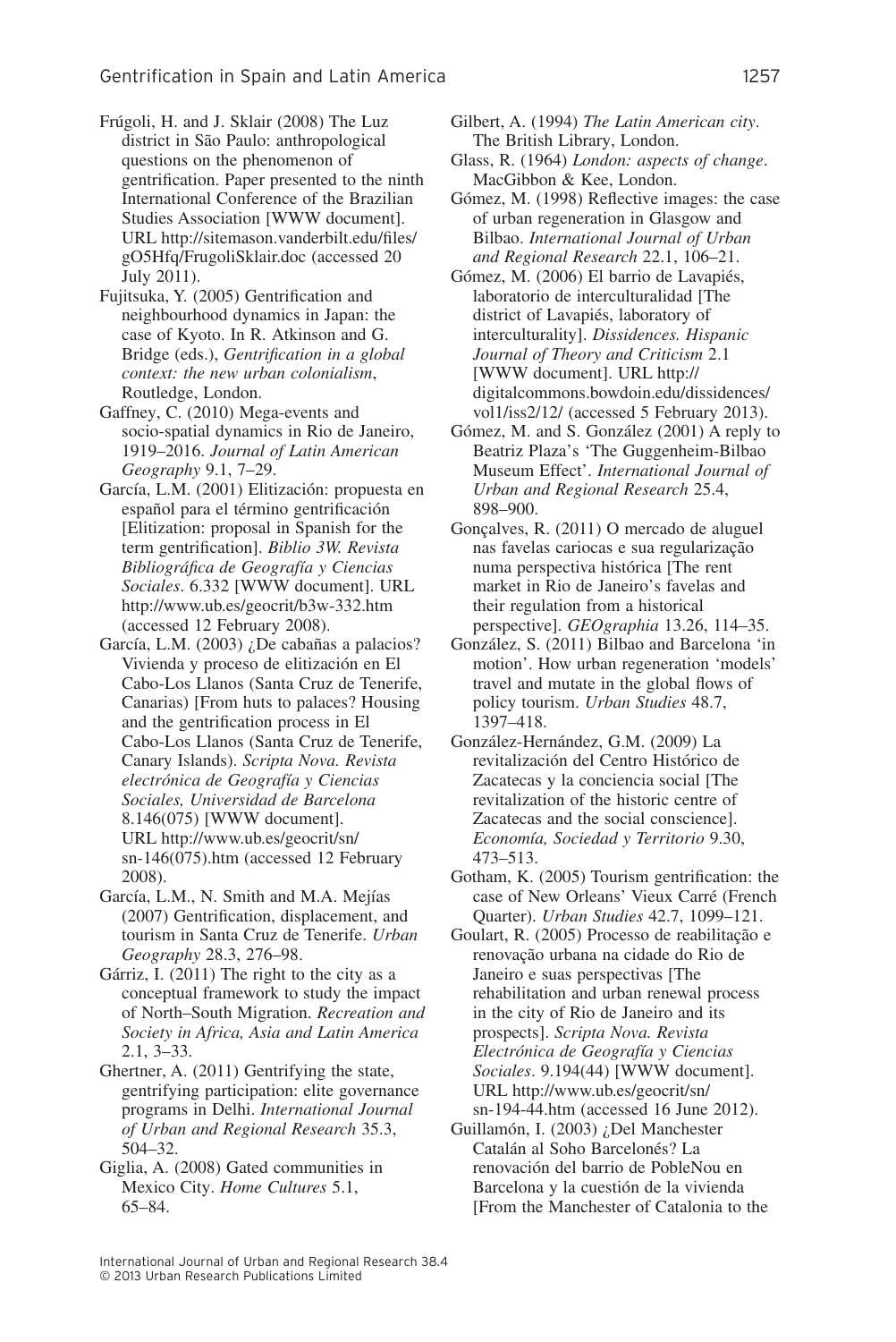Soho of Barcelona? The renovation of the district of PobleNou in Barceloa and the housing question]. *Scripta Nova. Revista Electrónica de Geografía y Ciencias Sociales* 8.146(137) [WWW document]. URL http://www.ub.es/geocrit/sn/ sn-146(137).htm (accessed 12 February 2008).

- Haase, A. (2008) Reurbanization an analysis of the interaction between urban and demographic changes as a comparison between European cities. *Die Erde* 139.4, 309–32.
- Hackworth, J. (2002) Post recession gentrification in New York City. *Urban Affairs Review* 37.6, 815–43.
- Hackworth, J. and J. Rekers (2005) Ethnic packaging and gentrification. the case of four neighbourhoods in Toronto. *Urban Affairs Review* 41.2, 211–36.
- Harris, A. (2008) From London to Mumbai and back again: gentrification and public policy in comparative perspective. *Urban Studies* 45.12, 2407–28.
- Harvey, D. (2000) *Spaces of hope*. University of California Press, Berkeley.

He, S. (2010) New-build gentrification in central Shanghai: demographic changes and socioeconomic implications. *Population, Space and Place* 16.5, 345–61.

Hernández-Medina, E. (2010) Social inclusion through participation: the case of the participatory budget in São Paulo. *International Journal of Urban and Regional Research* 34.3, 512–32.

Herzer, H. (ed.) (2008) *Con el corazón mirando al sur: transformaciones en el sur de la ciudad de Buenos Aires* [With the heart facing the south: transformations in the south of the city of Buenos Aires]. Espacio Editoria, Buenos Aires.

Hidalgo, R. (2010) Los centros históricos y el desarrollo inmobiliario: las contradicciones de un negocio exitoso en Santiago de Chile [Historical centres and real-estate development: the contradictions of a successful business in Santiago de Chile]. *Scripta Nova. Revista Electrónica de Geografía y Ciencias Sociales* 14.331(85) [WWW document]. URL http://www.ub.es/ geocrit/sn/sn-331/sn-331-85.htm (accessed 15 June 2012).

Hidalgo, R. and F. Arenas (2011) Negocioa inmobiliarios y la transformación metropolitana de Santiago de Chile: Desde la renovación del espacio central hasta la

periferia expandida [Real-estate business and the metropolitan transformation in Santiago de Chile: from the renovation of central spaces to the expanded periphery]. *Revista Geográfica de América Central* 47.2(E) [WWW document]. URL http:// www.revistas.una.ac.cr/index.php/ geografica/article/view/2207 (accessed 18 June 2012).

- Hiernaux, D. (2006) A reapropriação de bairros da Cidade do México pelas classes médias: em direção a uma gentrificação? [The reappropriation of neighbourhoods in Mexico City by middle classes: towards gentrification?]. In C. Bidou, D. Hiernaux and H. Rivière (eds.), *De volta à cidade: dos processos de gentrificação às políticas de 'revitalização' dos centros urbanos*, Annablume, São Paulo.
- Holloway, J. (2010) *Crack capitalism*. Pluto Press, London.

Inzulza-Contardo, J. (2012) 'Latino gentrification'? Focusing on physical and socioeconomic patterns of change in Latin American inner cities. *Urban Studies* 49.10, 2085–107.

Irazábal, C. (2009) One size does not fit all: land markets and property rights for the construction of the just city. *International Journal of Urban and Regional Research* 33.2, 558–63.

Islam, T. (2005) Outside the core: gentrification in Istanbul. In R. Atkinson and G. Bridge (eds.), *Gentrification in a global context: the new urban colonialism*, Routledge, London.

Ivo, A. (2012) Jardins do Éden: Salvador, uma cidade global-dual [Gardens of Eden: Salvador, a global-dual city]. *Cadernos CRH* 25.64, 131–46.

Jackiewicz, E. and T. Crane (2010) Destination Panama: an examination of the migration-tourism-foreign investment nexus. *Recreation and Society in Africa*, *Asia and Latin America* 1.1, 5–29.

Janoschka, M. (2002) El nuevo modelo de la ciudad latinoamericana: fragmentación y privatización [The new model of the Latin American city: fragmentation and privatization]. *Eure* 28.85, 11–29.

Janoschka, M. (2009) The contested spaces of lifestyle mobilities: regime analysis as a tool to study political claims in Latin American retirement destinations. *Die Erde* 140.3, 251–74.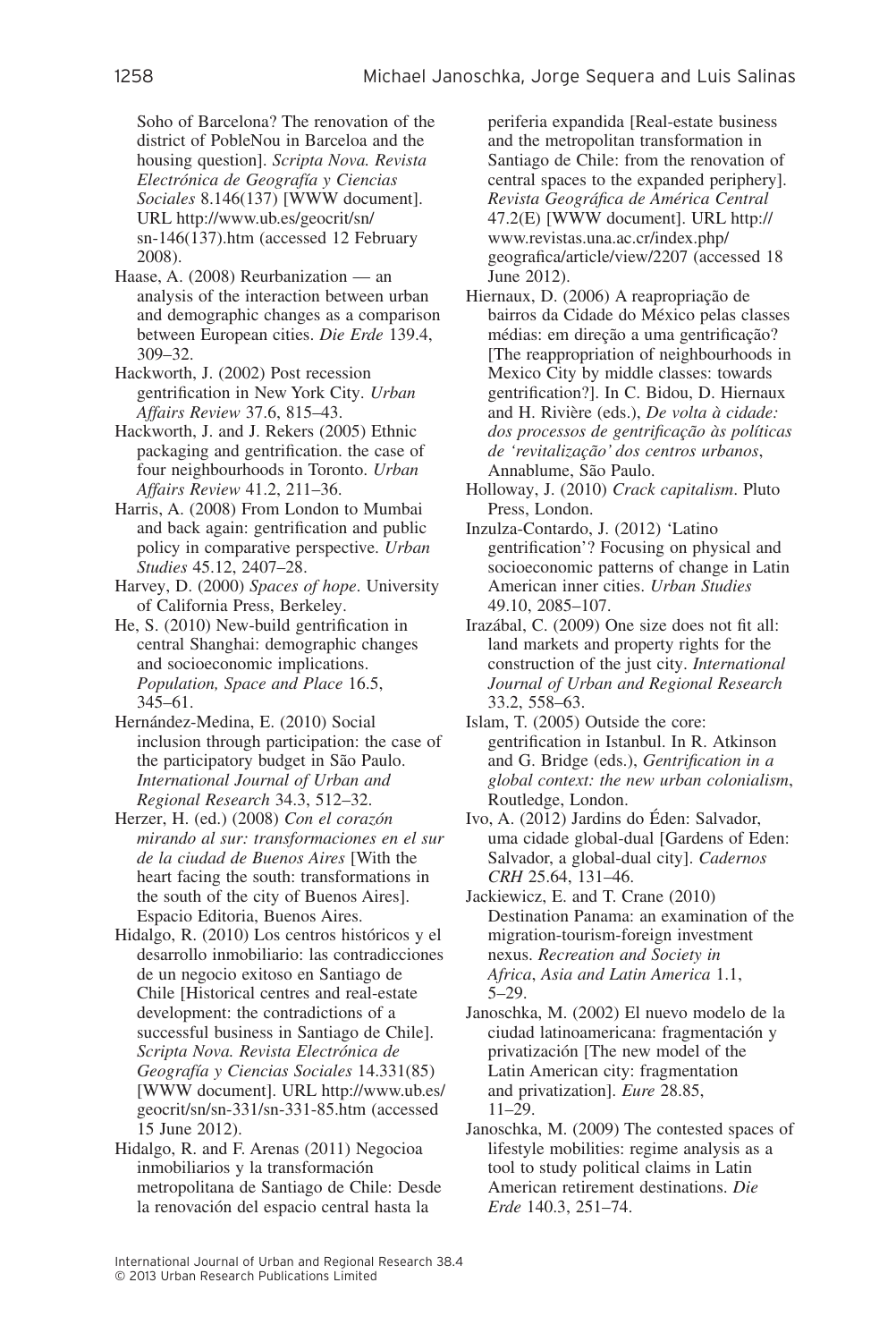- Janoschka, M. (2011) Geografías urbanas en la era del neoliberalismo. Una conceptualización de la resistencia local a través de la participación y la ciudadanía urbana [Urban geographies in the age of neoliberalism. A conceptualization of local resistance in terms of participation and urban citizenship]. *Investigaciones Geográficas* 76, 118–32.
- Janoschka, M. and A. Borsdorf (2006) Condominios fechados and barrios privados: the rise of private residential neighbourhoods in Latin America. In K. Frantz, C. Webster and G. Glasze (eds.), *Private city fragments. The global spread of (gated) proprietary neighbourhoods*, Routledge, London.
- Jaramillo, S. (2006) Reflexiones sobre las políticas de recuperación del centro (y del centro histórico) de Bogotá [Reflections on the recuperation policies for the centre (and the historic centre) of Bogotá]. Documento CEDE 2006-40, Universidad de los Andes, Bogotá.
- Jones, G. and R. Bromley (1996) The relationship between urban conservation programmes and property renovation: evidence from Quito, Ecuador. *Cities* 13.6, 373–85.
- Jones, G. and A. Varley (1994) The contest for the city centre: street traders versus buildings. *Bulletin of Latin American Research* 13.1, 27–44.
- Jones, G. and A. Varley (1999) The reconquest of the historic centre: urban conservation and gentrification in Puebla, Mexico. *Environment and Planning A* 31.9, 1547–66.
- Justo, A. (2011) Transformaciones en el barrio de Malasaña. Hacia la *gentrificación* [Transformation in the district of Malasaña. Towards gentrification]. *Viento Sur* 116, 73–79.
- Kaztman, R. and L.C. Ribeiro (2008) Metrópoles e sociabilidade: os impactos das transformações socioterritoriais das grandes cidades na coesão social dos países da América Latina [Metropolises and sociability; the impacts of the socio-territorial transformations of the great cities on social cohesion in the countries of Latin America]. *Cadernos Metrópole* 12.20, 241–61.
- Lambert, C. and M. Boddy (2002) Transforming the city: post-recession gentrification and re-urbanization. Paper presented at the Conference on Upward

Neighbourhood Trajectories: Gentrification in the New Century, 26–27 September, University of Glasgow.

Lees, L. (2000) A reappraisal of gentrification: towards a 'geography of gentrification'. *Progress in Human Geography* 24.3, 389–408.

Lees, L. (2003) The ambivalence of diversity and the politics of urban renaissance: the case of youth in downtown Portland, Maine. *International Journal of Urban and Regional Research* 27.3, 613–34.

- Lees, L. (2008) Gentrification and social mixing: towards an inclusive urban renaissance? *Urban Studies* 45.12, 2449–70.
- Lees, L. (2012) The geography of gentrification. Thinking through comparative urbanism. *Progress in Human Geography* 38.2, 155–71.
- Lees, L., T. Butler and G. Bridge (2012) Introduction: mixed communities and gentrification. In G. Bridge, T. Butler and L. Lees (eds.), *Mixed communities. Gentrification by stealth?*, Policy Press, Bristol.
- Lees, L., T. Slater and E. Wyly (2008) *Gentrification*. Routledge, London.
- Leite, R. (2010) A exaustão das ciudades. Antinobrecimento e intervenções urbanas em cidades brasileiras e portuguesas [The exhaustion of the cities.] Counter-gentrification and urban interventions in Brazilian and Portuguese cities]. *Revista Brasileira de Ciências Sociais* 25.72, 73–88.
- Lima, C. (2010) Una mirada crítica a la zona portuaria de Río de Janeiro [A critical look at the harbour area of Rio de Janeiro]. *Revista Bitácora Urbano Territorial* 17.2, 23–54.
- Lopes de Souza, M. (2008) *Fobópole: O medo generalizado ea militarização da questão urbana* [Phobopolis: from generalized fear to the militarization of the urban question]. Bertrand Brasil, Rio de Janeiro.
- López, I. and E. Rodríguez (2010) *Fin de ciclo. Financiarización, territorio y sociedad de propietarios en la onda larga del capitalismo hispano (1959–2010)* [End of a cycle. Financialization, territory and ownership society in the large wave of Spanish capitalism (1959–2010)]. Traficantes de Sueños, Madrid.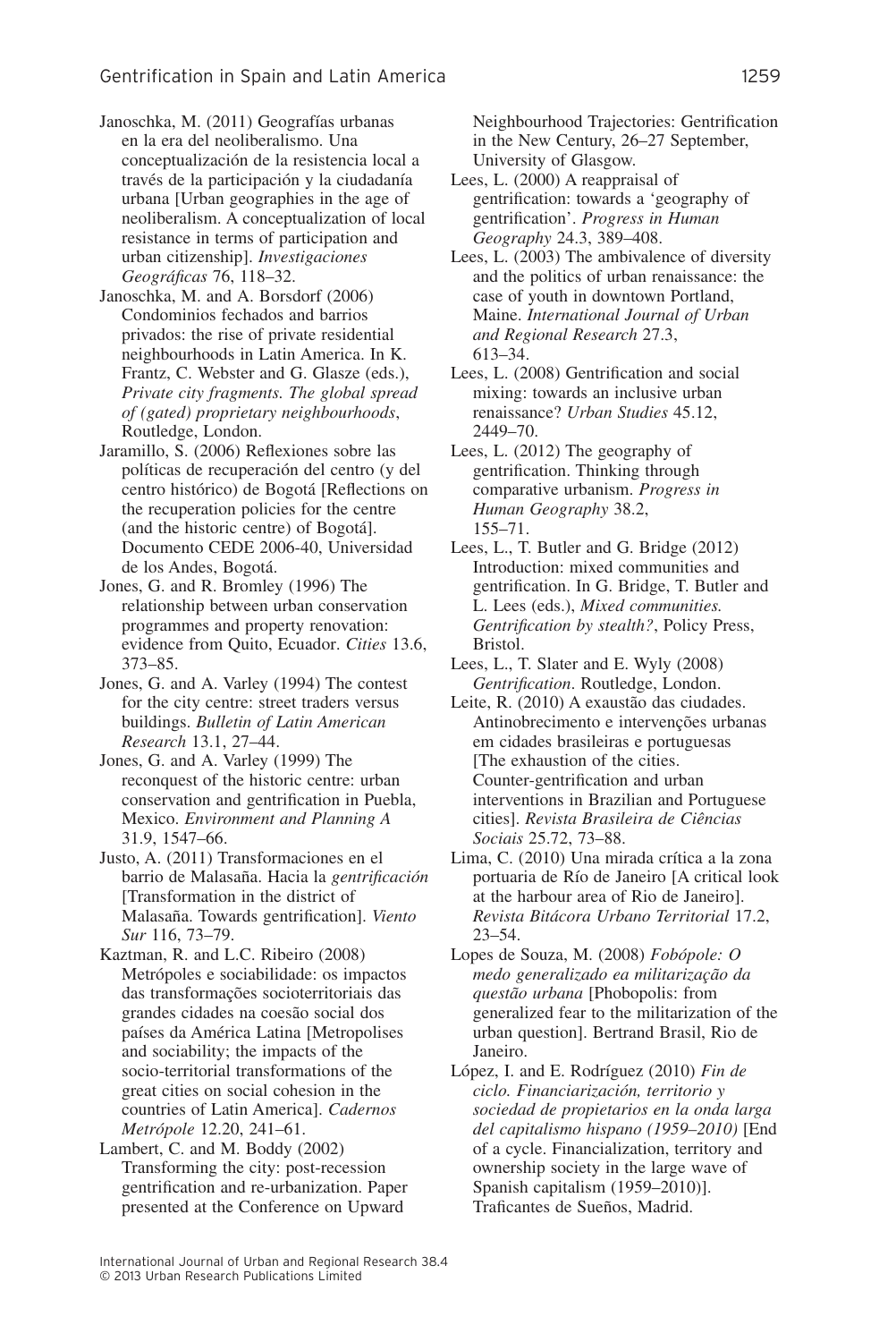- López, I. and E. Rodríguez (2011) The Spanish model. *New Left Review* 69.3 [WWW document]. URL http:// newleftreview.org/II/69/isidro-lopezemmanuel-rodriguez-the-spanish-model (accessed 5 February 2013).
- López-Morales, E. (2010) Real estate market, state-entrepreneurialism and urban policy in the 'gentrification by ground rent dispossession' of Santiago de Chile. *Journal of Latin American Geography* 9.1, 145–73.
- López-Morales, E. (2011) Gentrification by ground rent dispossession: the shadows cast by large-scale urban renewal in Santiago de Chile. *International Journal of Urban and Regional Research* 35.2, 330–57.
- Lützeler, R. (2008) Population increase and 'new-build gentrification' in central Tokyo. *Erdkunde* 62.4, 287–99.
- Maeckelbergh, M. (2012) Mobilizing to stay put: housing struggles in New York City. *International Journal of Urban and Regional Research* 36.4, 655–73.
- Maloutas, T. (2011) Contextual diversity in gentrification research. *Critical Sociology* 38.1, 33–48.
- Mandrini, M.R., J. Capdevielle and D. Ceconato (2010) Políticas neoliberales y resistencia en el territorio. Córdoba, Argentina [Neoliberal policies and resistance on the ground. Córdoba, Argentina]. *Urbano* 22, 69–77.
- Marcuse, P. (1985) Gentrification, abandonment, and displacement: connection, causes, and policy responses in New York City. *Journal of Urban and Contemporary Law* 28.1, 195–240.
- Marshall, T. (2004) *Transforming Barcelona*. Routledge, London.
- Martínez, A. and J. Leal (2008) La segregación residencial, un indicador espacial confuso en la representación de la problemática residencial de los inmigrantes económicos: el caso de la Comunidad de Madrid [Residential segregation, a confused spatial indicator of the housing problem of economic immigrants: the case of the community of Madrid]. *ACE: Architecture, City and Environment* 3.8 53–64.
- Martínez, M. (2011) The citizen participation of urban movements in spatial planning: a comparison between Vigo and Porto. *International Journal of Urban and Regional Research* 35.1, 147–71.
- Martínez, S. (2001) *El retorn al centre de la ciutat. La reestructuració del Raval entre la renovació i la gentrificació* [The return to the centre of the city. The restructuring of el Raval between renovation and gentrification]. Publicacions de la Universitat de Barcelona, Barcelona.
- McCann, E. (2011) Urban policy mobilities and global circuits of knowledge: toward a research agenda. *Annals of the Association of American Geographers* 101.1, 107–30.
- Menezes, M.L. and G. Monteiro (2010) Reestruturação dos sistemas de movimento e da logística e seus impactos regionais e urbanos no território paulista [Restructuring of the systems of movement and logistics and its regional and urban impacts on the territory of São Paulo]. *Scripta Nova. Revista Electrónica de Geografía y Ciencias Sociales* 14.331(97) [WWW document]. URL http:// www.ub.edu/geocrit/sn/sn-331/ sn-331-23.htm (accessed 5 February 2013).
- Middleton, A. (2003) Informal traders and planners in the regeneration of historic city centres: the case of Quito, Ecuador. *Progress in Planning* 59.2, 71–123.
- Monclús, F.-J. (2003) The Barcelona model: and an original formula? From 'reconstruction' to strategic urban projects (1979–2004). *Planning Perspectives* 18.4, 399–421.
- Monteiro, J.C. and J. de Andrade (2012) Porto Maravilha a contrapelo. Disputas soterradas pelo grande projeto urbano [Going against the grain of Porto Maravilha. Contestation buried by a major urban project]. *e-metropolis. Revista Electrónica de Estudos Urbanos e Regionais* 3.8, 21–31.
- Monterrubio, A. (2009) Habitat popular, renovación urbana y movimientos sociales en barrios céntricos de la Ciudad de México 1985–2006 [Popular habitat, urban renovation and social movements in central neighbourhoods of Mexico City 1985–2006]. Unpublished PhD thesis, Department of Sociology, Universidad Autónoma Metropolitana, Mexico City.
- Moreh, C. (2011) Gentrification and urban heritage. The case of Albayzín. Unpublished MA thesis, Central European University of Budapest [WWW document]. URL www.etd.ceu.hu/ 2011/eparu\_cristian.pdf (accessed 15 June 2011).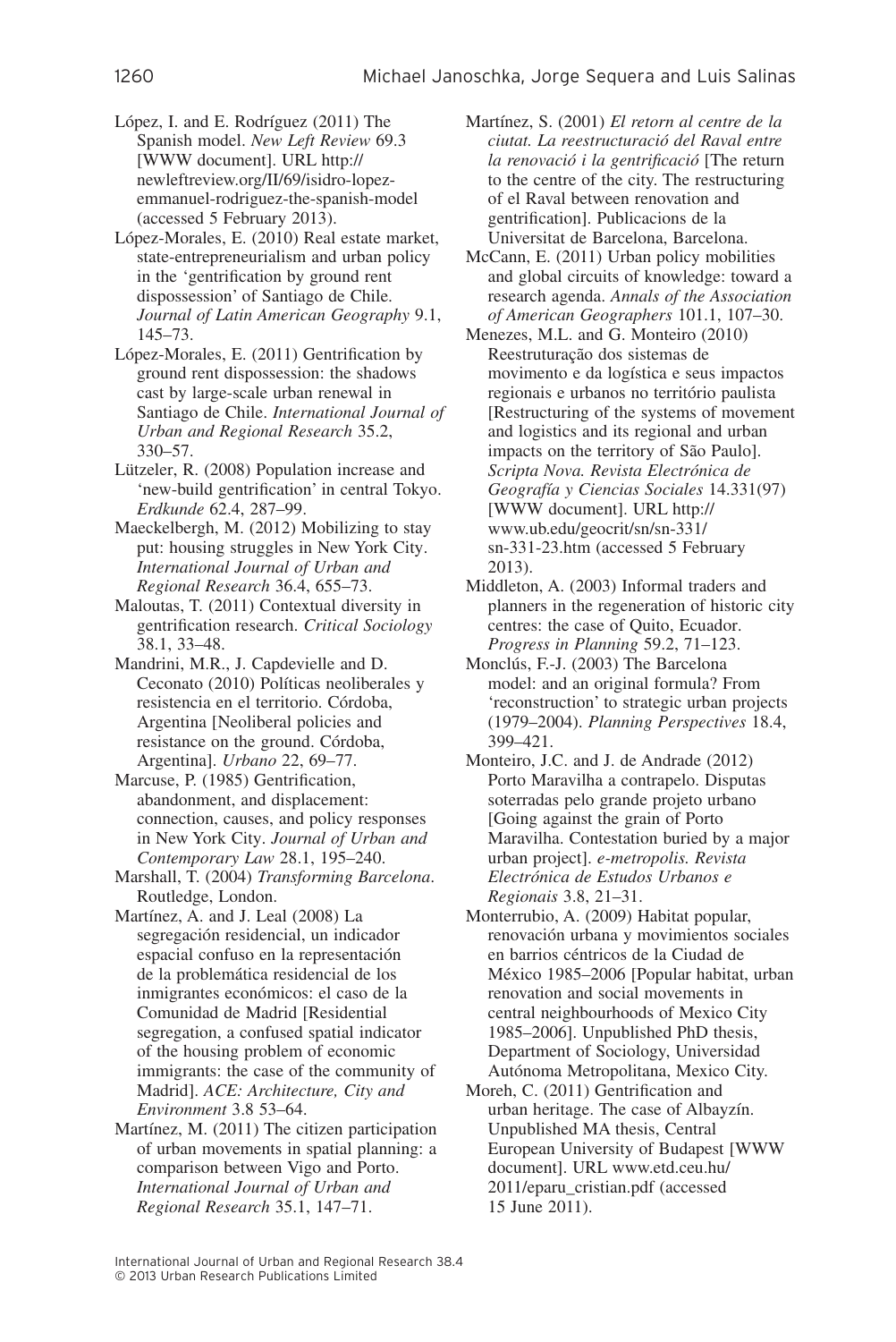- Morell, M. (2009) Fent barri: heritage tourism policy and neighbourhood scaling in Ciutat de Mallorca. *Etnográfica* 13.2, 343–72.
- Muñoz, F. (2003) Lock living: urban sprawl in Mediterranean cities. *Cities* 20.6, 381–5.
- Muñoz, O. (2009) El proceso de gentrificación en el municipio de Madrid (1996–2001) [The process of gentrification in the municipality of Madrid (1996–2001)]. In S. Gallego and M. Gómez (eds.), *Igualdad, desarrollo y cooperación* [Equality, development and cooperation], Asociación castellano-manchega de Sociología, Toledo.
- Murdie, R. and C. Teixeira (2011) The impact of gentrification on ethnic neighbourhoods in Toronto: a case study of Little Portugal. *Urban Studies* 48.1, 61–83.
- Naredo, J.M. and A. Montiel (2011) *El modelo inmobiliario español y su culminación en el caso valenciano* [The Spanish real estate model and its culmination in the case of Valencia]. Icaria, Barcelona.
- Nelle, A. (2009) Museality in the urban context: an investigation of museality and musealization processes in three Spanish-colonial World Heritage Towns. *Urban Design International* 14.3, 152–71.
- Nery, N.S. and C.J. Moura de Castilho (2008) Comunidade do Pilar e a revitalização do bairro do Recife. Possibilidades de inclusão socioespacial dos moradores ou gentrificação [The community of Pilar and the neighbourhood revitalization in Recife. Possibilities of socio-spatial inclusion of residents or gentrification]. *Humanae* 1.2, 19–36.
- Newman, K. and E. Wyly (2006) The right to stay put, revisited: gentrification and resistance to displacement in New York City. *Urban Studies* 43.1, 23–57.
- Nobre, E. (2002) Urban regeneration in Brazil: historical preservation, tourism development and gentrification in Salvador da Bahia. *Urban Design International* 7.2, 109–24.
- Novy, J. and C. Coulomb (2012) Struggling for the right to the (creative) city in Berlin and Hamburg: new urban social movements, new 'spaces of hope'? *International Journal of Urban and Regional Research* 37.5 1816–38.
- Oliveira, N. and C. Gaffney (2010) Rio de Janeiro e Barcelona: os limites do paradigma olímpico [Rio de Janeiro and Barcelona: the limits of the Olympic paradigm]. *Biblio 3W. Revista Bibliográfica de Geografía y Ciencias Sociales* 15 (895) [WWW document]. URL http://www.ub.es/geocrit/b3w-895/ b3w-895-17.htm (accessed 1 July 2012).
- Papen, U. (2012) Commercial discourses, gentrification and citizens' protest: the linguistic landscape of Prenzlauer Berg, Berlin. *Journal of Sociolinguistics* 16.1, 56–80.
- Pareja-Eastaway, M. (2009) The effects of the Spanish housing system on the settlement patterns of immigrants. *Tijdschrift voor economische en sociale geografie* 100.4, 519–34.
- Peck, J. (2006) Liberating the city: between New York and New Orleans. *Urban Geography* 27.8, 681–713.
- Pendlebury, J., M. Short. and A. While (2009) Urban World Heritage Sites and the problem of authenticity. *Cities* 26.6, 349–58.
- Pérez-Agote, A., B. Tejerina and M. Barañano (eds.) (2010) *Barrios multiculturales. Relaciones interétnicas en los barrios de San Francisco (Bilbao) y Embajadores/Lavapiés (Madrid)* [Multicultural neighbourhoods. Interethnic relations in the districts of San Francisco (Bilbao) and Embajadores/Lavapiés (Madrid)]. Trotta, Madrid.
- Perlman, J. (2010) *Favela. Four decades of living on the edge in Rio de Janeiro*. Oxford University Press, Oxford.
- Plaza, B. (1999) The Guggenheim–Bilbao museum effect: a reply to María V. Gomez' 'Reflective images: the case of urban regeneration in Glasgow and Bilbao'. *International Journal of Urban and Regional Research* 23.3, 589–92.
- Podagrosi, A., I. Vojnovic and B. Pigozzi (2011) The diversity of gentrification in Houston's urban renaissance: from cleansing the urban poor to supergentrification. *Environment and Planning A* 43.8, 1910–29.
- Portela, M. (2009) Carmo e Santo Antônio além do Carmo: reflexos do processo de revitalização do Centro Histórico de Salvador. Unublished master's thesis, Salvador, Universidade Católica do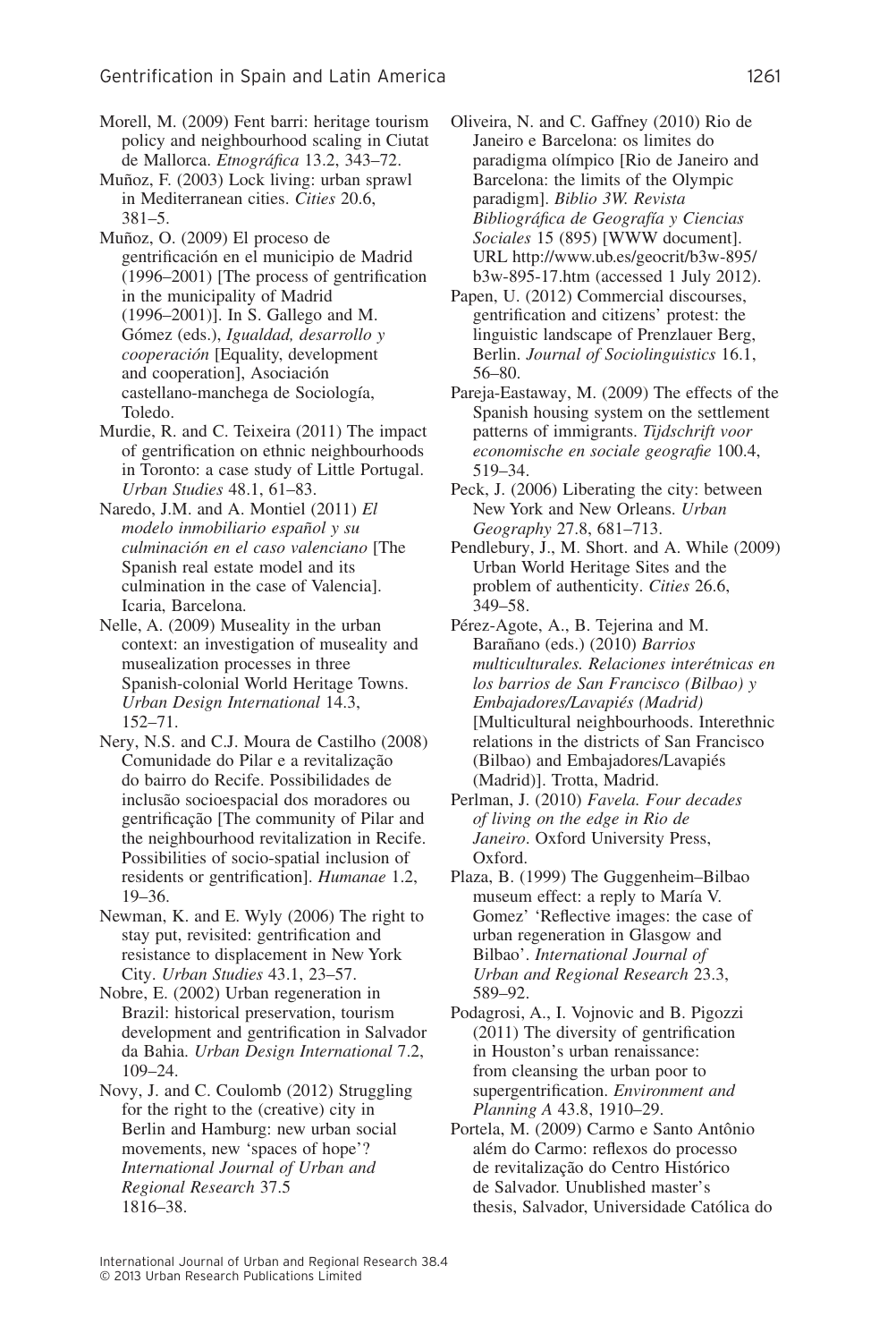Salvador [WWW document]. URL http:// tede.ucsal.br/tde\_arquivos/3/TDE-2010- 01-08T163803Z-136/Publico/MARCOS% 20BARUCH%20PORTELA.pdf (accessed 17 July 2012)

Porter, L. and K. Shaw (eds.) (2008) *Whose urban renaissance? — An international comparison of urban regeneration policies*. Routledge, London.

Portes, A. and B. Roberts (2005) The free market city: Latin American urbanization in the years of the neoliberal experiment. *Studies in Comparative International Development* 40.1, 43–82.

Portes, A., R. Aparicio, W. Haller and E. Vickstrom (2010) Moving ahead in Madrid: aspirations and expectations in the Spanish second generation. *International Migration Review* 44.4, 767–801.

Prado, A. (dir.) (2012) *Paraiso for sale a documentary*. Impacto films, Los Angeles

Pruijt, H. (2012) The logic of urban squatting. *International Journal of Urban and Regional Research* 37.1, 19–45.

Prytherch, D. and J. Boira (2009) City profile: Valencia. *Cities* 26.2, 103–15.

Ramos, B., J. Rodríguez and O. Rodríguez (2008) La investigación social como instrumento en las luchas vecinales [Social investigation as an instrument in local disputes]. *Historia Actual Online* 6.16, 29–39.

Rérat, P. and L. Lees (2011) Spatial capital, gentrification and mobility: evidence from Swiss core cities. *Transactions of the Institute of British Geographers* 36.1, 126–42.

Ribera-Fumaz, R. (2008) Gentrification and retail in Ciutat Vella, Barcelona. In L. Porter and K. Shaw (eds.), *Whose urban renaissance? — An international comparison of urban regeneration policies*, Routledge, London.

Riol, E. (2003) La vivienda de los inmigrantes en Barcelona: el caso del colectivo pakistaní [Immigrant housing in Barcelona: the case of the Pakistani collective]. *Scripta Nova* 8.146(059) [WWW document]. URL http:// www.ub.edu/geocrit/sn/sn-146(059).htm (accessed 8 August 2011).

Rivière, H. (2006) Requalificar o século XX: projeto para o centro de São Paulo [Upgrading in the twentieth century: a project for the centre of São Paulo]. In C. Bidou, D. Hiernaux and H. Rivière

(eds.), *De volta à cidade: dos processos de gentrificação às políticas de 'revitalização' dos centros urbanos* [Back to the city: from the processes of gentrification to the politics of 'revitalization' of the city centers], Annablume, São Paulo.

Roberts, B. (2005) Globalization and Latin American cities. *International Journal of Urban and Regional Research* 29.1, 110–23.

Robinson, J. (2011) Cities in a world of cities: the comparative gesture. *International Journal of Urban and Regional Research* 35.1, 1–23.

Rodríguez, A. and L. Vicario (2005) Innovación, competitividad y regeneración urbana: los espacios retóricos de la 'ciudad creativa' en el nuevo Bilbao [Innovation, competitiveness and urban regeneration: the rhetorical spaces of the 'creative city' in the new Bilbao]. *Ekonomiaz* 58.1, 262–95.

Rodríguez, V., D. Puga and C. Vázquez (2001) Bases para un estudio de la gentrificación [Bases for a study of gentrification]. *Boletín de la Real Sociedad Geográfica* CXXXVII- CSSSVIII, 273–310.

Roitman, S. and N. Phelps (2011) Do gates negate the city? Gated communities' contribution to the urbanization of suburbia in Pilar, Argentina. *Urban Studies* 48.16, 3487–509.

Rolnik, R. (2011) Democracy on the edge: limits and possibilities in the implementation of an urban reform agenda in Brazil. *International Journal of Urban and Regional Research* 35.2, 239–55.

Romero, L. and C. Trudelle (2011) Mega-events and urban conflicts in Valencia, Spain: contesting the new urban modernity. *Urban Studies Research* 1.2 [WWW document]. URL http:// www.hindawi.com/journals/usr/2011/ 587523/ (accessed 4 February 2013).

Rose, D., A. Germain, M.-H. Bacqué, G. Bridge, Y. Fijalkow and T. Slater (2012) 'Social mix' and neighbourhood revitalization in a transatlantic perspective: comparing local policy discourses and expectations in Paris (France), Bristol (UK) and Montréal (Canada). *International Journal of Urban and Regional Research* 37.2,  $430 - 50$ .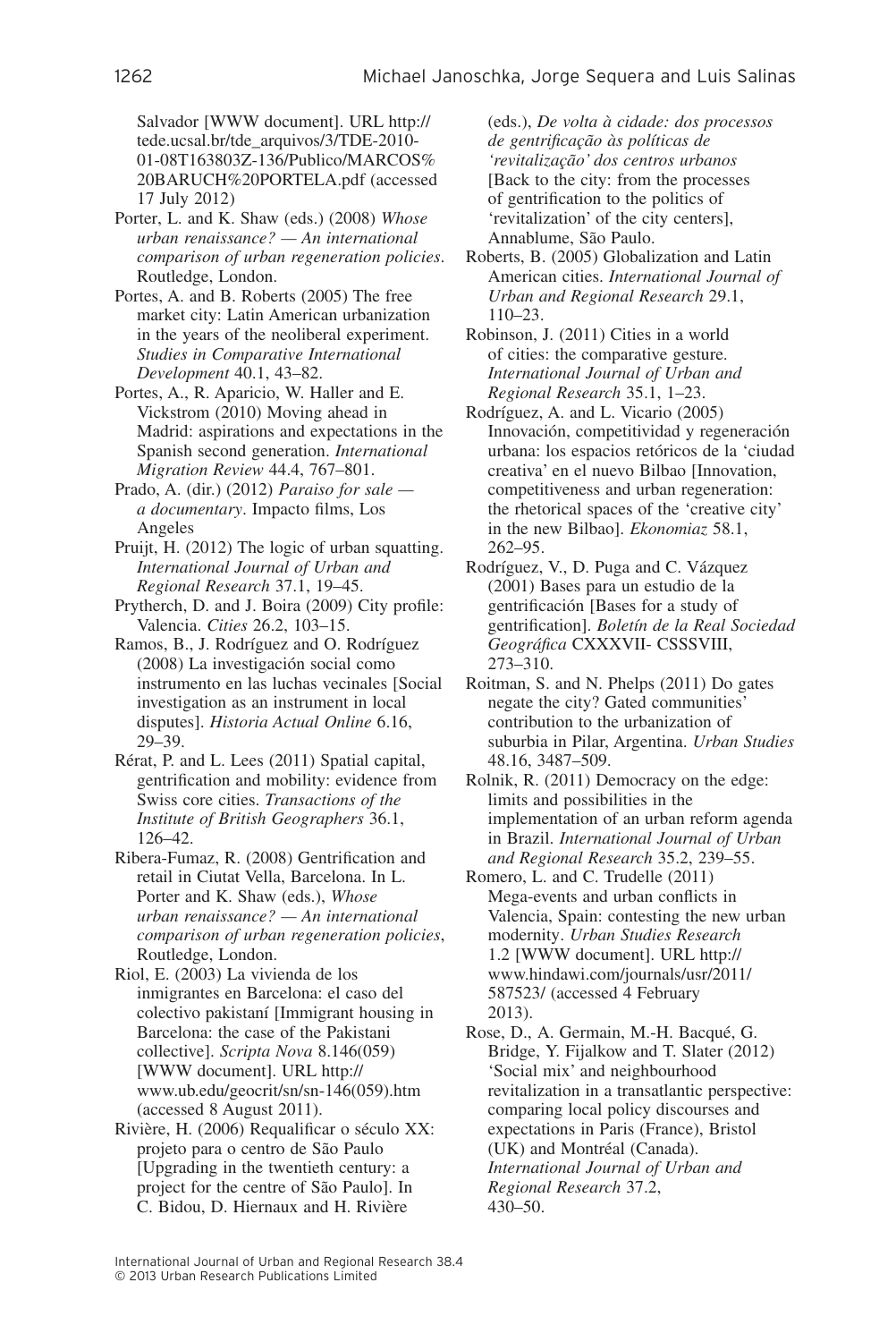- Rousseau, M. (2009) Re-imagining the city centre for the middle classes: regeneration, gentrification and symbolic policies in 'loser cities'. *International Journal of Urban and Regional Research* 33.3, 770–88.
- Rubino, S. (2005) A curious blend? City revitalization, gentrification and commodification in Brazil. In R. Atkinson and G. Bridge (eds.), *Gentrification in a global context: the new urban colonialism*, Routledge, London.
- Sabatini, F., M. Sarella and H. Vásquez (2008) Gentrificación sin expulsión, o la ciudad latinoamericana en una encrucijada histórica [Gentrification without expulsion or the Latin American city at a historical crossroads]. *Revista\_180* 24, 18–25.
- Salcedo, R. and A. Torres (2004) Gated communities in Santiago: wall or frontier? *International Journal of Urban and Regional Research* 28.1, 27–44.
- Sanfelici, D. (2007) Urbanismo neoliberal e gentrificação: as políticas de revitalização do centro de Porto Alegre/RS [Neoliberal urbanism and gentrification: the politics of revitalization of the centre of Porto Allegre]. *Ciências & Letras* 41.1, 188–203.
- Sanfelici, D. (2010) O financiero e o imobiliário na reestructuraçao das metrópoles brasileiras [Finance and real estate in the restructuring of Brazil's metropolitan cities]. *Revista de ANPEGE* 6.1, 3–16.
- Santamarina, B. (2009) Cabanyal, cada vez más cerca. Del lugar al espacio como mercancía. *Zainak. Cuadernos de Antropología-Etnografía* 32, 915–31.
- Sargatal, M.A. (2000) El estudio de la gentrificación [The study of gentrification]. *Biblio 3W. Revista Bibliográfica de Geografía y Ciencias Sociales* 228.3 [WWW document]. URL http://www.ub.es/ geocrit/b3w-228.htm (accessed 12 February 2008).
- Sargatal, M.A. (2001) Gentrificación e inmigración en los centros históricos: el caso del barrio del Raval en Barcelona [Gentrification and immigration in the historic centres; the case of el Raval in Barcelona]. *Scripta Nova. Revista Electrónica de Geografía y Ciencias Sociales*. 6.94(66) [WWW document]. URL http://www.ub.es/geocrit/ sn-94-66.htm (accessed 12 February 2008).
- Sargatal, M.A. (2003) La vivienda en el centro histórico de Barcelona: el caso de la Rambla del Raval [Housing in the historic centre of Barcelona; the case of la Rambla del Raval]. *Scripta Nova. Revista Electrónica de Geografía y Ciencias Sociales*. 8.146(069) [WWW document]. URL http://www.ub.edu/geocrit/sn/ sn-146(069).htm (accessed 8 August 2011).
- Sargatal, M.A. (2009). El barrio del Raval de Barcelona (1999–2008). Transformaciones urbanas y nuevos enfoques metodológicos para el estudio del centro historic [The district of el Raval in Barcelona (1999–2008). Urban transformations and new methodological approaches to the study of the historic centre]. *Biblio 3W. Revista Bibliográfica de Geografía y Ciencias Sociales* 14.824 [WWW document]. URL http://www.ub.es/geocrit/ b3w-824.htm (accessed 8 August 2011).
- Scarpaci, J. (2000) Winners and losers in restoring Old Havana. In Association for the Study of the Cuban Economy (ed.), *Cuba in Transition Vol. 10 Papers and Proceedings of the Tenth Annual Meeting of the Association for the Study of the Cuban Economy*, 289–300 [WWW document]. URL http://citeseerx. ist.psu.edu/viewdoc/download?doi=10.1.1. 135.3294&rep=rep1&type=pdf (accessed 20 July 2011).
- Sequera, J. (2010) Prácticas distintivas y control urbano como mecanismos de gestión de las conductas. El caso de Lavapiés (Madrid) [Distinctive practices and urban control as behaviour management mechanisms]. In C. Cornejo J. Sáez and J. Prada (eds.), *Ciudad, territorio y paisaje: reflexiones para un debate multidisciplinary* [City, territory and landscape; reflections on a multidisciplinary debate]. CSIC, Madrid.
- Shaw, K. (2005) Local limits to gentrification: implications for a new urban policy. In R. Atkinson and G. Bridge (eds.), *Gentrification in a global context: the new urban colonialism*, Routledge, London.
- Slater, T. (2006) The eviction of critical perspectives from gentrification research. *International Journal of Urban and Regional Research* 30.4, 737–57.
- Slater, T. (2008) 'A literal necessity to be re-placed': a rejoinder to the gentrification debate. *International Journal of Urban and Regional Research* 32.1, 212–23.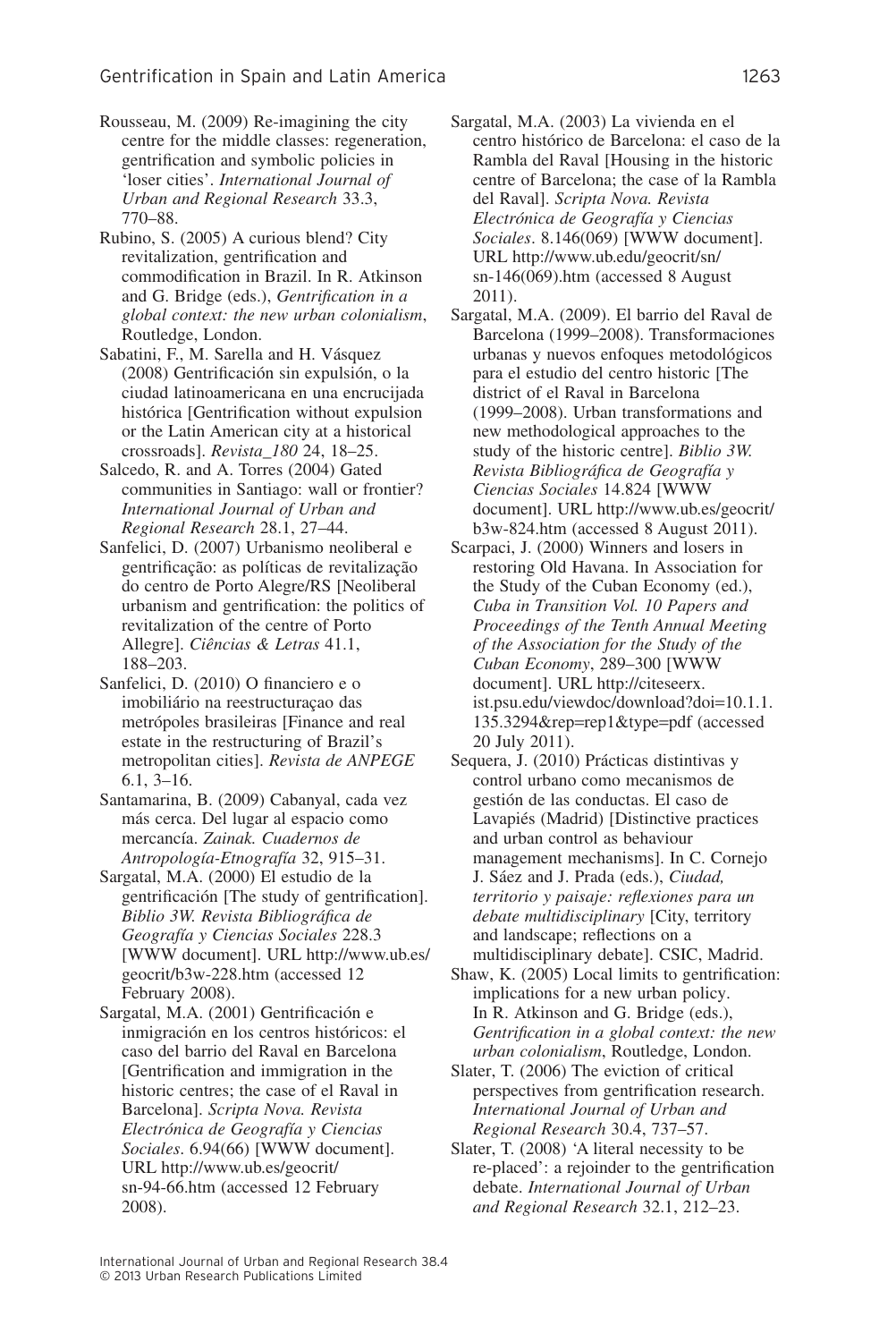- Slater, T. (2012) Missing Marcuse: on gentrification and displacement. In N. Brenner, P. Marcuse and M. Mayer (eds.), *Cities for people, not for profit. Critical urban theory and the right to the city*, Routledge, New York.
- Smith, N. (1987) Gentrification and the rent gap. *Annals of the Association of American Geographers* 77.3, 462–65.
- Smith, N. (1996) *The new urban frontier. Gentrification and the revanchist city*. Routledge, London.
- Smith, N. (2002) New globalism, new urbanism: gentrification as global urban strategy. *Antipode* 34.3, 427–50.
- Smith, N. (2008) On 'the eviction of critical perspectives'. *International Journal of Urban and Regional Research* 32.1, 195–7.
- Solana, M. (2006) Nuevas dinámicas migratorias en los espacios rurales: vivienda, cambio social y procesos de elitización. El caso del Empordanet (Gerona) [New migratory dynamics and rural spaces: housing, social change and gentrification processes. The case of Empordanet (Gerona)]. *Ager. Revista de Estudios sobre Despoblación y Desarrollo Rural* 5, 57–87.
- Solana, M. (2008) El encanto de lo rural, los términos del debate sobre la migración hacia áreas rurales desde la geografía británica y las contribuciones españolas. Un estado de la cuestión [The rural idyll, the terms of the debate on migration to rural areas, from British geography to Spanish contributions. A state-of-thequestion report]. *Biblio 3W. Revista Bibliográfica de Geografía y Ciencias Sociales* 13.776 [WWW document]. URL http://www.ub.es/geocrit/b3w-776.htm (accessed 8 August 2011).
- Solana, M. (2010): Rural gentrification in Catalonia, Spain: a case study of migration, social change and conflicts in the Empordanet area. *Geoforum* 41, 508–17.
- Steel, G. and C. Klaufus (2010) Displacement by/for development in two Andean cities. Paper presented at the 2010 Congress of the Latin American Studies Association, Toronto, Canada [WWW document]. URL http://lasa.international.pitt.edu/members/ congress-papers/lasa2010/files/1998.pdf (accessed 20 July 2011).
- Suárez, M.I. (2009) La territorialización del arrabal bilbaino. Nuevas y antiguas formas

de uso del espacio público en el barrio de San Francisco [The territorialization of Bilbao's inner suburbs. New and old forms of use of public space in the San Francisco neighbourhood]. *Zainak. Cuadernos de Antropología-Etnografía* 32, 977–993.

- Swanson, K. (2007) Revanchist urbanism heads south: the regulation of indigenous beggars and street vendors in Ecuador. *Antipode* 39.4, 708–28.
- Swyngedouw, E., F. Moulaert and A. Rodriguez (2002) Neoliberal urbanization in Europe: large-scale urban development and the new urban policy. *Antipode* 34.3, 543–76.
- Tabakman, E. (2001) El Casc Antic de Barcelona. Actuación urbanística o 'limpieza social'? [The Old Quarter of Barcelona. Urbanistic actuation or 'social cleansing'?] Scripta Nova. Migración y cambio social. *Scripta Nova. Revista Electrónica de Geografía y Ciencias Sociales*. 6.94(67) [WWW document]. URL http://www.ub.edu/geocrit/ sn-94-67.htm (accessed 8 August 2011).
- Thörn, H. (2012) In between social engineering and gentrification: urban restructuring, social movements, and the place politics of open space. *Journal of Urban Affairs* 34.2, 153–68.
- Vainer, C. (2000) Pátria, empresa e mercadoria. Notas sobre a estratégia discursiva do Planejamento Estratégico Urbano [Homeland, enterprise and commodity. Notes on the discursive strategy of Urban Strategic Planning]. In O. Arantes, C. Vainer and E. Maricato (eds.), *A cidade do pensamento único. Desmanchando consensus* [The city of monolithic thinking. Breaking down consensus], Editora Vozes, Petrópolis.
- Vainer, C. (2011) Cidade de exceção: reflexões a partir do Rio de Janeiro [City of exception: reflections from Rio de Janeiro]. *Anais do Encontro Nacional da ANPUR* 14, Rio de Janeiro [WWW document]. URL http://www.anpur.org.br/ site/anais/ena14/ARQUIVOS/ GT1-1019-633-20110106150243.pdf (accessed 20 July 2012).
- Vázquez, C. (1992) Urban policies and gentrification trends in Madrid's inner city. *Netherlands' Journal of Housing and Built Environment* 7.4, 357–76.
- Vázquez, C. (1996) Espacio urbano y segregación social. Procesos y políticas en el casco histórico de Madrid [Urban space